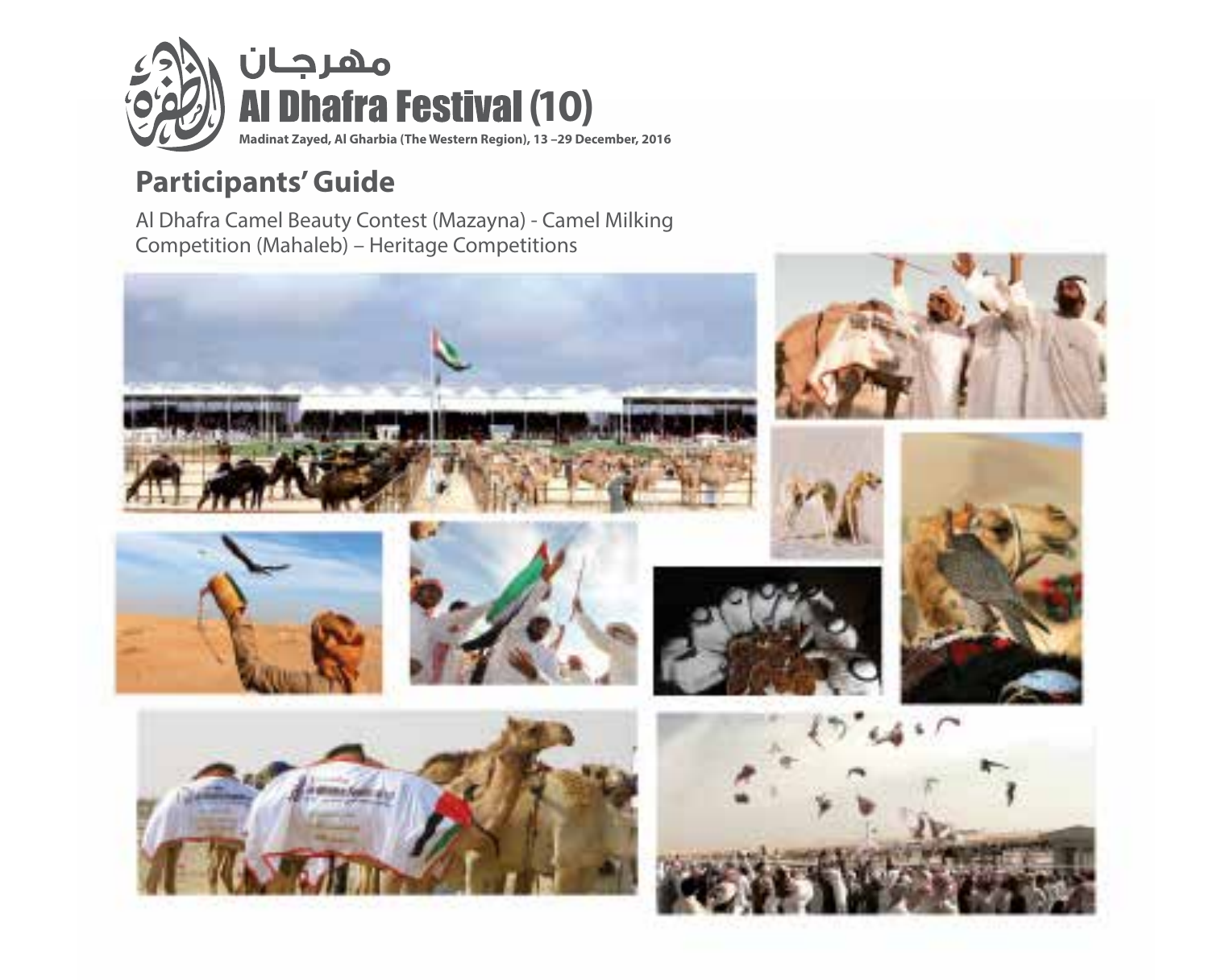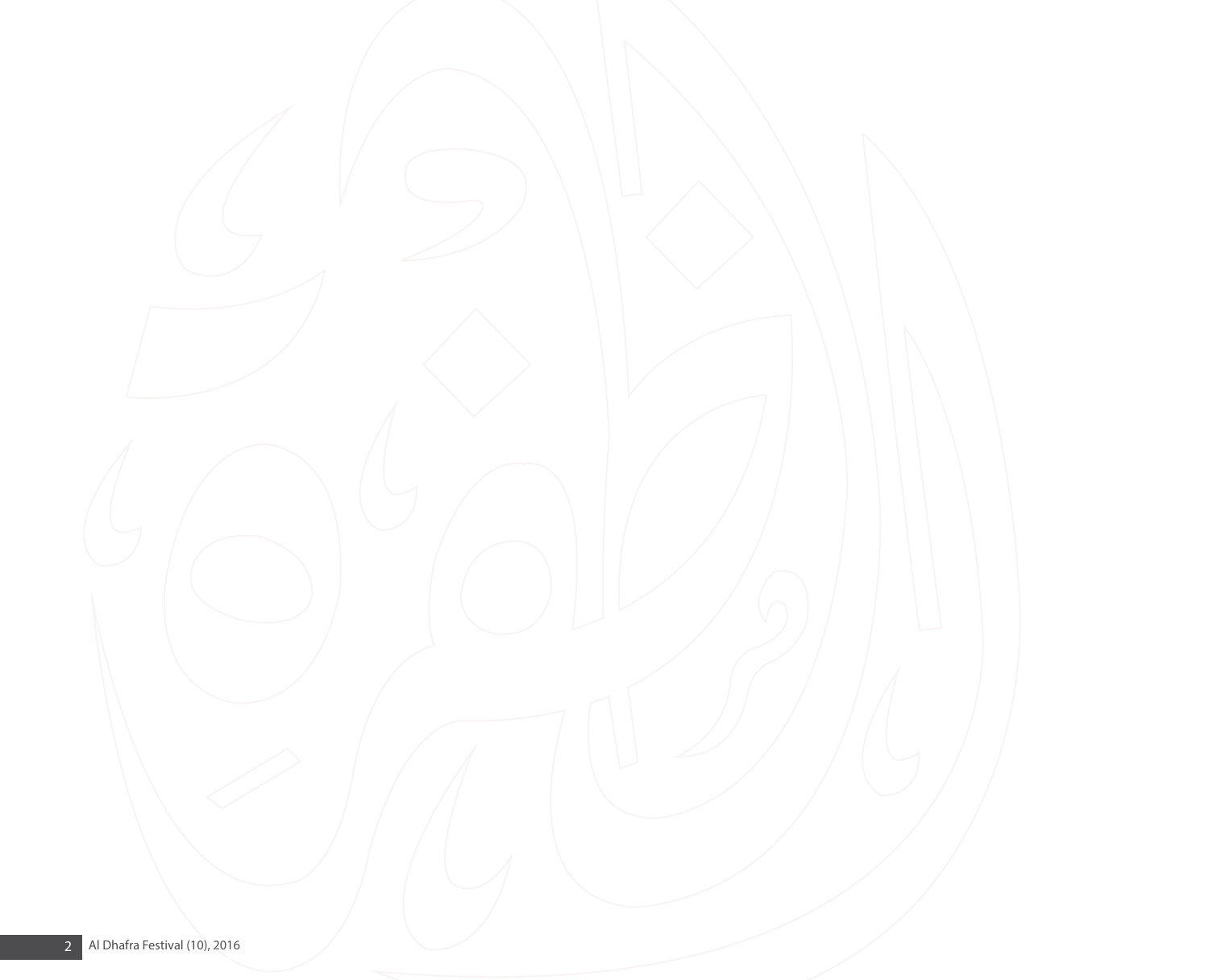# **About Al Dhafra Festival**

**Inspired by the Emirati Culture and heritage, Al Dhafra is an annual festival, held under the patronage of His Highness Sheikh Mohammed Bin Zayed Al Nahyan, Crown Prince of Abu Dhabi and Deputy Supreme Commander of the UAE Armed Forces. The Festival seeks to bring together generations, cultivate patriotic spirit among young people, revive heritage and immortalize it in memory.**

**Al Dhafra sheds light on the role of camels in the culture and heritage of the UAE. It includes many events, notably the camel Mazayna (camel beauty contest), camel auctions, the traditional market, the dates competition, poetry, photography, folk music, the falcon competitions, saluki races and other traditional activities. Participation in the camel beauty contest is open to purebred breeds, namely Al Asayel and Al Majahim. Hybrid breeds are not accepted.**

# **Objectives of the Festival**

- The preservation of the Emirati cultural heritage, its customs and the related practices.
- With the support of the wise leadership, the Festival provides support and financial assistance to the locals and the participants.
- A contribution to the development of cultural tourism in the Western Region.

#### **The Festival has also many other objectives, including:**

- The stimulation of the economic activity in the Western Region.
- The promotion of the Gate of the Empty Quarter, Madinat Zayed, among the lovers of heritage tourism from all over the world.
- An attempt to attract more visitors to attend the various events of the Festival and discover the cities of the Western Region.
- A significant effort to preserve the heritage of the Arab Gulf region.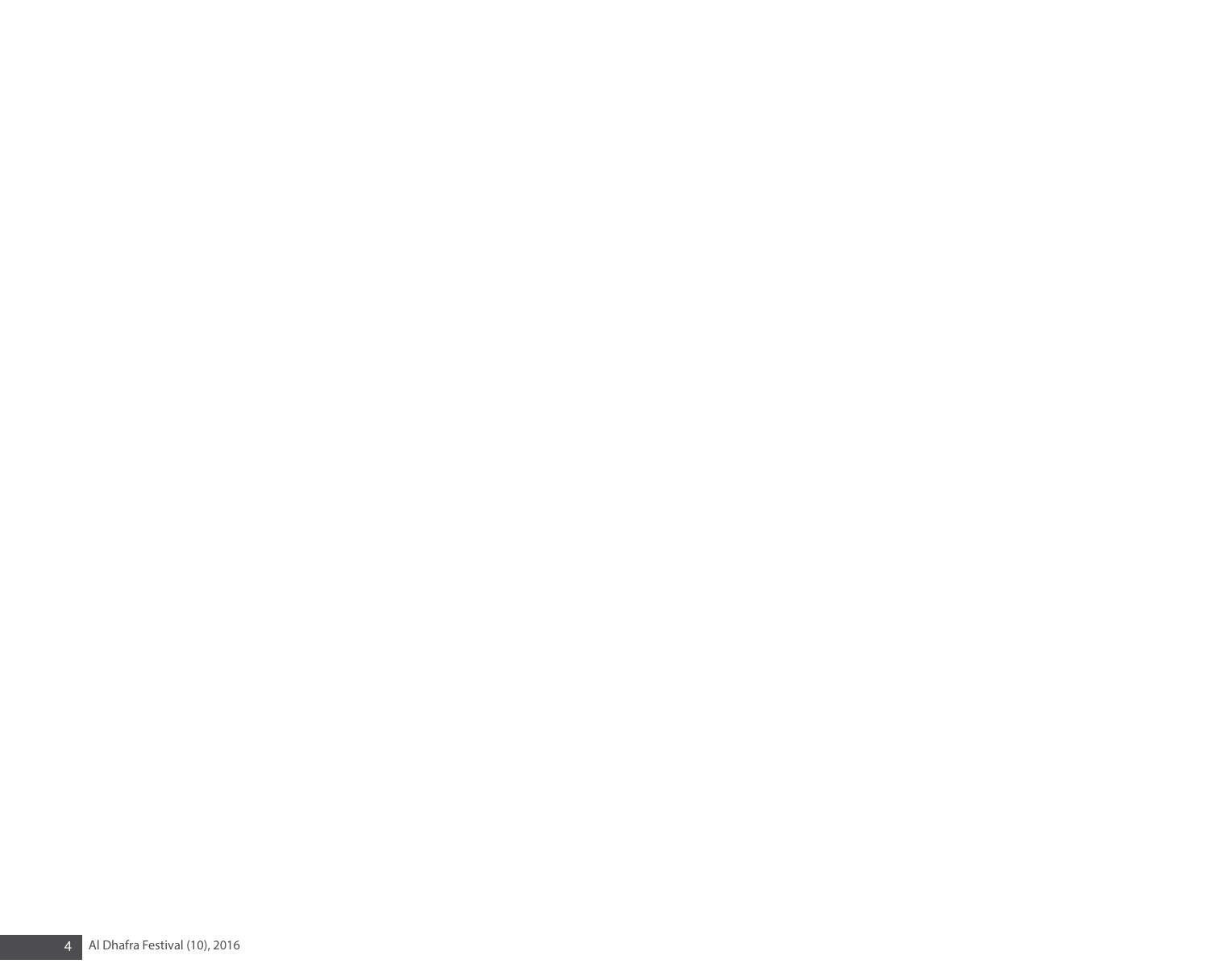

On many occasions, His Highness Sheikh Khalifa bin Zayed Al Nahyan, President of the United Arab Emirates (May God Protect Him), has underlined the importance of supporting and consolidating the culture of heritage festivals. His Highness says that the preservation of heritage and its transmission to future generations constitute an important basis for the identity of people of the UAE and the Gulf Cooperation Council (GCC). He believes that the preservation of heritage should go in line with the civil progress and cultural dialogue, highlighting, in this context, that this approach was one of the most important pillars of the vision adopted by the late Father, Sheikh Zayed bin Sultan Al Nahyan (May God Bless His Soul).

Since 2008, Al Gharbia has been hosting this cultural, heritage, and economic event. Held in Madinat Zayed, Al Dhafra reproduces in the hearts and souls of its visitors and guests the tales of history and civilisation in an exceptional harmony that blends between the nobility and authenticity of the past and the modernity of the present.

Today, Madinat Zayed (Zayed City), in Al Gharbia (The Western Region) in the Emirate of Abu Dhabi, is hosting the 10th edition of Al Dhafra Festival under the patronage of His Highness Sheikh Mohammed bin Zayed Al Nahyan, Crown Prince of Abu Dhabi and Deputy Supreme Commander of the UAE Armed Forces. Organised by the Cultural Programs and Heritage Festivals Committee – Abu Dhabi, the Festival is sponsored and supported by different government institutions and official bodies of the state.

The Festival, which had turned, within a short period, into a mega regional and international event was inspired in its form and content by the authentic Bedouin spirit. The current edition carries a lot of fun and benefit for the lovers of Bedouin life, others who are interested in the revival of the Arab civilisational heritage and those who desire to explore this heritage and its manifestations in the Emirati future vision. Today, the Festival features a variety of heritage activities and competitions.

It is a real honour for us to welcome this large number of participants from the Gulf region, who are present to take part in the different laps and categories of the Camel Mazayna and all of the Festival's competitions and heritage events that keep evolving year after year. Thank you for your interest and your keenness to contribute to the various efforts, which aim at safeguarding the heritage of the Arab Gulf region. We do wish you the best and a continued success in your endeavour.

We are quite confident that your stay in Madinat Zayed will constitute a key factor in achieving more success for this distinguished regional and international event. As Al Dhafra continues to shine this year, notably through devising more impressive heritage competitions, the 10th edition is expected to witness a development in the mechanism for the Mazayna Contest and in the number of laps.

We are also pleased to welcome the guests of the Western Region, both visitors and tourists from all over the world. Despite the advance of modern technology in all walks of life, Al Dhafra Festival, a unique heritage event of its kind, continues to attract more and more lovers of heritage from different generations.

The timing of the Festival falls within the school and university holidays, allowing the young Emirati generation to become a key partner and an active player in the process of maintaining our cultural heritage. The Festival offers visitors from different nationalities an opportunity to become acquainted with the main aspects of our national identity. These are, in fact, the main objectives of the Emirate of Abu Dhabi, in particular and the UAE, in general.

Welcome everybody,

#### **Sheikh Hamdan bin Zayed Al Nahyan**

Ruler's Representative in the Western Region of the Emirate of Abu Dhabi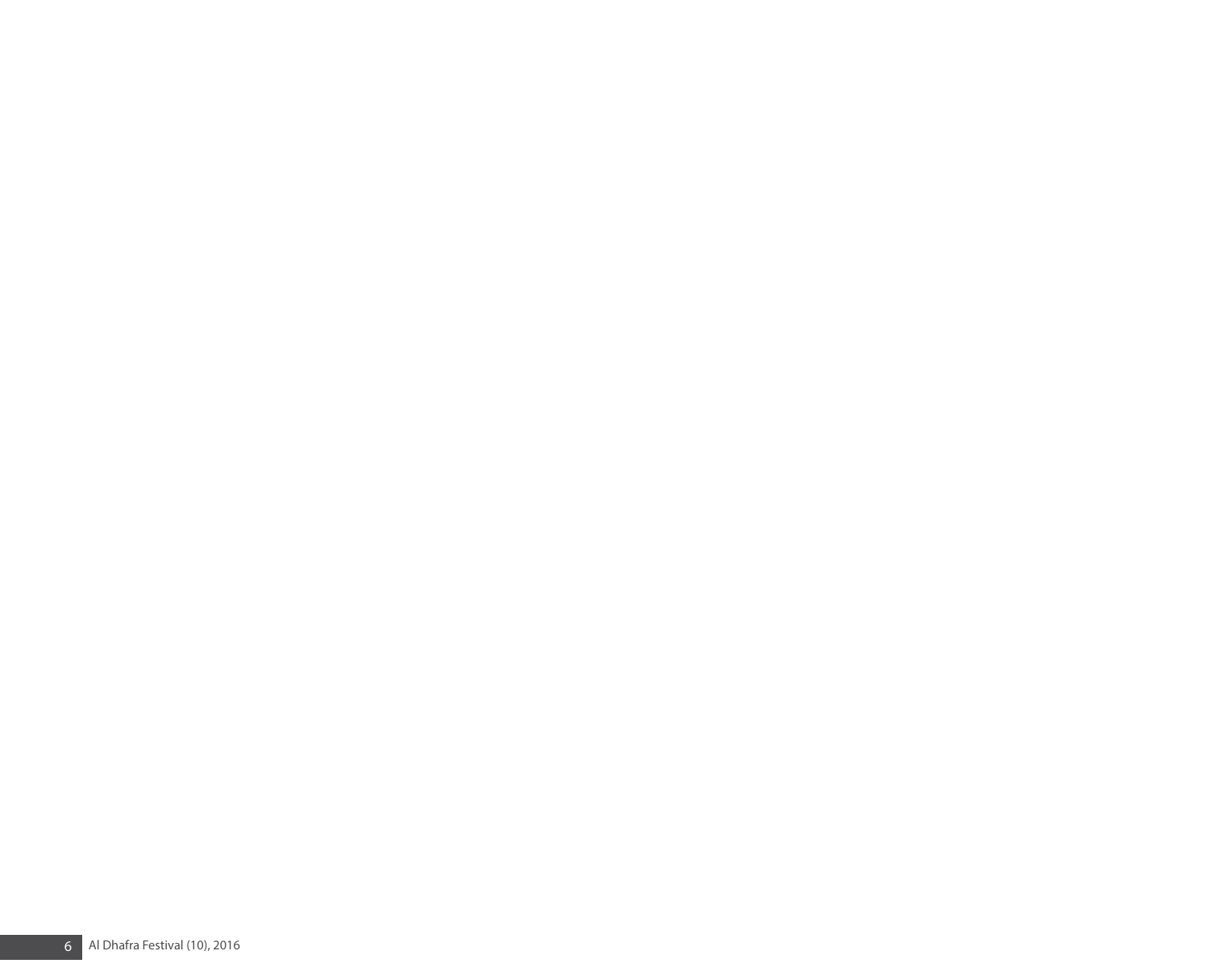

In a determined quest to safeguard the Emirati authentic heritage and preserve it for future generations, the Emirate of Abu Dhabi has made giant and confident leaps and accomplished great achievements in a brief period of time, and this under the directives of the wise leadership of the United Arab Emirates. Meanwhile, Abu Dhabi has remained keen on cooperating and exchanging knowledge and expertise with the different cultures of the world.

Since the launch of Al Dhafra Festival in 2008 in Madinat Zayed in Al Gharbia (The Western Region) under the generous patronage of His Highness Sheikh Mohammed bin Zayed Al Nahyan, Crown Prince of Abu Dhabi and Deputy Supreme Commander of the UAE Armed Forces, the Festival has gained a prestigious regional and international position on the calendar of heritage festivals.

Over the years, the number of participants from camel owners has increased, owing to their keenness to take part and compete at this

major heritage event. The categories, laps and prizes of the Mazayna have developed and Al Dhafra managed to achieve its ambition to become the biggest and most comprehensive camel Mazayna. In this new edition, the Higher Organising Committee has made a number of essential changes, as far as the Mazayna laps are considered so as to bring more development and meet aspirations. The Festival is also expected to feature several exciting competitions and heritage activities.

Al Dhafra Festival has managed to secure a prestigious status thanks to the generous support of His Highness Sheikh Khalifa bin Zayed Al Nahyan, President of the UAE (May God Protect Him) for the projects of heritage safeguard and his constant encouragement to continue with the reinforcement of the culture of heritage festivals.

The Festival also owes its success to the close care of His Highness Sheikh Mohammed bin Zayed Al Nahyan, Crown Prince of Abu Dhabi and Deputy Supreme Commander of the UAE Armed Forces. His Highness has always accorded a special attention to the various efforts made to preserve deep-rooted heritage and inherent traditions.

The constant follow-up of the Festival and its development strategy by His Highness Sheikh Hamdan Bin Zayed Al Nahyan, the Ruler›s Representative in the Western Region, has also contributed to the countless achievements of Al Dhafra.

The Festival has actually excelled at the promotion of authentic Emirati heritage and the reinforcement of its safeguard and protection. Over the years, Al Dhafra has managed to transform Al Gharbia into one of the top tourist destinations in the world, through advertising the region, and the details of its culture, authenticity, and the traditions of the Emirati people.

As we welcome your valuable contribution and visit to Dar Zayed, we wish you a successful participation and exciting moments. We do also extend our thanks and appreciation for your regular attendance to Al Dhafra Festival.

#### **His Excellency Faris Khalaf Al Mazrouei,**

Chairman of the Cultural Programs and Heritage Festivals Committee – Abu Dhabi Chairman of the Higher Organising Committee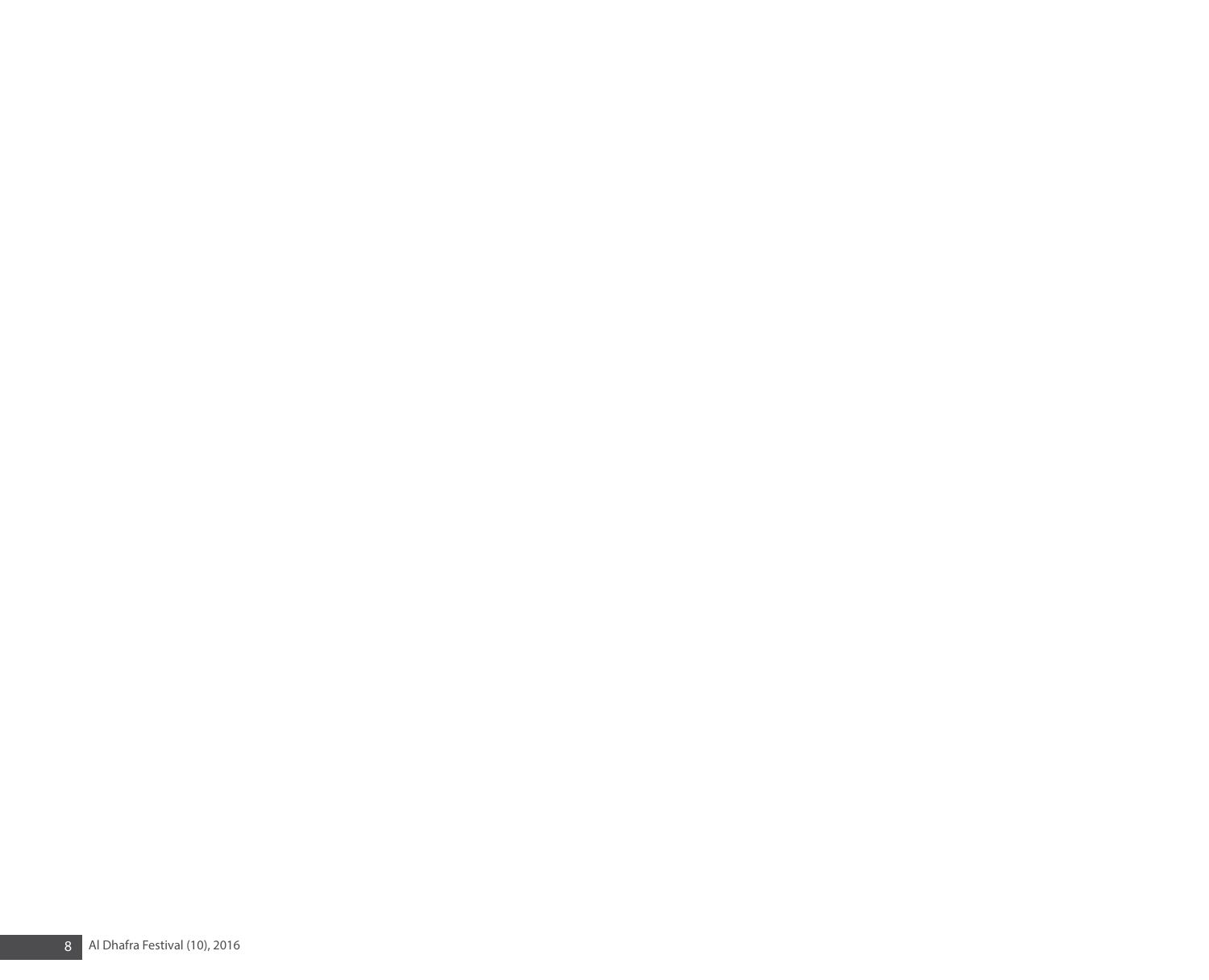# **Index**

|           | Instructions for Participants ————————————————————                                                                                                                                                                                   | 10 |
|-----------|--------------------------------------------------------------------------------------------------------------------------------------------------------------------------------------------------------------------------------------|----|
|           | Oath-Taking <u>- and the contract of the contract of the contract of the contract of the contract of the contract of the contract of the contract of the contract of the contract of the contract of the contract of the contrac</u> | 11 |
|           | Conditions for Participation in Fardi (Single) Laps —————————————————————————————                                                                                                                                                    |    |
|           |                                                                                                                                                                                                                                      |    |
| $\bullet$ | Conditions for Jamal Laps - 25                                                                                                                                                                                                       |    |
| ٠         | Jamal Laps 26                                                                                                                                                                                                                        |    |
|           | Entry Timetable for Camel Mazayna - The Controller Mass 34                                                                                                                                                                           |    |
| $\bullet$ | Timetable of Heritage Competitions - 37                                                                                                                                                                                              |    |
|           | The Mahaleb Competition 38                                                                                                                                                                                                           |    |
|           | Falcon Mazayna - The Contract of the Contract of the Contract of the Contract of the Contract of the Contract of the Contract of the Contract of the Contract of the Contract of the Contract of the Contract of the Contract        | 40 |
|           | Arabian Saluki Beauty Contest Championship - 41                                                                                                                                                                                      |    |
|           | Arabian Saluki Traditional Race Championship (2000 metres) __ 42                                                                                                                                                                     |    |
|           | Dates Competitions <u>- and the community of the contract of the contract of the contract of the contract of the contract of the contract of the contract of the contract of the contract of the contract of the contract of the</u> | 44 |
|           |                                                                                                                                                                                                                                      |    |
|           | Purebred Arabian Horse Race - 46                                                                                                                                                                                                     |    |
| $\bullet$ |                                                                                                                                                                                                                                      |    |
| ٠         | Sour Milk Competition ––––––––––––––––––––––––––––––––––47                                                                                                                                                                           |    |
|           | The Handicrafts Competition ———————————————————— 48                                                                                                                                                                                  |    |
|           | Al Dhafra Souq - 49                                                                                                                                                                                                                  |    |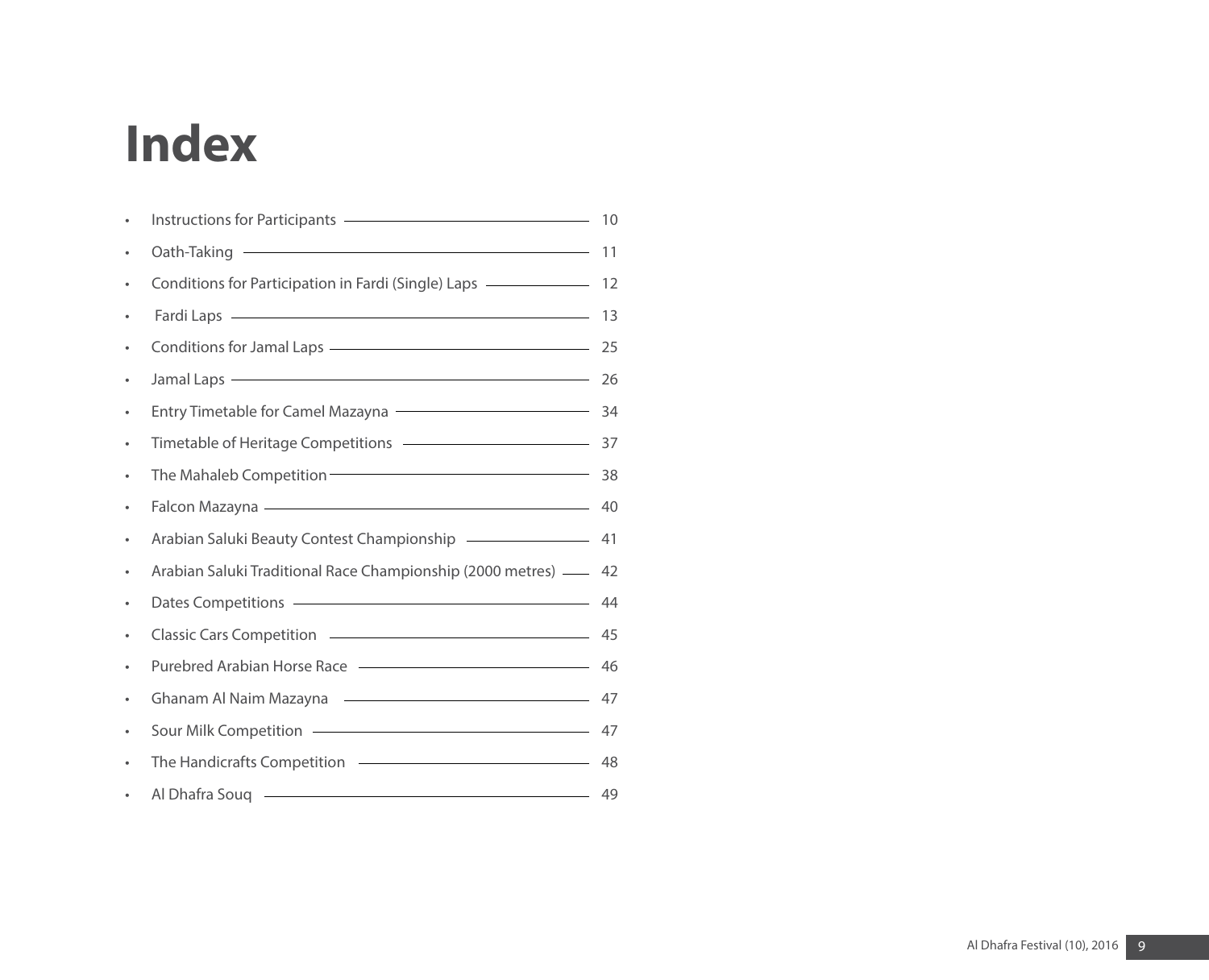# **Instructions for Participants**

- Participants must commit to the set of rules and conditions of the Mazayna.
- Participants must commit to the preset time of camel entry. The late entry of any camel will not be accepted.
- Owners are not allowed to acess the barrier stalls after their submission of camels to the Committee. The presence of any camel owner will lead to the disqualification of his participation in the lap.
- Any participation that will not abide by the rules will be disqualified. All participants have to commit to the instructions that have been decided by the Organising Committee. They should be an exmaple of good conduct and avoid any form of disturbance that may affect the calm and peace at the Festival.
- Every participant must respect the entry timetable. Access is categorically banned after the beginning of laps.
- Participants must respect the decision of the jury. Any disprespect or objection will lead to disqualification.
- If the Sorting Committee decides that a camel is not up to the general specifications, the participant will be disqualified.
- The best features of the participating camels will be designated. Comparision and selection to designate the position will be in accordance with a system of grading points. The Committee's decisions are final and not subject to any objection or interference.

# **Terms for the obtention of a Participation Card**

- A copy of the passport or the ID.
- Two personal photos.
- Approval and commitment to the terms and rules of the Mazayna.
- The participant must be 21 years old or more.
- The participant must be present personally to get his Participation Card.
- He who has no Participation Card cannot take part in the competition. The fee to obtain the Card is AED 350. For more information, please call the following numbers: 00971-50-2333046 / 00971-50-2333045 Office: 00971-2-5994589 Fax: 00971-2-8841058

# **Registration**

From Saturday, 10/12/2016 to Wednesday 14/12/2016, from 08:00 am to 06:00 pm.

• All those willing to take part in the Mazayna laps should register their camels. It should be noted that unregistered camels will not be allowed to take part in the Mazayna.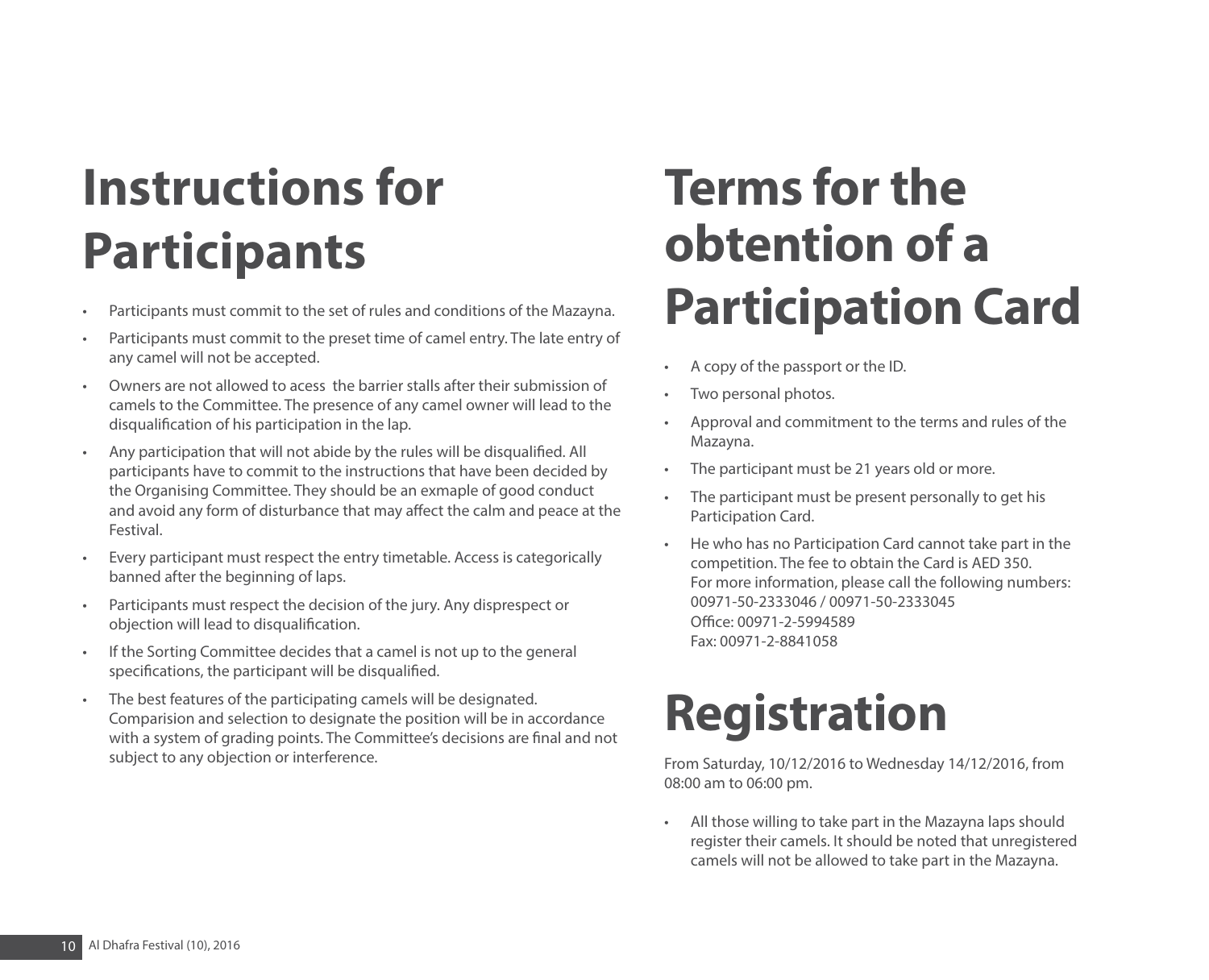# **Oath-Taking**

### **• Category of Single Laps – Sharia (Bought Camels)**

"I swear by the Almighty God to say the truth and nothing but the truth. This camel is rightfully mine, with no partner in business. And, Allah is my witness."

### **• Category of Single Laps – Talad**

"I swear by the Amighty God and his holy book to say the truth and nothing but the truth. This camel is a Talad and is rightfully mine. It has been under my personal and direct supervision. It is taking part under my own care and Allah is my witness."

#### **• Category of the Six-Camel Lap**

"I swear by the Almighty God to say the truth and nothing but the truth. These six camels are rightfully mine, with no partner in business. And, Allah is my witness."

### **• Category of the Jamal Laps - Sharia**

"I swear by the Almighty God to say the truth and nothing but the truth. These ten camels are rightfully mine, with no partner in business. And, Allah is my witness."

### **• Category of the Jamal Laps – Talad**

"I swear by the Amighty God and his holy book to say the truth and nothing but the truth. These camels are Talad and are rightfully mine. They have been under my personal and direct supervision. They are taking part under my own care and Allah is my witness."

### **• Category of the Bayraq Lap**

"I swear by the Almighty God to say the truth and nothing but the truth. These fifty camels are rightfully mine, with no partner in business. And, Allah is my witness."

### **• Category of Male Camel and its Progeny**

"I swear by the Almighty God to say the truth and nothing but the truth. This male camel and its progeny are rightfully mine, with no partner in business. And, Allah is my witness."

#### **• Category of Promotional Lap**

"I swear by the Almighty God to say the truth and nothing but the truth. These camels are rightfully mine, with no partner in business and they have not obtained any prizes at Al Dhafra Festival, in its 7th, 8th and 9th editions. And, Allah is my witness."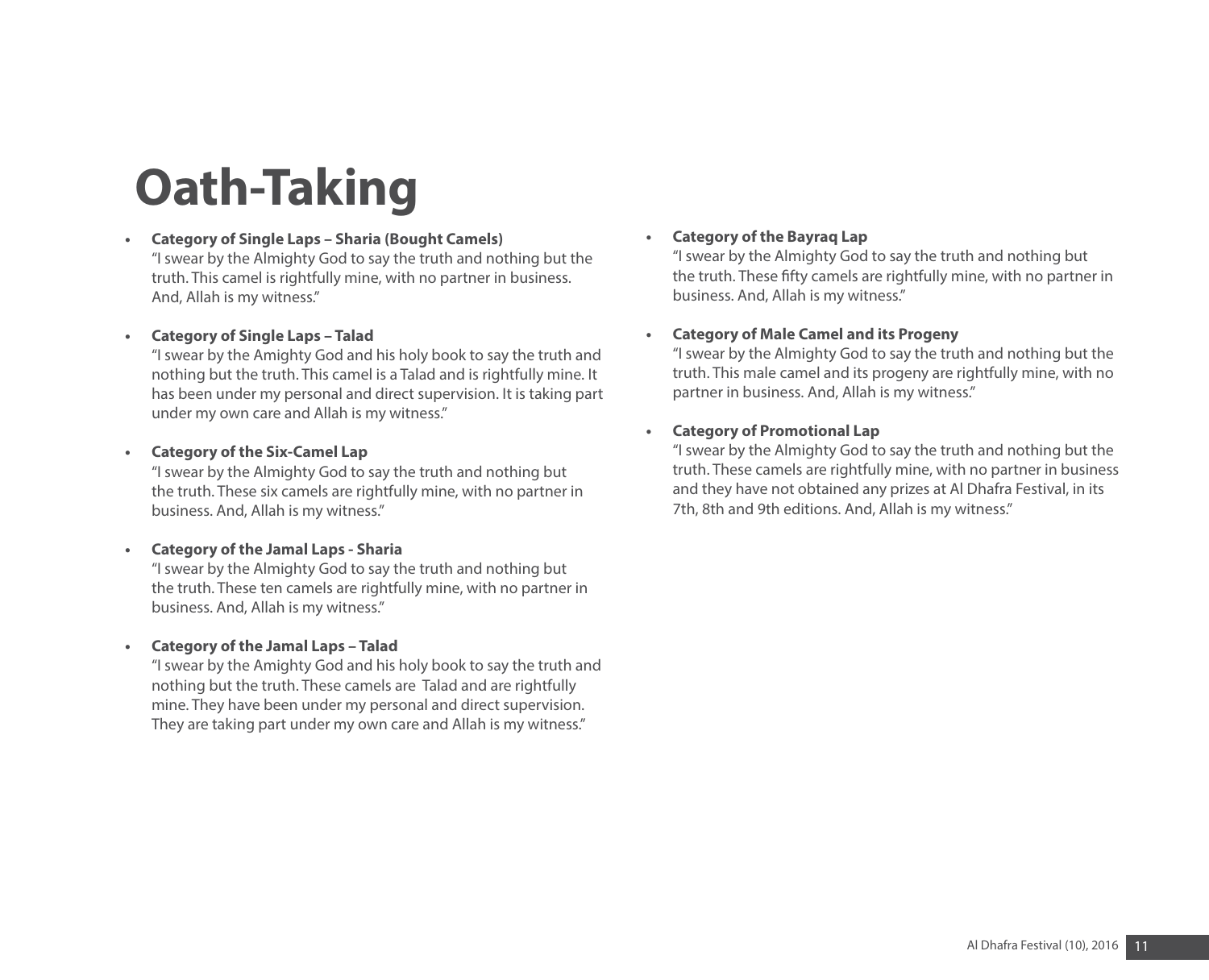# **Conditions for Participation in Single Laps**

- Camels are allowed to participate only once.
- Individuals from the tribes are not allowed to take part in the main lap for Sheikhs.
- Camels must carry an identification electronic chip (microchip).
- Paticipants are allowed to participate with only one camel in each lap.
- Hybrid camels are not allowed to participate in Asayel or Majahim laps.
- Camels must be clean and free from any diseases and fungal infections like scabies and favus.
- Camels that are found with drugs in the lips, shaved, dyed in any parts of the body or with changes from natural form are not allowed.
- It is not allowed to raise numbers between laps and the stages for age determination must be respected.
- If the age committee has doubts about a camel's age, then an oath can only be accepted from the owner who was in charge at the time of its birth.
- The Camel will be subjected to a DNA test, if the majority of the Age and Type Committee doubts that it might be hybrid. The prize will not be submitted after receiving the results of the DNA test. The owner must bring the mother if the father was earlier tested at the laboratory of the Mazayna Committee (The Scientific Group Laboratory). If the father is not tested, then the owner should bring the mother and the father within a period of 30 days to the official site of the Mazayna. If no tests are conducted within the preset period, the prize will be permanently withheld, with the owner losing any right to claim it back.
- In the event of discovery of any fraud or manipulation, the judges will ban the participating camel for a period of 2 years.. If the fraud is repeated by the same owner, the judges will deprive him of all prizes and impose a ban on him for a period of 2 years.
- Any participant will be excluded from all competitions in the event of verbal abuse against any of the members of the Committees.
- Any participant cannot withdraw until the results are announced.
- The camel owner must prove that the camels are his property and take oath before the Committee.
- The participants who do not carry a Participation Card will not be allowed to take part in the Mazayna.
- Anyone who violates these instructions exposes himself to legal proceedings.

### **Sale and Purchase Rules**

- Sharia (purchased camel) can participate only once in the six-camel lap and the -10camel lap.
- If the Mazayna Committee finds out that the sale operation is not in accordance with regulations, the camel will be banned from participation for a period of three years. The seller and the buyer will also be banned for 3 years.
- If the camel is returned from the buyer or the seller, it will be banned from participation for a period of 3 years. The seller and the buyer will also be banned for 3 years.
- Sale and purchase from a close relative are not allowed (father, son, brother).
- Payment of the agreed transport fees.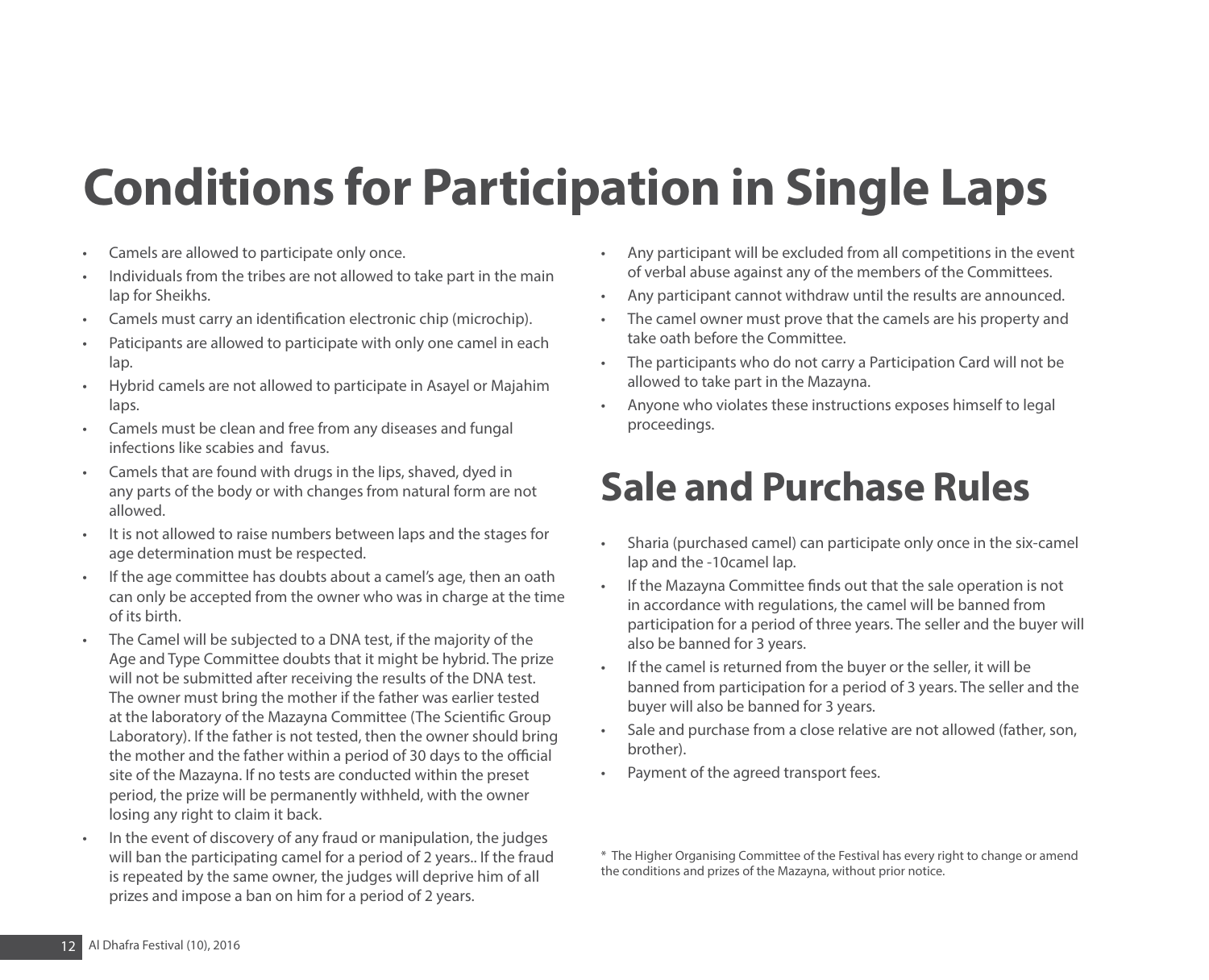# **Single Laps**

### **Main Laps for Sheikhs – Category of Locals (Asayel)**

|   | Lap                             | <b>Position 1</b>           | <b>Position 2</b> | <b>Position 3</b> | <b>Position 4</b> | <b>Position 5</b> |
|---|---------------------------------|-----------------------------|-------------------|-------------------|-------------------|-------------------|
|   | Best looking<br><b>Mafrouda</b> | Nissan Station<br><b>SE</b> | 80,000            | 60,000            | 25,000            | 20,000            |
| 2 | Best looking Haqqa              | Nissan Station<br>SE.       | 80,000            | 60,000            | 25,000            | 20,000            |
| 3 | Best looking Luqyah             | Nissan Station<br>SE.       | 80,000            | 60,000            | 25,000            | 20,000            |
| 4 | Best looking Jathaa             | Nissan Station<br>SE.       | 80,000            | 60,000            | 25,000            | 20,000            |
| 5 | Best looking Thanaya            | Nissan Station<br>LE        | 80,000            | 60,000            | 25,000            | 20,000            |
| 6 | <b>Best looking Hayel</b>       | Nissan Station<br>LE        | 80,000            | 60,000            | 25,000            | 20,000            |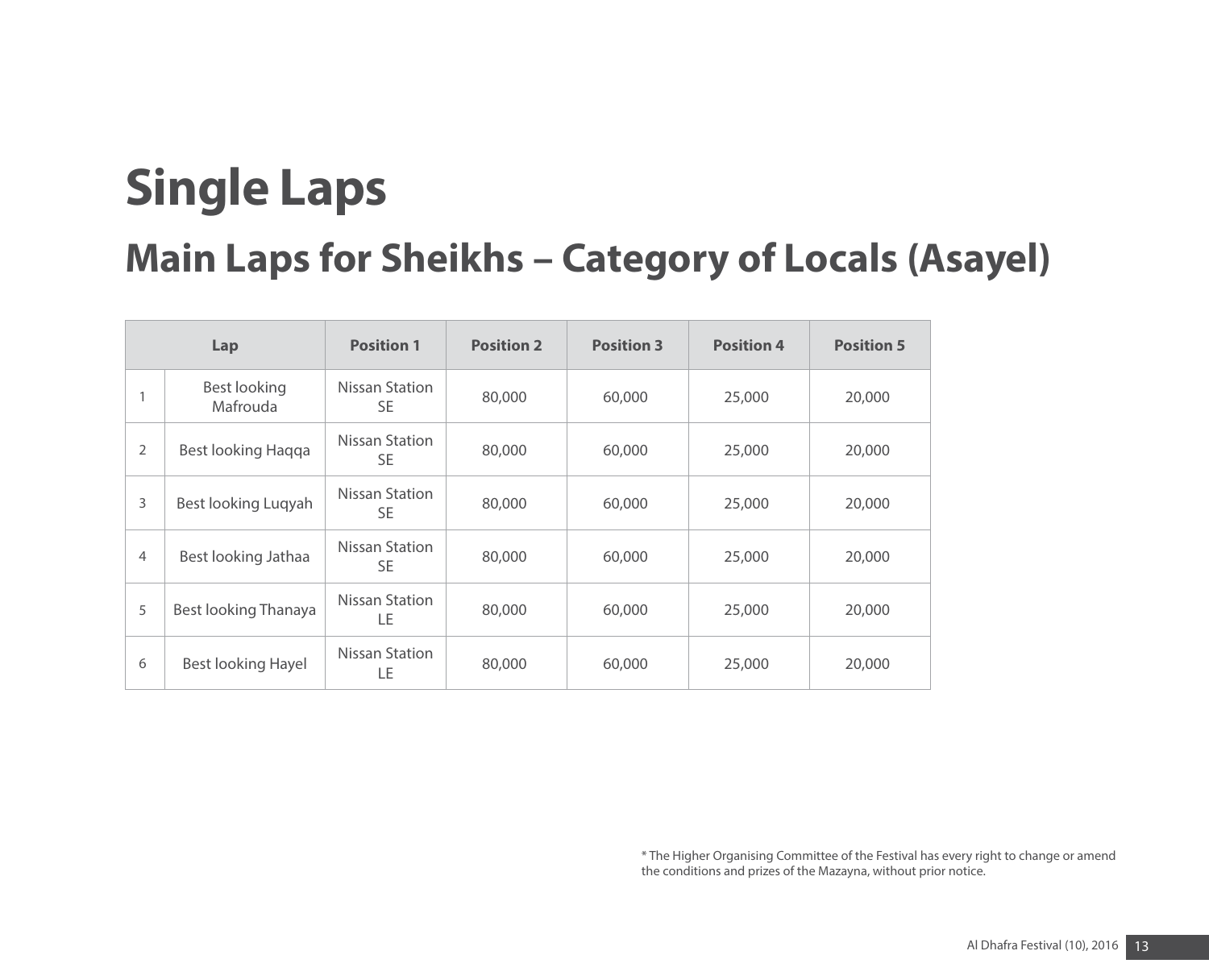### **Single Laps for Tribes (Sharia) – Main General**

|                | Lap                      | <b>Position 1</b>           | <b>Position 2</b> | <b>Position 3</b> | <b>Position 4</b> | <b>Position 5</b> | <b>Position 6</b> | <b>Position 7</b> | <b>Position 8</b> | <b>Position 9</b> | <b>Position 10</b> |
|----------------|--------------------------|-----------------------------|-------------------|-------------------|-------------------|-------------------|-------------------|-------------------|-------------------|-------------------|--------------------|
|                | Best looking<br>Mafrouda | Nissan<br><b>Station SE</b> | 80,000            | 60,000            | 25,000            | 20,000            | 14,000            | 13,000            | 12,000            | 11,000            | 10,000             |
| $\overline{2}$ | Best looking<br>Haqqa    | Nissan<br><b>Station SE</b> | 80,000            | 60,000            | 25,000            | 20,000            | 14,000            | 13,000            | 12,000            | 11,000            | 10,000             |
| $\overline{3}$ | Best looking<br>Luqyah   | Nissan<br><b>Station SE</b> | 80,000            | 60,000            | 25,000            | 20,000            | 14,000            | 13,000            | 12,000            | 11,000            | 10,000             |
| $\overline{4}$ | Best looking<br>Jathaa   | Nissan<br><b>Station SE</b> | 80,000            | 60,000            | 25,000            | 20,000            | 14,000            | 13,000            | 12,000            | 11,000            | 10,000             |
| 5              | Best looking<br>Thanaya  | Nissan<br><b>Station SE</b> | 80,000            | 60,000            | 25,000            | 20,000            | 14,000            | 13,000            | 12,000            | 11,000            | 10,000             |
| 6              | Best looking<br>Hayel    | Nissan<br><b>Station SE</b> | 80,000            | 60,000            | 25,000            | 20,000            | 14,000            | 13,000            | 12,000            | 11,000            | 10,000             |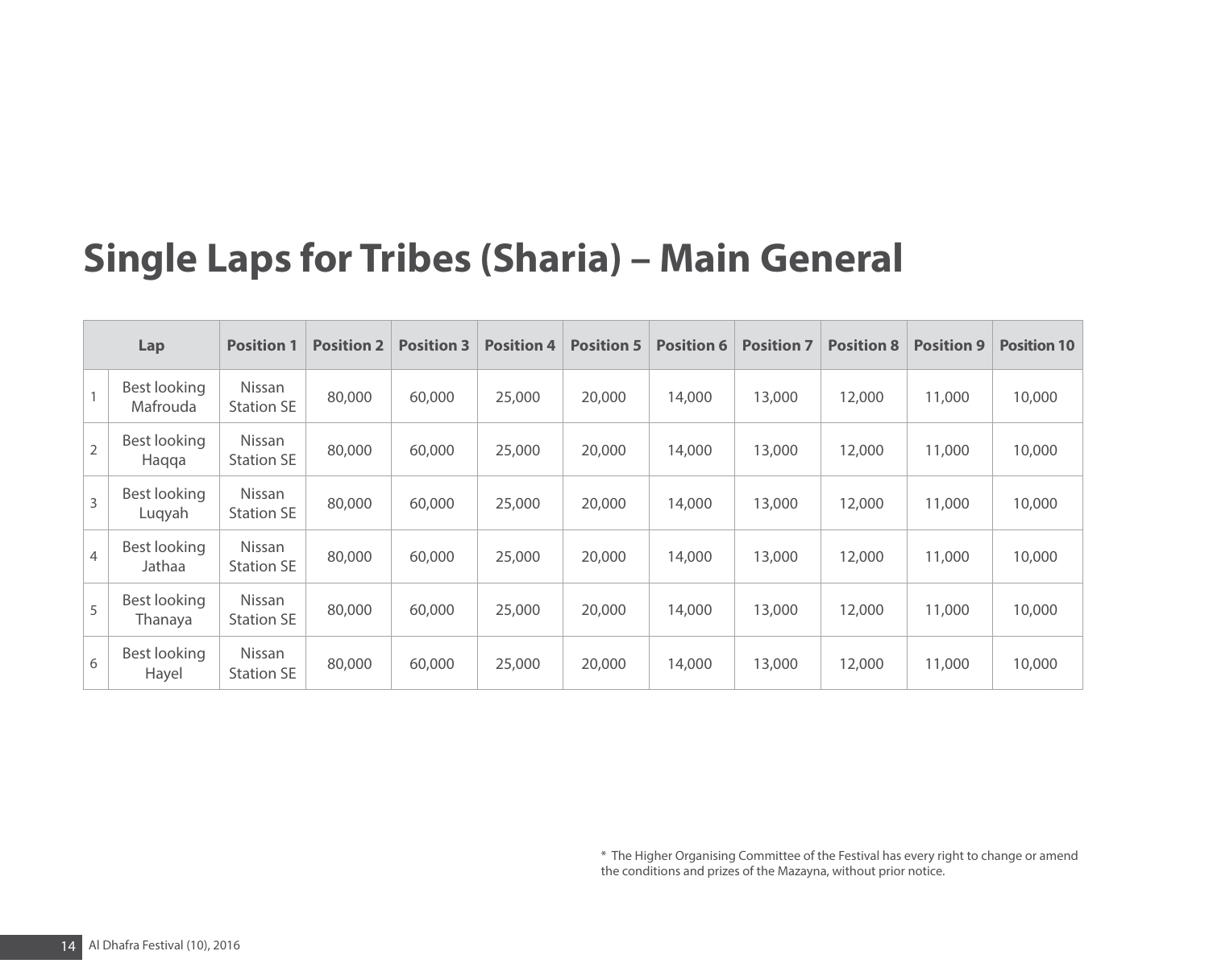### **Single Laps for Tribes (Talad) – Main General**

|                | Lap                      | <b>Position 1</b>           | <b>Position 2</b> | <b>Position 3</b> | <b>Position 4</b> | <b>Position 5</b> | <b>Position 6</b> | <b>Position 7</b> | <b>Position 8</b> | <b>Position 9</b> | <b>Position 10</b> |
|----------------|--------------------------|-----------------------------|-------------------|-------------------|-------------------|-------------------|-------------------|-------------------|-------------------|-------------------|--------------------|
|                | Best looking<br>Mafrouda | Nissan<br><b>Station SE</b> | 80,000            | 60,000            | 25,000            | 20,000            | 14,000            | 13,000            | 12,000            | 11,000            | 10,000             |
| $\overline{2}$ | Best looking<br>Haqqa    | Nissan<br><b>Station SE</b> | 80,000            | 60,000            | 25,000            | 20,000            | 14,000            | 13,000            | 12,000            | 11,000            | 10,000             |
| 3              | Best looking<br>Luqyah   | Nissan<br><b>Station SE</b> | 80,000            | 60,000            | 25,000            | 20,000            | 14,000            | 13,000            | 12,000            | 11,000            | 10,000             |
| $\overline{4}$ | Best looking<br>Jathaa   | Nissan<br><b>Station SE</b> | 80,000            | 60,000            | 25,000            | 20,000            | 14,000            | 13,000            | 12,000            | 11,000            | 10,000             |
| 5              | Best looking<br>Thanaya  | Nissan<br><b>Station SE</b> | 80,000            | 60,000            | 25,000            | 20,000            | 14,000            | 13,000            | 12,000            | 11,000            | 10,000             |
| 6              | Best looking<br>Hayel    | Nissan<br><b>Station SE</b> | 80,000            | 60,000            | 25,000            | 20,000            | 14,000            | 13,000            | 12,000            | 11,000            | 10,000             |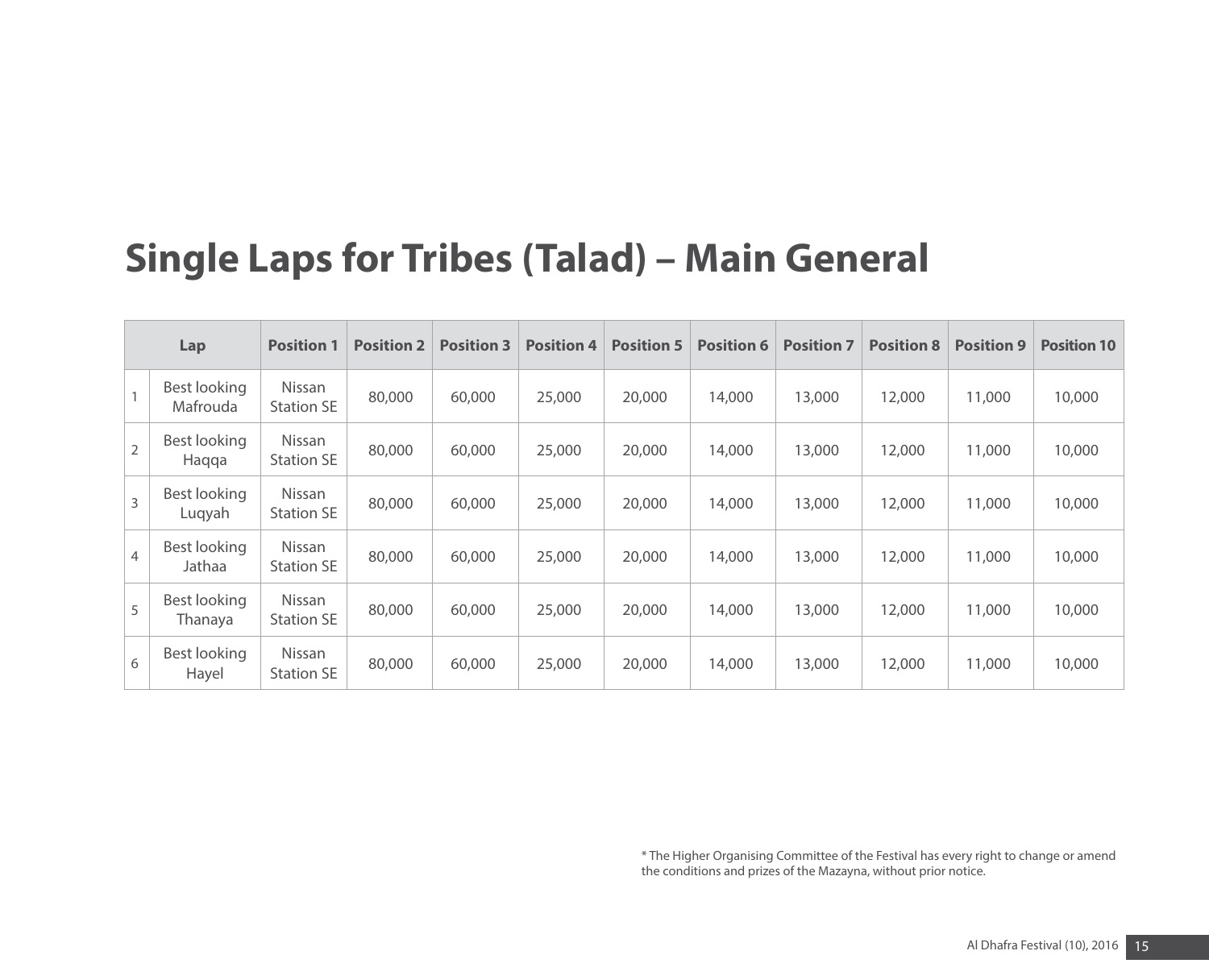# **Single Laps for Tribes (Sharia) – General, Category of Asayel**

|                | Lap                      | <b>Position 1</b> | <b>Position 2</b> | <b>Position 3</b> | <b>Position 4</b> | <b>Position 5</b> | <b>Position 6</b> | <b>Position 7</b> | <b>Position 8</b> | <b>Position 9</b> | <b>Position 10</b> |
|----------------|--------------------------|-------------------|-------------------|-------------------|-------------------|-------------------|-------------------|-------------------|-------------------|-------------------|--------------------|
|                | Best looking<br>Mafrouda | Nissan<br>Pickup  | 50,000            | 40,000            | 20,000            | 15,000            | 14,000            | 13,000            | 12,000            | 11,000            | 10,000             |
| $\overline{2}$ | Best looking<br>Haqqa    | Nissan<br>Pickup  | 50,000            | 40,000            | 20,000            | 15,000            | 14,000            | 13,000            | 12,000            | 11,000            | 10,000             |
| $\overline{3}$ | Best looking<br>Luqyah   | Nissan<br>Pickup  | 50,000            | 40,000            | 20,000            | 15,000            | 14,000            | 13,000            | 12,000            | 11,000            | 10,000             |
| $\overline{4}$ | Best looking<br>Jathaa   | Nissan<br>Pickup  | 50,000            | 40,000            | 20,000            | 15,000            | 14,000            | 13,000            | 12,000            | 11,000            | 10,000             |
| 5              | Best looking<br>Thanaya  | Nissan<br>Pickup  | 50,000            | 40,000            | 20,000            | 15,000            | 14,000            | 13,000            | 12,000            | 11,000            | 10,000             |
| 6              | Best looking<br>Hayel    | Nissan<br>Pickup  | 50,000            | 40,000            | 20,000            | 15,000            | 14,000            | 13,000            | 12,000            | 11,000            | 10,000             |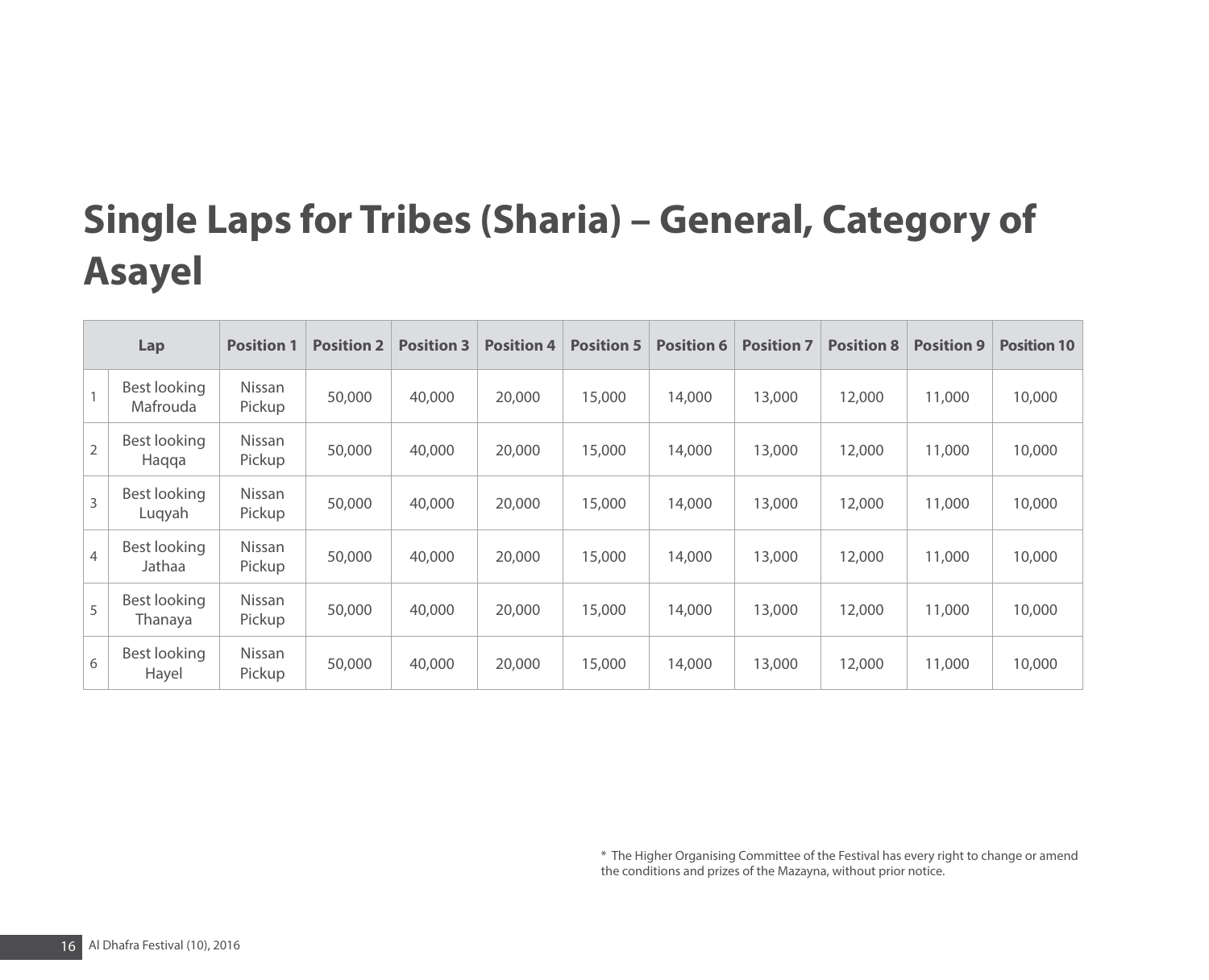### **Single Laps for Tribes (Talad) – Category of Asayel (only for locals) \***

|                | Lap                      | <b>Position 1</b>       | <b>Position 2</b> | <b>Position 3</b> | <b>Position 4</b> | <b>Position 5</b> | <b>Position 6</b> | <b>Position 7</b> | <b>Position 8</b> | <b>Position 9</b> | <b>Position 10</b> |
|----------------|--------------------------|-------------------------|-------------------|-------------------|-------------------|-------------------|-------------------|-------------------|-------------------|-------------------|--------------------|
|                | Best looking<br>Mafrouda | Nissan<br>Pickup        | 50,000            | 40,000            | 20,000            | 15,000            | 14,000            | 13,000            | 12,000            | 11,000            | 10,000             |
| $\overline{2}$ | Best looking<br>Haqqa    | Nissan<br>Pickup        | 50,000            | 40,000            | 20,000            | 15,000            | 14,000            | 13,000            | 12,000            | 11,000            | 10,000             |
| 3              | Best looking<br>Luqyah   | Nissan<br>Pickup        | 50,000            | 40,000            | 20,000            | 15,000            | 14,000            | 13,000            | 12,000            | 11,000            | 10,000             |
| $\overline{4}$ | Best looking<br>Jathaa   | <b>Nissan</b><br>Pickup | 50,000            | 40,000            | 20,000            | 15,000            | 14,000            | 13,000            | 12,000            | 11,000            | 10,000             |
| 5              | Best looking<br>Thanaya  | Nissan<br>Pickup        | 50,000            | 40,000            | 20,000            | 15,000            | 14,000            | 13,000            | 12,000            | 11,000            | 10,000             |
| 6              | Best looking<br>Hayel    | <b>Nissan</b><br>Pickup | 50,000            | 40,000            | 20,000            | 15,000            | 14,000            | 13,000            | 12,000            | 11,000            | 10,000             |

\* Only Emirati camel owners are allowed to take part in these laps.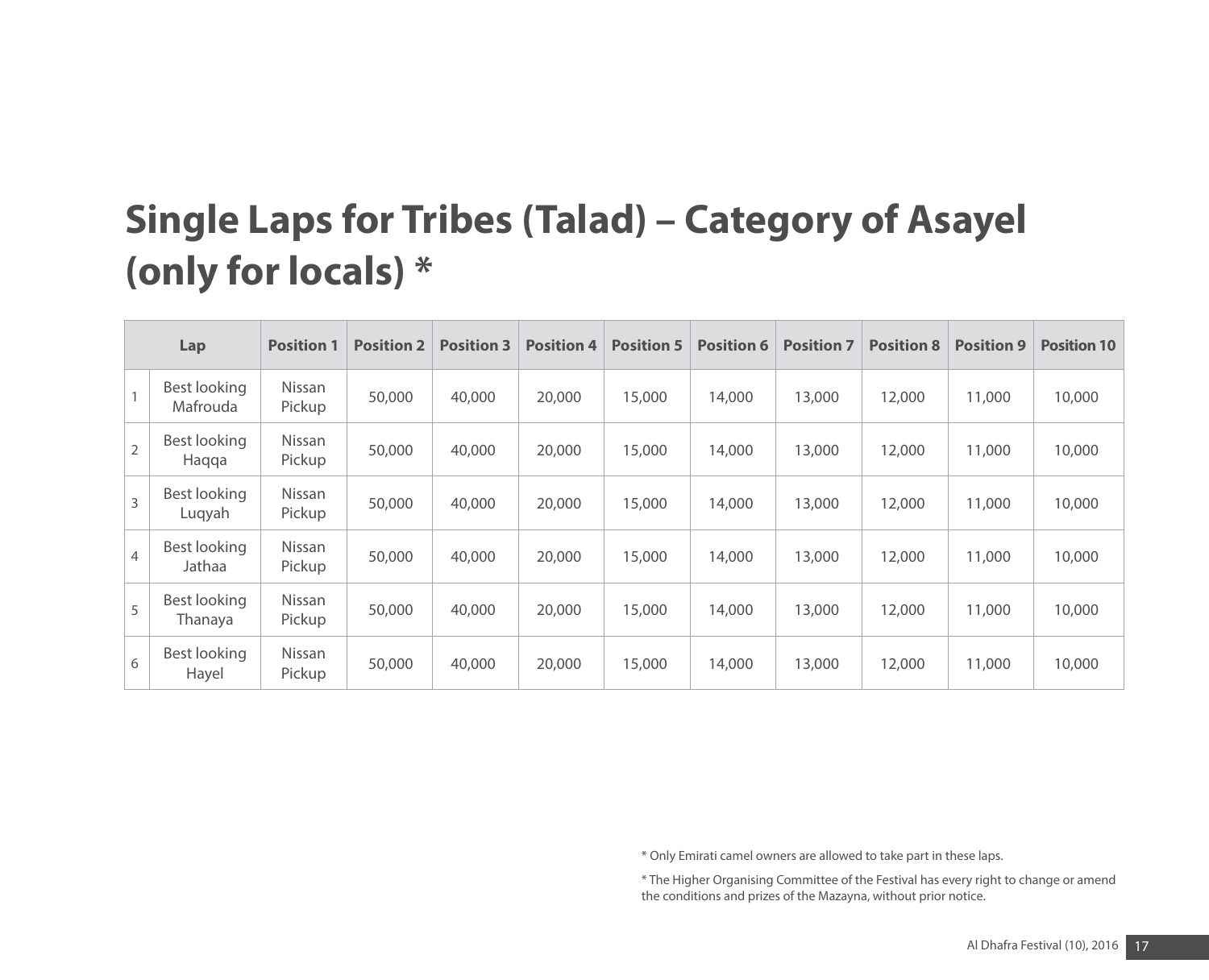### **Mafarid Lap for Tribes (Sharia) Asayel - only for locals \***

|  | Lap     | <b>Position 1</b> |        |        |        |        |        |       |        |       | <b>Position 2</b> Position 3 Position 4 Position 5 Position 6 Position 7 Position 8 Position 9 Position 10 |
|--|---------|-------------------|--------|--------|--------|--------|--------|-------|--------|-------|------------------------------------------------------------------------------------------------------------|
|  | Mafarid | 30,000            | 20,000 | 15,000 | 14,000 | 13,000 | '2,000 | 1,000 | 10,000 | 9,000 | 8,000                                                                                                      |

# **Houl Lap for Tribes (Sharia) Asayel - only for locals \***

| Lap  |        |        |        |        |        |        |       |        |       | Position 1   Position 2   Position 3   Position 4   Position 5   Position 6   Position 7   Position 8   Position 9   Position 10 |
|------|--------|--------|--------|--------|--------|--------|-------|--------|-------|----------------------------------------------------------------------------------------------------------------------------------|
| Houl | 30,000 | 20,000 | 15,000 | 14,000 | 13,000 | 12,000 | 1,000 | 10,000 | 9,000 | 8,000                                                                                                                            |

\* Only Emirati camel owners are allowed to take part in these laps.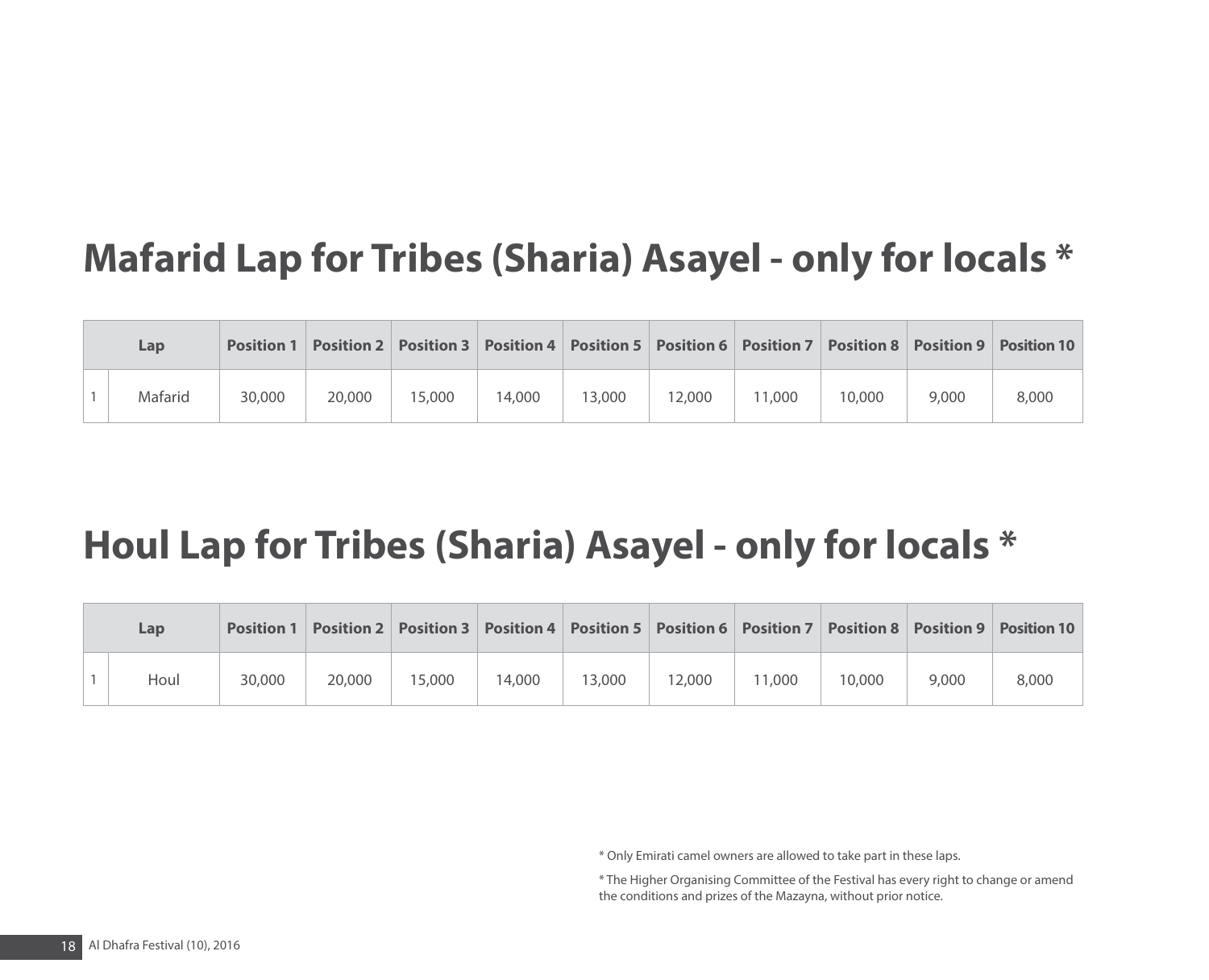### **Single Laps for Sheikhs – Majahim Category**

|                | Lap                             | <b>Position 1</b>           | <b>Position 2</b> | <b>Position 3</b> | <b>Position 4</b> | <b>Position 5</b> |
|----------------|---------------------------------|-----------------------------|-------------------|-------------------|-------------------|-------------------|
|                | Best looking<br><b>Mafrouda</b> | Nissan Station<br><b>SE</b> | 80,000            | 60,000            | 25,000            | 20,000            |
| $\overline{2}$ | Best looking Haqqa              | Nissan Station<br>SE.       | 80,000            | 60,000            | 25,000            | 20,000            |
| 3              | Best looking Luqyah             | Nissan Station<br>SE.       | 80,000            | 60,000            | 25,000            | 20,000            |
| $\overline{4}$ | Best looking Jathaa             | Nissan Station<br>SE        | 80,000            | 60,000            | 25,000            | 20,000            |
| 5              | Best looking Thanaya            | Nissan Station<br>SE        | 80,000            | 60,000            | 25,000            | 20,000            |
| 6              | Best looking Hayel              | Nissan Station<br>SE        | 80,000            | 60,000            | 25,000            | 20,000            |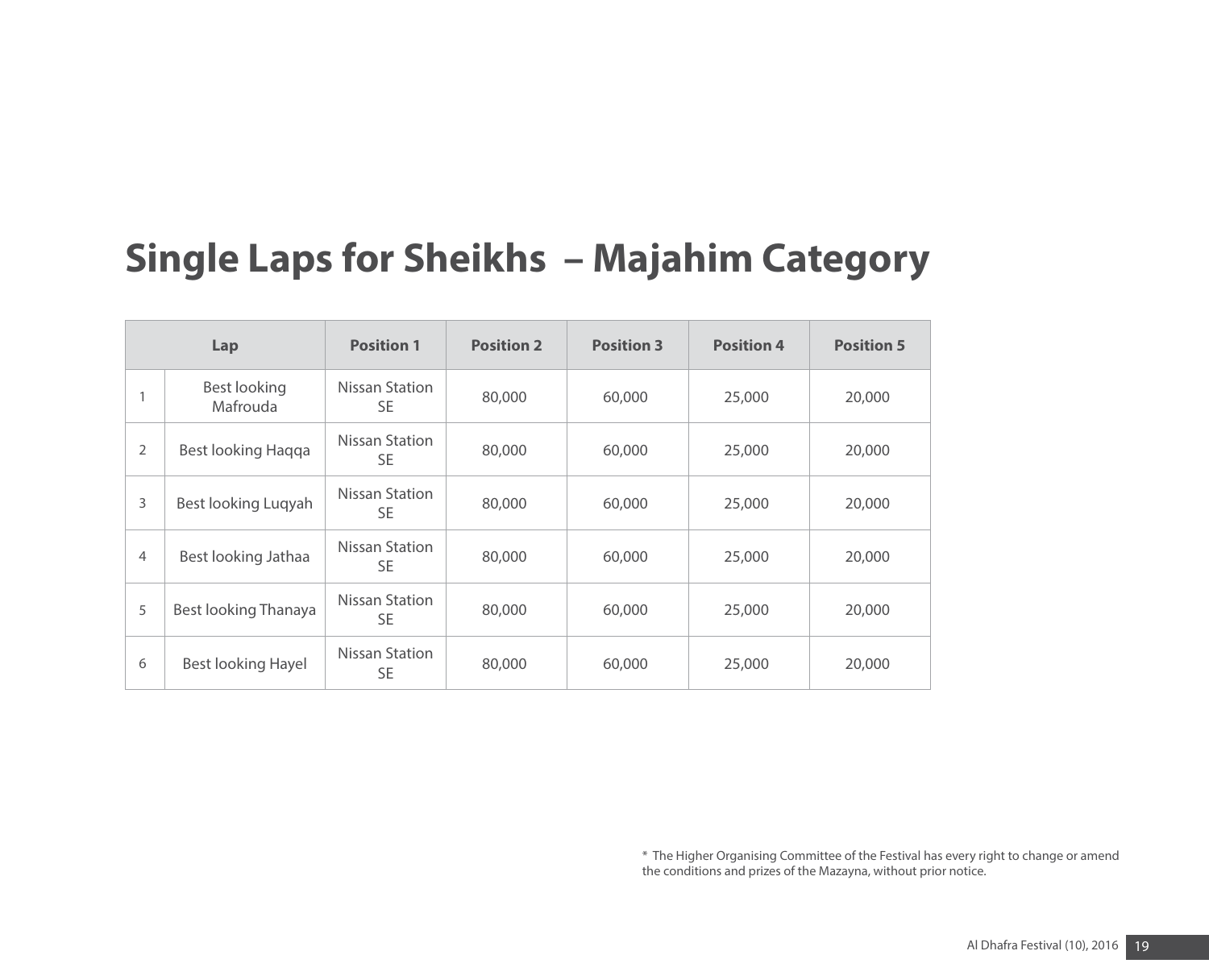## **Main Single Laps for Tribes (Sharia) – General, Category of Majahim**

|                | Lap                      | <b>Position 1</b>           | <b>Position 2</b> | <b>Position 3</b> | <b>Position 4</b> | <b>Position 5</b> | <b>Position 6</b> | <b>Position 7</b> | <b>Position 8</b> | <b>Position 9</b> | <b>Position 10</b> |
|----------------|--------------------------|-----------------------------|-------------------|-------------------|-------------------|-------------------|-------------------|-------------------|-------------------|-------------------|--------------------|
|                | Best looking<br>Mafrouda | Nissan<br><b>Station SE</b> | 80,000            | 60,000            | 25,000            | 20,000            | 14,000            | 13,000            | 12,000            | 11,000            | 10,000             |
| $\overline{2}$ | Best looking<br>Haqqa    | Nissan<br><b>Station SE</b> | 80,000            | 60,000            | 25,000            | 20,000            | 14,000            | 13,000            | 12,000            | 11,000            | 10,000             |
| 3              | Best looking<br>Luqyah   | Nissan<br><b>Station SE</b> | 80,000            | 60,000            | 25,000            | 20,000            | 14,000            | 13,000            | 12,000            | 11,000            | 10,000             |
| $\overline{4}$ | Best looking<br>Jathaa   | Nissan<br><b>Station SE</b> | 80,000            | 60,000            | 25,000            | 20,000            | 14,000            | 13,000            | 12,000            | 11,000            | 10,000             |
| 5              | Best looking<br>Thanaya  | Nissan<br><b>Station SE</b> | 80,000            | 60,000            | 25,000            | 20,000            | 14,000            | 13,000            | 12,000            | 11,000            | 10,000             |
| 6              | Best looking<br>Hayel    | Nissan<br><b>Station SE</b> | 80,000            | 60,000            | 25,000            | 20,000            | 14,000            | 13,000            | 12,000            | 11,000            | 10,000             |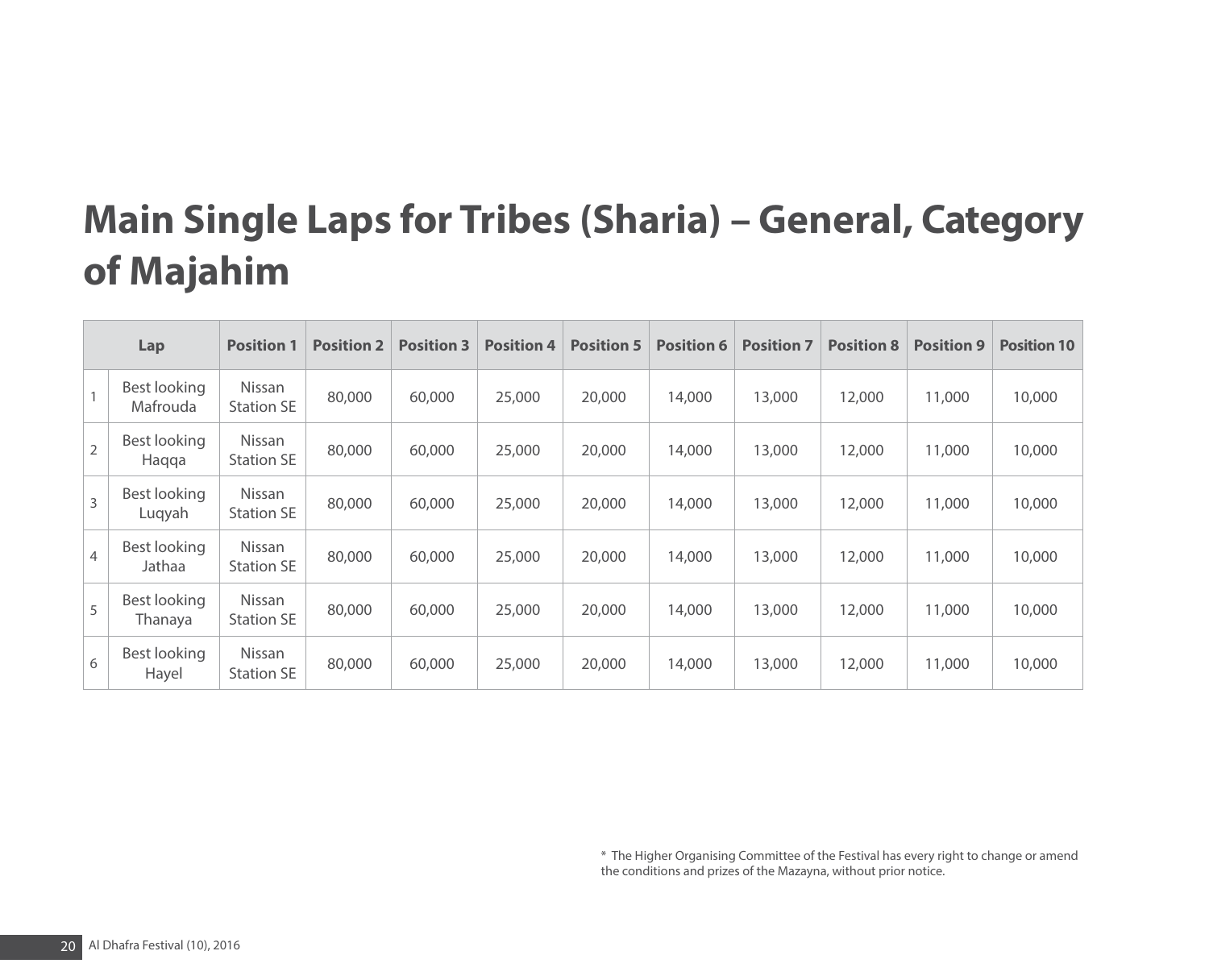# **Main Single Laps for Tribes (Talad) – General, Category of Majahim**

|                | Lap                      | <b>Position 1</b>                  | <b>Position 2</b> | <b>Position 3</b> | <b>Position 4</b> | <b>Position 5</b> | <b>Position 6</b> | <b>Position 7</b> | <b>Position 8</b> | <b>Position 9</b> | <b>Position 10</b> |
|----------------|--------------------------|------------------------------------|-------------------|-------------------|-------------------|-------------------|-------------------|-------------------|-------------------|-------------------|--------------------|
|                | Best looking<br>Mafrouda | Nissan<br><b>Station SE</b>        | 80,000            | 60,000            | 25,000            | 20,000            | 14,000            | 13,000            | 12,000            | 11,000            | 10,000             |
| $\overline{2}$ | Best looking<br>Haqqa    | Nissan<br><b>Station SE</b>        | 80,000            | 60,000            | 25,000            | 20,000            | 14,000            | 13,000            | 12,000            | 11,000            | 10,000             |
| 3              | Best looking<br>Luqyah   | Nissan<br><b>Station SE</b>        | 80,000            | 60,000            | 25,000            | 20,000            | 14,000            | 13,000            | 12,000            | 11,000            | 10,000             |
| $\overline{4}$ | Best looking<br>Jathaa   | <b>Nissan</b><br><b>Station SE</b> | 80,000            | 60,000            | 25,000            | 20,000            | 14,000            | 13,000            | 12,000            | 11,000            | 10,000             |
| 5              | Best looking<br>Thanaya  | Nissan<br><b>Station SE</b>        | 80,000            | 60,000            | 25,000            | 20,000            | 14,000            | 13,000            | 12,000            | 11,000            | 10,000             |
| 6              | Best looking<br>Hayel    | Nissan<br><b>Station SE</b>        | 80,000            | 60,000            | 25,000            | 20,000            | 14,000            | 13,000            | 12,000            | 11,000            | 10,000             |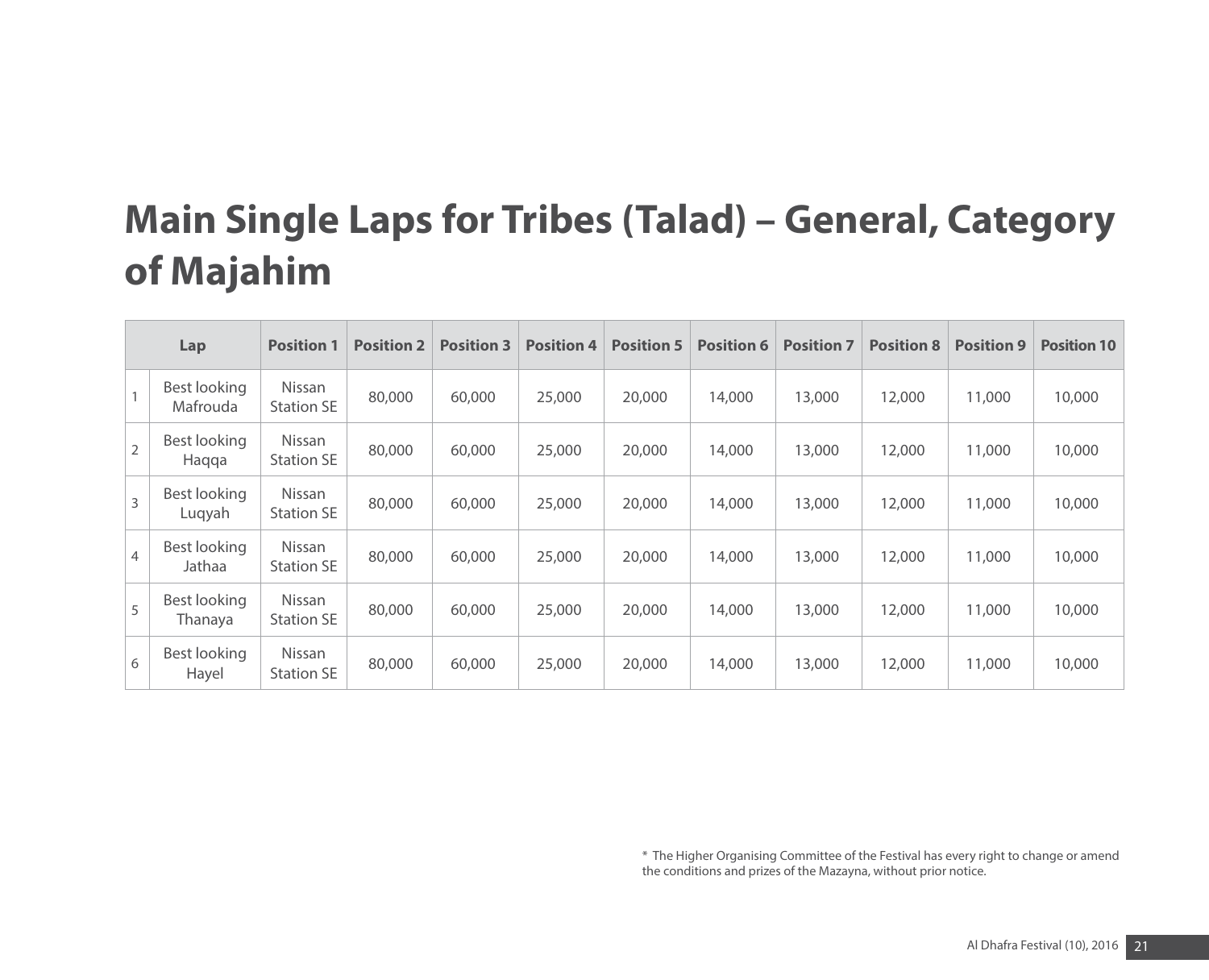# **Single Laps for Tribes (Sharia) – General, Category of Majahim**

|                | Lap                      | <b>Position 1</b> | <b>Position 2</b> | <b>Position 3</b> | <b>Position 4</b> | <b>Position 5</b> | <b>Position 6</b> | <b>Position 7</b> | <b>Position 8</b> | <b>Position 9</b> | <b>Position 10</b> |
|----------------|--------------------------|-------------------|-------------------|-------------------|-------------------|-------------------|-------------------|-------------------|-------------------|-------------------|--------------------|
|                | Best looking<br>Mafrouda | Nissan<br>Pickup  | 50,000            | 40,000            | 20,000            | 15,000            | 14,000            | 13,000            | 12,000            | 11,000            | 10,000             |
| $\overline{2}$ | Best looking<br>Haqqa    | Nissan<br>Pickup  | 50,000            | 40,000            | 20,000            | 15,000            | 14,000            | 13,000            | 12,000            | 11,000            | 10,000             |
| 3              | Best looking<br>Luqyah   | Nissan<br>Pickup  | 50,000            | 40,000            | 20,000            | 15,000            | 14,000            | 13,000            | 12,000            | 11,000            | 10,000             |
| $\overline{4}$ | Best looking<br>Jathaa   | Nissan<br>Pickup  | 50,000            | 40,000            | 20,000            | 15,000            | 14,000            | 13,000            | 12,000            | 11,000            | 10,000             |
| 5              | Best looking<br>Thanaya  | Nissan<br>Pickup  | 50,000            | 40,000            | 20,000            | 15,000            | 14,000            | 13,000            | 12,000            | 11,000            | 10,000             |
| 6              | Best looking<br>Hayel    | Nissan<br>Pickup  | 50,000            | 40,000            | 20,000            | 15,000            | 14,000            | 13,000            | 12,000            | 11,000            | 10,000             |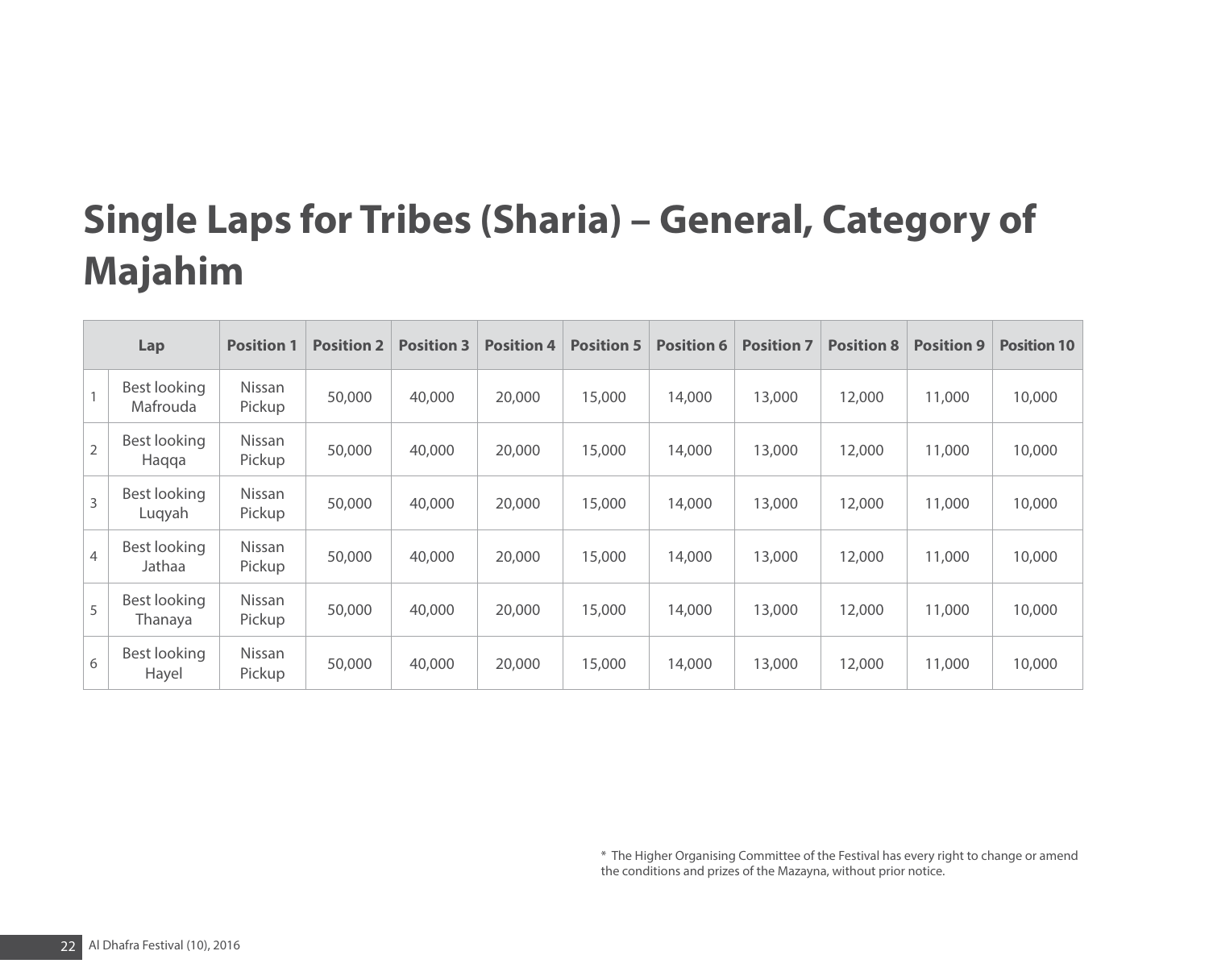### **Single Laps for Tribes (Talad) – Category of Asayel (only for locals)\***

|                | Lap                      | <b>Position 1</b>       | <b>Position 2</b> | <b>Position 3</b> | <b>Position 4</b> | <b>Position 5</b> | <b>Position 6</b> | <b>Position 7</b> | <b>Position 8</b> | <b>Position 9</b> | <b>Position 10</b> |
|----------------|--------------------------|-------------------------|-------------------|-------------------|-------------------|-------------------|-------------------|-------------------|-------------------|-------------------|--------------------|
|                | Best looking<br>Mafrouda | Nissan<br>Pickup        | 50,000            | 40,000            | 20,000            | 15,000            | 14,000            | 13,000            | 12,000            | 11,000            | 10,000             |
| $\overline{2}$ | Best looking<br>Haqqa    | Nissan<br>Pickup        | 50,000            | 40,000            | 20,000            | 15,000            | 14,000            | 13,000            | 12,000            | 11,000            | 10,000             |
| 3              | Best looking<br>Luqyah   | Nissan<br>Pickup        | 50,000            | 40,000            | 20,000            | 15,000            | 14,000            | 13,000            | 12,000            | 11,000            | 10,000             |
| $\overline{4}$ | Best looking<br>Jathaa   | <b>Nissan</b><br>Pickup | 50,000            | 40,000            | 20,000            | 15,000            | 14,000            | 13,000            | 12,000            | 11,000            | 10,000             |
| 5              | Best looking<br>Thanaya  | Nissan<br>Pickup        | 50,000            | 40,000            | 20,000            | 15,000            | 14,000            | 13,000            | 12,000            | 11,000            | 10,000             |
| 6              | Best looking<br>Hayel    | <b>Nissan</b><br>Pickup | 50,000            | 40,000            | 20,000            | 15,000            | 14,000            | 13,000            | 12,000            | 11,000            | 10,000             |

\* Only Emirati camel owners are allowed to take part in these laps.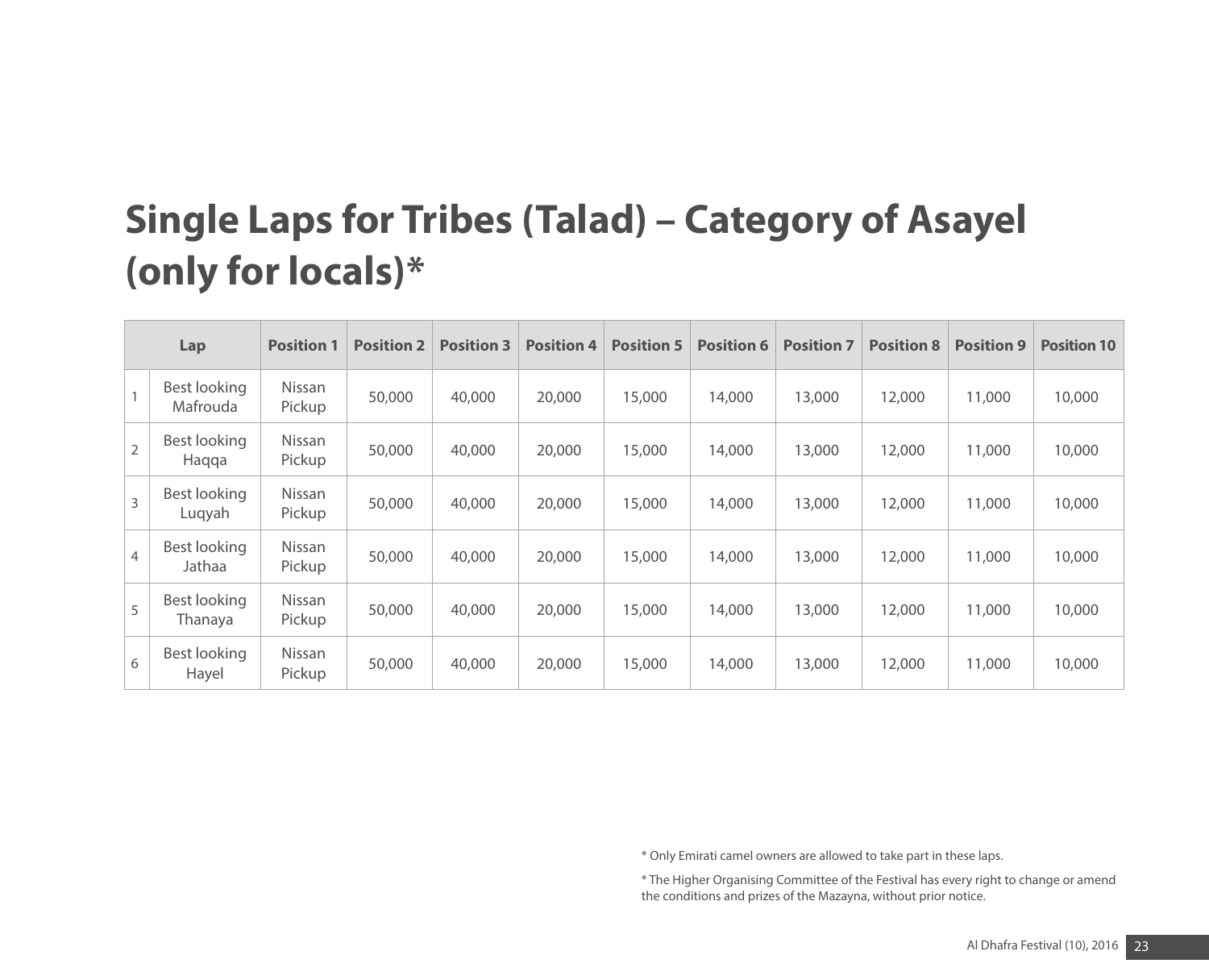### **Mafarid Lap for Tribes (Sharia) Majahim - only for locals \***

|  | Lap      | <b>Position 1</b> |        |        |        |        |        |       |        |       | <b>Position 2</b> Position 3 Position 4 Position 5 Position 6 Position 7 Position 8 Position 9 Position 10 |
|--|----------|-------------------|--------|--------|--------|--------|--------|-------|--------|-------|------------------------------------------------------------------------------------------------------------|
|  | Mafrouda | 30,000            | 20,000 | 15,000 | 14,000 | 13,000 | 12,000 | 1,000 | 10,000 | 9,000 | 8,000                                                                                                      |

# **Houl Lap for Tribes (Sharia) Majahim - only for locals \***

| Lap      | <b>Position 1</b> |        |        |        |        |        |       |        |       | <b>Position 2</b> Position 3 Position 4 Position 5 Position 6 Position 7 Position 8 Position 9 Position 10 |
|----------|-------------------|--------|--------|--------|--------|--------|-------|--------|-------|------------------------------------------------------------------------------------------------------------|
| Mafrouda | 30,000            | 20,000 | 15,000 | 14,000 | 13,000 | 12,000 | 1.000 | 10,000 | 9,000 | 8,000                                                                                                      |

\* Only Emirati camel owners are allowed to take part in these laps.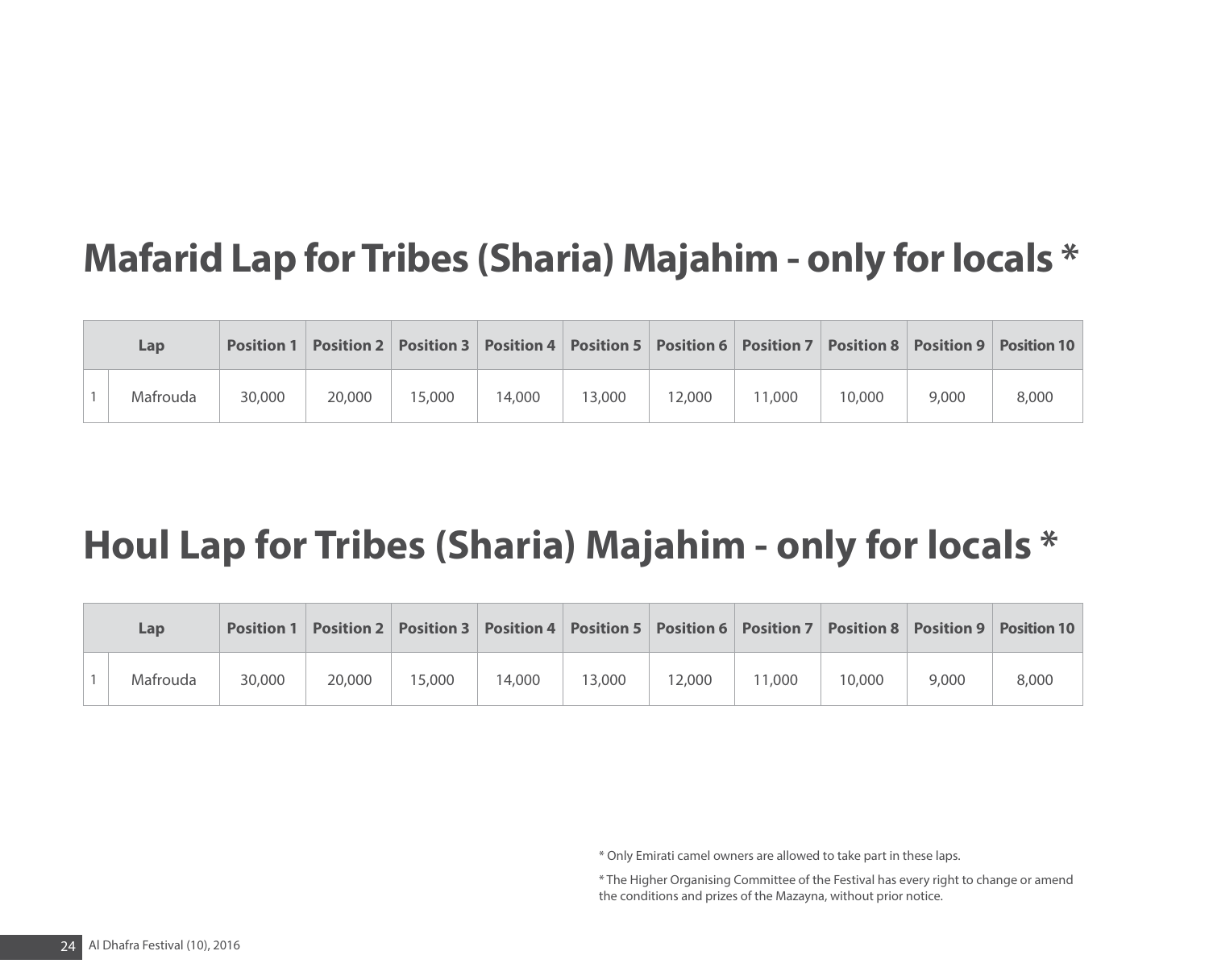# **Conditions for Participation in the Jamal Laps**

- Camels are allowed to participate only once.
- Camels must carry an identification electronic chip (microchip).
- Paticipants are allowed to participate with only one camel herd in each lap.
- If the participation is disqualified, the owner can change the camel, only once in the Jamal Laps.
- Hybrid camels are not allowed to participate in Asayel or Majahim laps.
- Camels must be clean and free from any diseases and fungal infections like scabies and favus.
- Camels that are found with drugs in the lips, shaved, dyed in any parts of the body or with changes from natural form are not allowed.
- It is not allowed to raise numbers between laps and the stages for age determination must be respected.
- If the age committee has doubts about a camel's age, than an oath can only be accepted from the owner who was in charge at the time of its birth.
- In the event of discovery of any fraud or manipulation, the judges will ban the participating camel for a period of 2 years.. If the fraud is repeated by the same owner, the judges will deprive him of all prizes and impose a ban on him for a period of 2 years.
- Any participant will be excluded from all competitions in the event of verbal abuse against any of the members of the Committees.
- Any participant cannot withdraw until the results are announced.
- The camel owner must prove that the camels are his property and take oath before the Committee.
- If the number of participating camels is lower than required, the owner can add more camels before the beginning of the jury's work. If the required number is not met, then the participant will be disqualified.
- Camels that carry the mark 'T' in the DNA blood-match test are not allowed to take part in the six-camel, the Jamal – Talad laps, the tencamel Jamal laps, the Baynounah Jamal laps, and the Bayraq Jamal laps.
- The participants who do not carry a Participation Card will not be allowed to take part.
- Anyone who violates these instructions exposes himself to legal proceedings.
- The participating Sharia can take part only once in the flowing laps: Six-camel lap and the Jamal 10 lap.
- The participant can buy two (2) camels to take part in the six-camel lap. He also can buy up to four (4) camels to take part in the Jamal 10 lap.
- The six-camel lap includes: A Mafrouda, a Haqqa, a Luqyah , a Jathaa, a Thanaya and a Hayel.
- The ten-camel lap includes: A Mafrouda, a Haqqa, a Luqyah , a Jathaa, a Thanaya, a Hayel and five other different camels that are chosen by the participants, provided that they are Thanayas or younger.

### **Sale and Purchase Rules**

- Sharia (purchased camel) can participate only once in the six-camel lap and the -10camel lap.
- If the Mazayna Committee finds out that the sale operation is not in accordance with regulations, the camel will be banned from participation for a period of three years. The seller and the buyer will also be banned for 3 years.
- If the camel is returned from the buyer or the seller, it will be banned from participation for a period of 3 years. The seller and the buyer will also be banned for 3 years.
- Sale and purchase from a close relative are not allowed (father, son, brother).
- Payment of the agreed transport fees.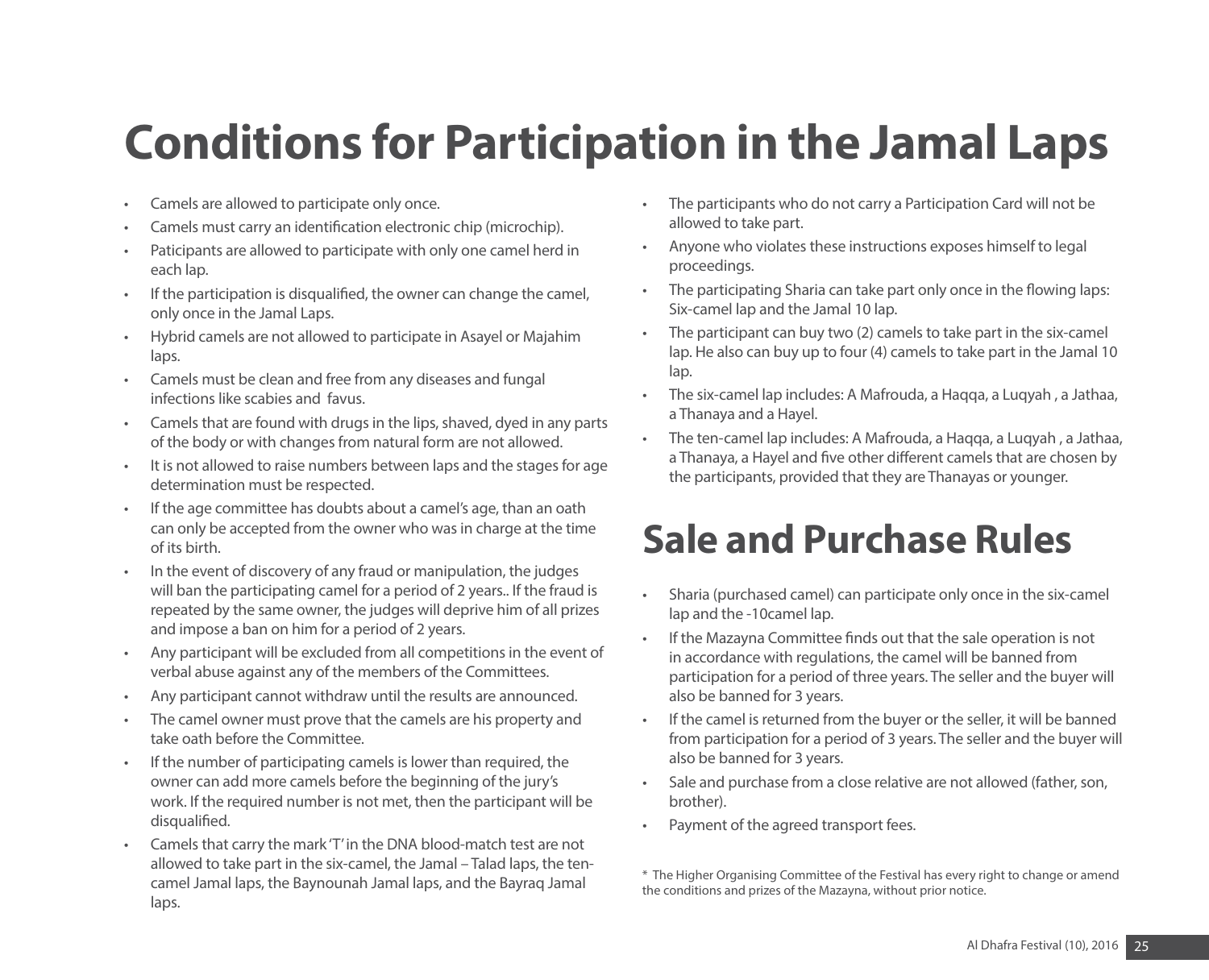# **Jamal Laps**

### **General Six - camel Lap – Category of Asayel**

| <b>Position 1</b>                  | <b>Position 2</b> | <b>Position 3</b> | <b>Position 4</b> | <b>Position 5</b> |
|------------------------------------|-------------------|-------------------|-------------------|-------------------|
| Nissan Station<br>Platinum City SE | Nissan Station XI | Nissan Pickup     | 50,000            | 40,000            |

# **General Six - camel Lap – Category of Majahim**

| <b>Position 1</b>                  | <b>Position 2</b> | <b>Position 3</b> | <b>Position 4</b> | <b>Position 5</b> |
|------------------------------------|-------------------|-------------------|-------------------|-------------------|
| Nissan Station<br>Platinum City SE | Nissan Station XI | Nissan Pickup     | 50,000            | 40,000            |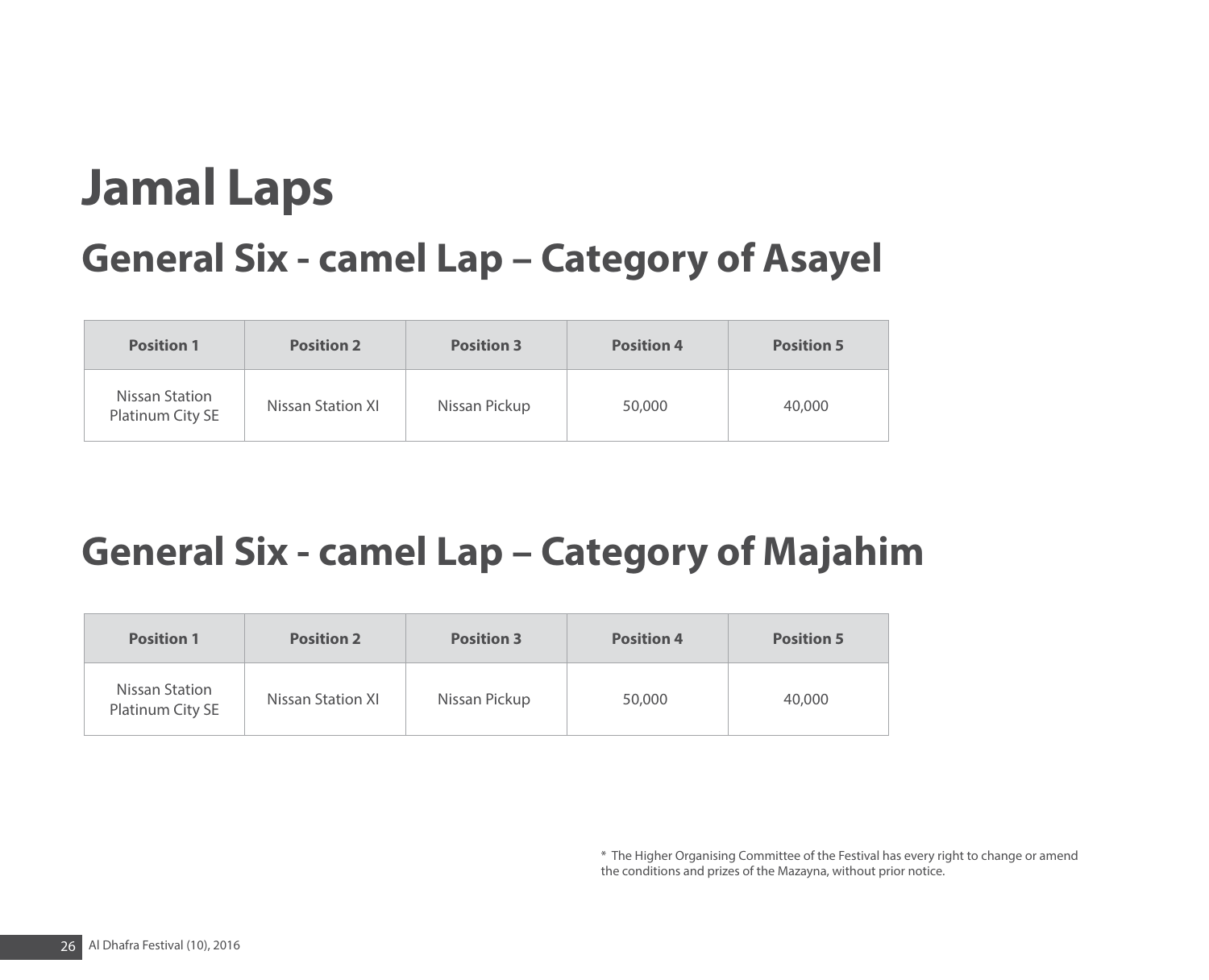### **Jamal Talad (15) Lap - General for the Category of Asayel**

| <b>Position 1</b>                  | <b>Position 2</b> | <b>Position 3</b> | <b>Position 4</b> | <b>Position 5</b> |
|------------------------------------|-------------------|-------------------|-------------------|-------------------|
| Nissan Station<br>Platinum City SE | Nissan Station XI | Nissan Pickup     | 50,000            | 40,000            |

# **Jamal Talad (15) Lap - General for the Category of Majahim**

| <b>Position 1</b>                  | <b>Position 2</b> | <b>Position 3</b> | <b>Position 4</b> | <b>Position 5</b> |
|------------------------------------|-------------------|-------------------|-------------------|-------------------|
| Nissan Station<br>Platinum City SE | Nissan Station XI | Nissan Pickup     | 50,000            | 40,000            |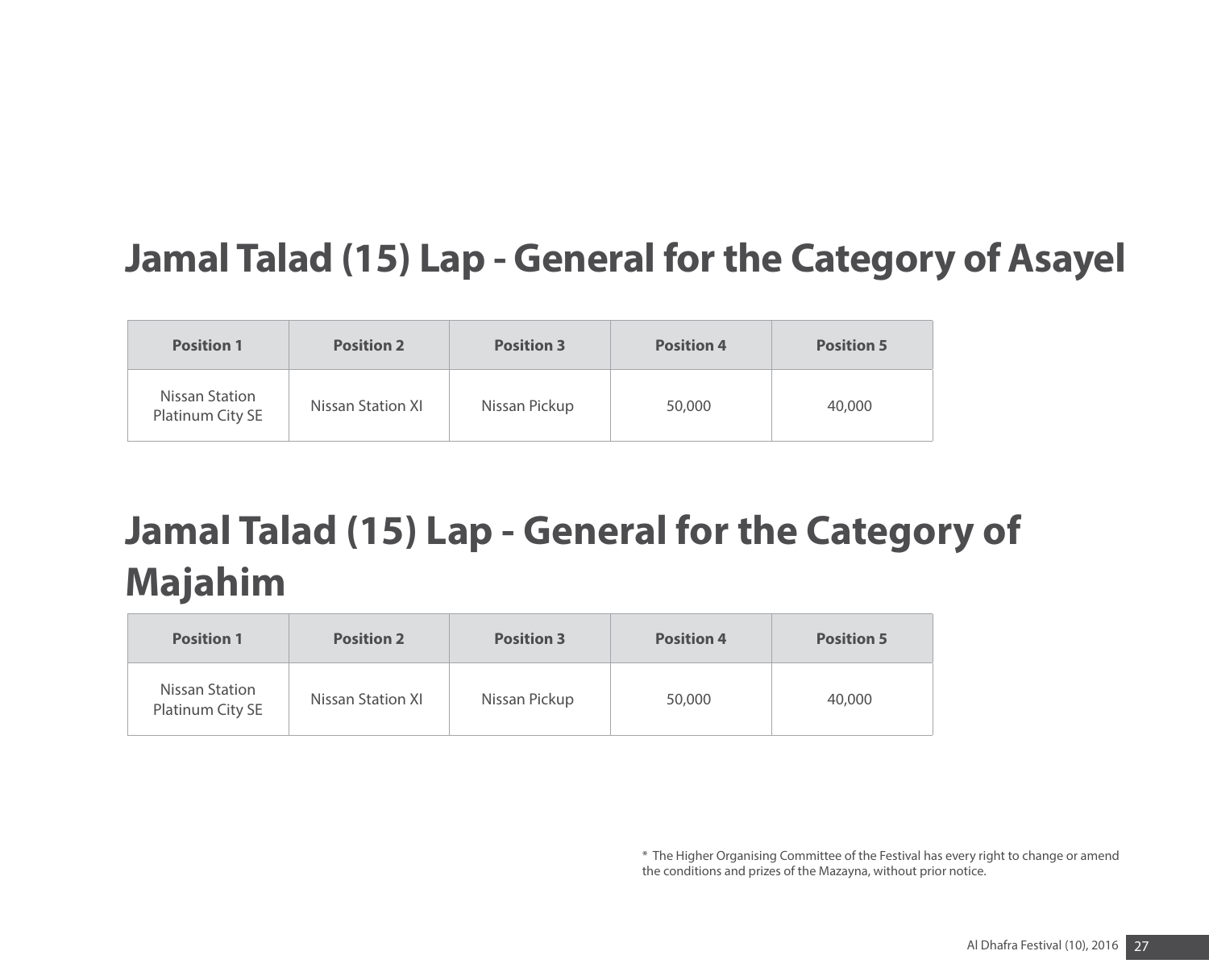# **General Jamal 10 Lap for Tribes (Sharia) - Category of Asayel**

| <b>Position 1</b>                  | <b>Position 2</b> | <b>Position 3</b> | <b>Position 4</b> | <b>Position 5</b> |
|------------------------------------|-------------------|-------------------|-------------------|-------------------|
| Nissan Station<br>Platinum City SE | Nissan Station XI | Nissan Pickup     | 50,000            | 40,000            |

# **General Jamal 10 Lap for Tribes (Sharia) - Category of Majahim**

| <b>Position 1</b>                  | <b>Position 2</b> | <b>Position 3</b> | <b>Position 4</b> | <b>Position 5</b> |
|------------------------------------|-------------------|-------------------|-------------------|-------------------|
| Nissan Station<br>Platinum City SE | Nissan Station XI | Nissan Pickup     | 50,000            | 40,000            |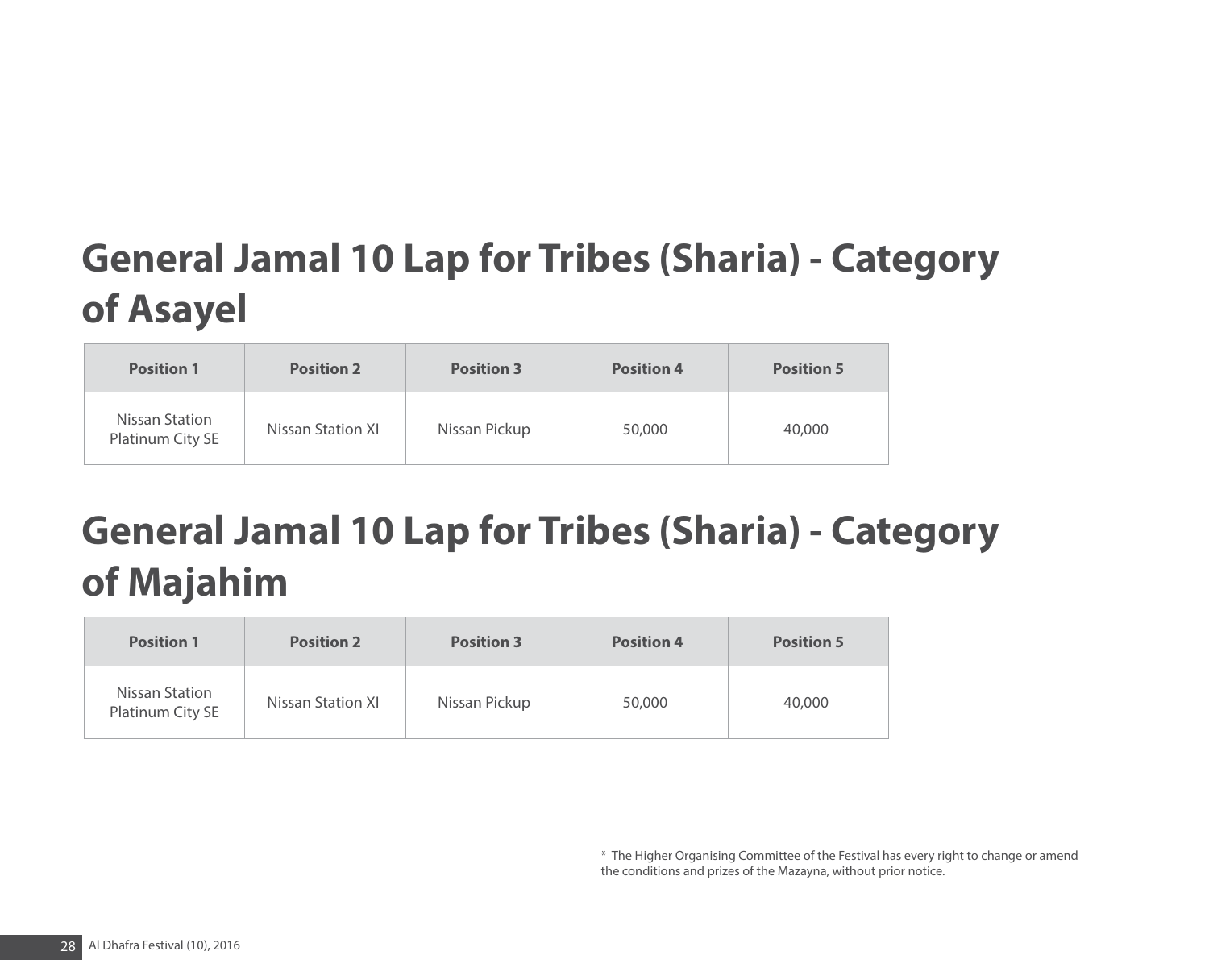# **General Baynounah Jamal (20) Lap for Tribes - Category of Asayel**

| <b>Position 1</b>                  | <b>Position 2</b> | <b>Position 3</b> | <b>Position 4</b> | <b>Position 5</b> |
|------------------------------------|-------------------|-------------------|-------------------|-------------------|
| Nissan Station<br>Platinum City SE | Nissan Station XI | Nissan Pickup     | 50,000            | 40,000            |

# **General Baynounah Jamal (20) Lap for Tribes - Category of Majahim**

| <b>Position 1</b>                  | <b>Position 2</b> | <b>Position 3</b> | <b>Position 4</b> | <b>Position 5</b> |
|------------------------------------|-------------------|-------------------|-------------------|-------------------|
| Nissan Station<br>Platinum City SE | Nissan Station XI | Nissan Pickup     | 50,000            | 40,000            |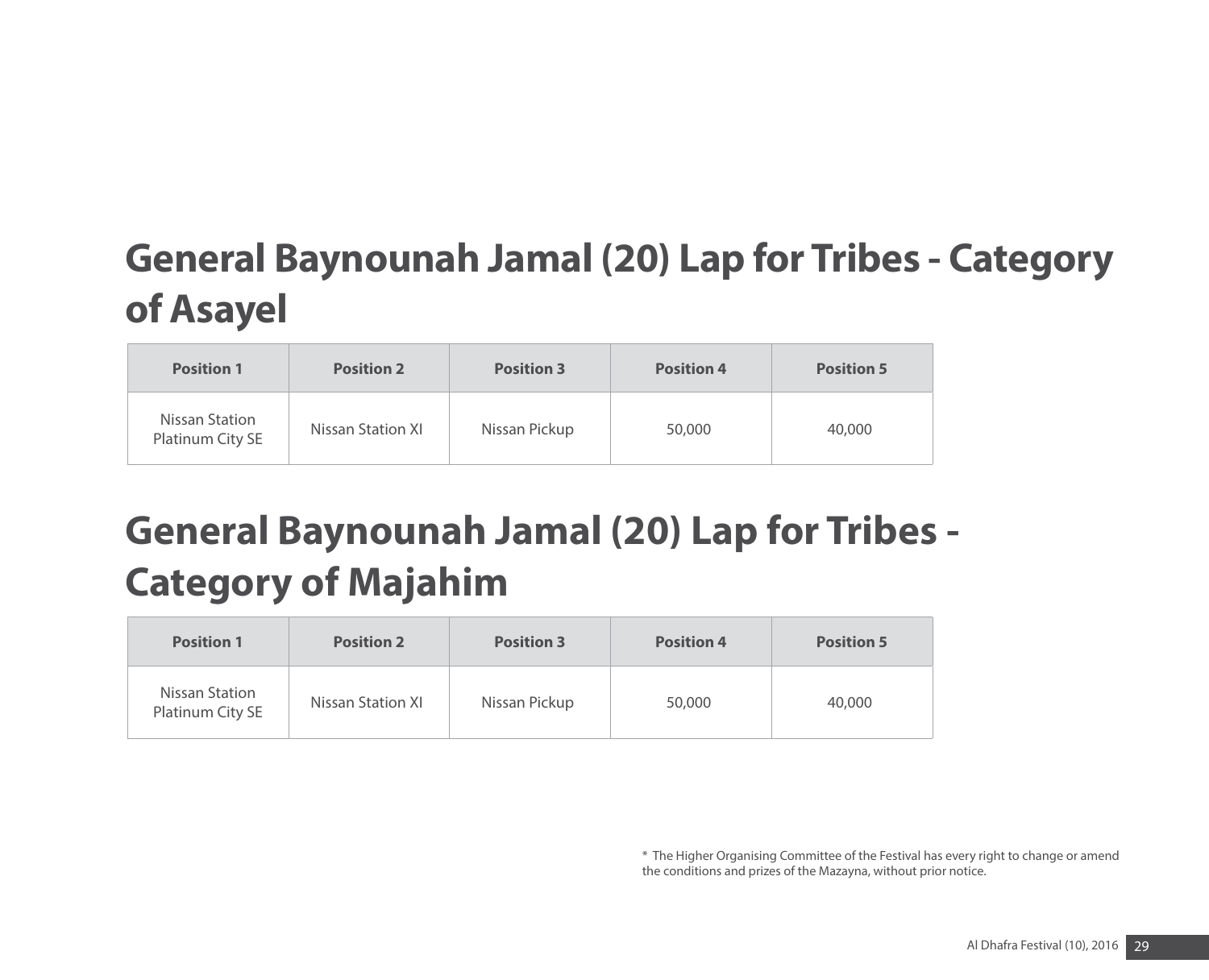# **General Male Camel and Progeny Lap – Category of Asayel**

| <b>Position 1</b>     | <b>Position 2</b> | <b>Position 3</b> | <b>Position 4</b> | <b>Position 5</b> |
|-----------------------|-------------------|-------------------|-------------------|-------------------|
| Nissan Station<br>SE. | 50,000            | 40,000            | 30,000            | 20,000            |

# **General Male Camel and Progeny Lap – Category of Majahim**

| <b>Position 1</b>     | <b>Position 2</b> | <b>Position 3</b> | <b>Position 4</b> | <b>Position 5</b> |  |
|-----------------------|-------------------|-------------------|-------------------|-------------------|--|
| Nissan Station<br>SE. | 50,000            | 40,000            | 30,000            | 20,000            |  |

## **Conditions for Participation in the Male Camel and Progeny Lap**

- Participants in the Male Camel and Progeny Lap for the categories of purebred Asayel and Majahim should be present on the official site of the Mazayna before the official launch of the new edition on the 10th of December, 2016. Those who will be absent will not be allowed to participate.
- The male camel and its progeny will be subjected to a DNA test and the test fee will be borne by the owner. If the Type Committee finds that the camel is hybrid, the camel will be prevented from participation and the owner has the right to change it.
- If the Type Committee finds that any of the progeny is hybrid, then it will be prevented from participation and the owner has the right to change it.
- If the Organising Committee finds that a participating owner is preventing any person from resting the camel, then this owner will be disqualified and the prize will be withheld, remarking that all participating camels should be free from diseases, especially brucellosis with a certificate from the Abu Dhabi Food Control Authority (ADFCA).
- Participants in the Male Camel and Progeny Lap for the categories of purebred Asayel and Majahim should remain present on the official site of the Mazayna until the end of the Festival.
- The participant should provide 4 camels from the age of Jathaa and below.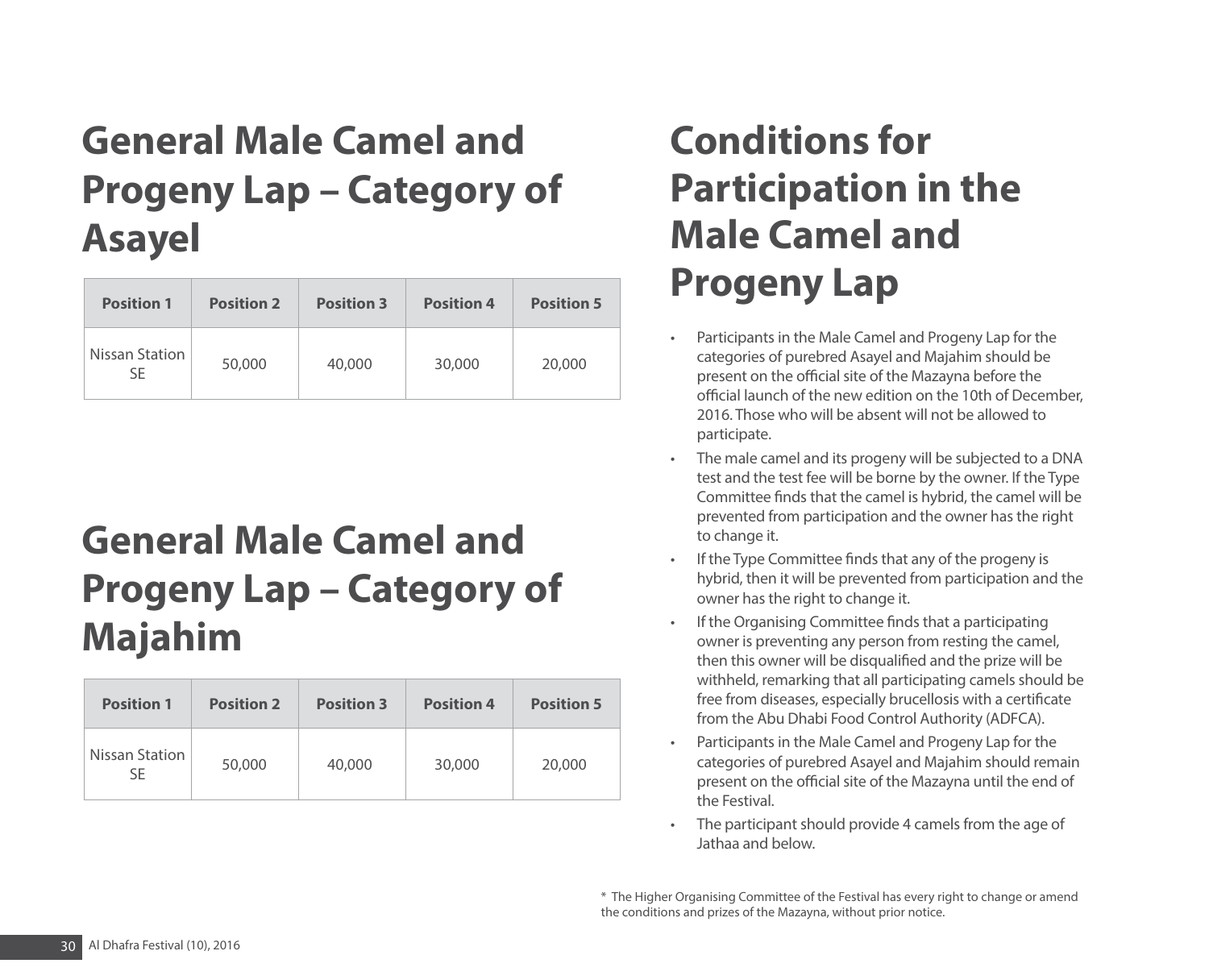### **Promotional Laps for Tribes - Category of Asayel (Local)\***

| <b>Position 1</b> | <b>Position 2</b> | <b>Position 3</b> | <b>Position 4</b> | <b>Position 5</b> |
|-------------------|-------------------|-------------------|-------------------|-------------------|
| Nissan Pick<br>up | 50,000            | 40,000            | 30,000            | 20,000            |

# **Conditions for Participation in the Promotional Laps**

- The participant should provide 5 camels from the age of Jathaa and below.
- Only participants and camels that have not obtained any prizes at the 3 previous editions of Al Dhafra Festival are allowed to take part.

# **Promotional Laps for Tribes - Category of Majahim (Local)\***

| <b>Position 1</b> | <b>Position 2</b> | <b>Position 3</b> | <b>Position 4</b> | <b>Position 5</b> |
|-------------------|-------------------|-------------------|-------------------|-------------------|
| Nissan Pick<br>up | 50,000            | 40,000            | 30,000            | 20,000            |

\* Only Emirati camel owners are allowed to take part in these laps.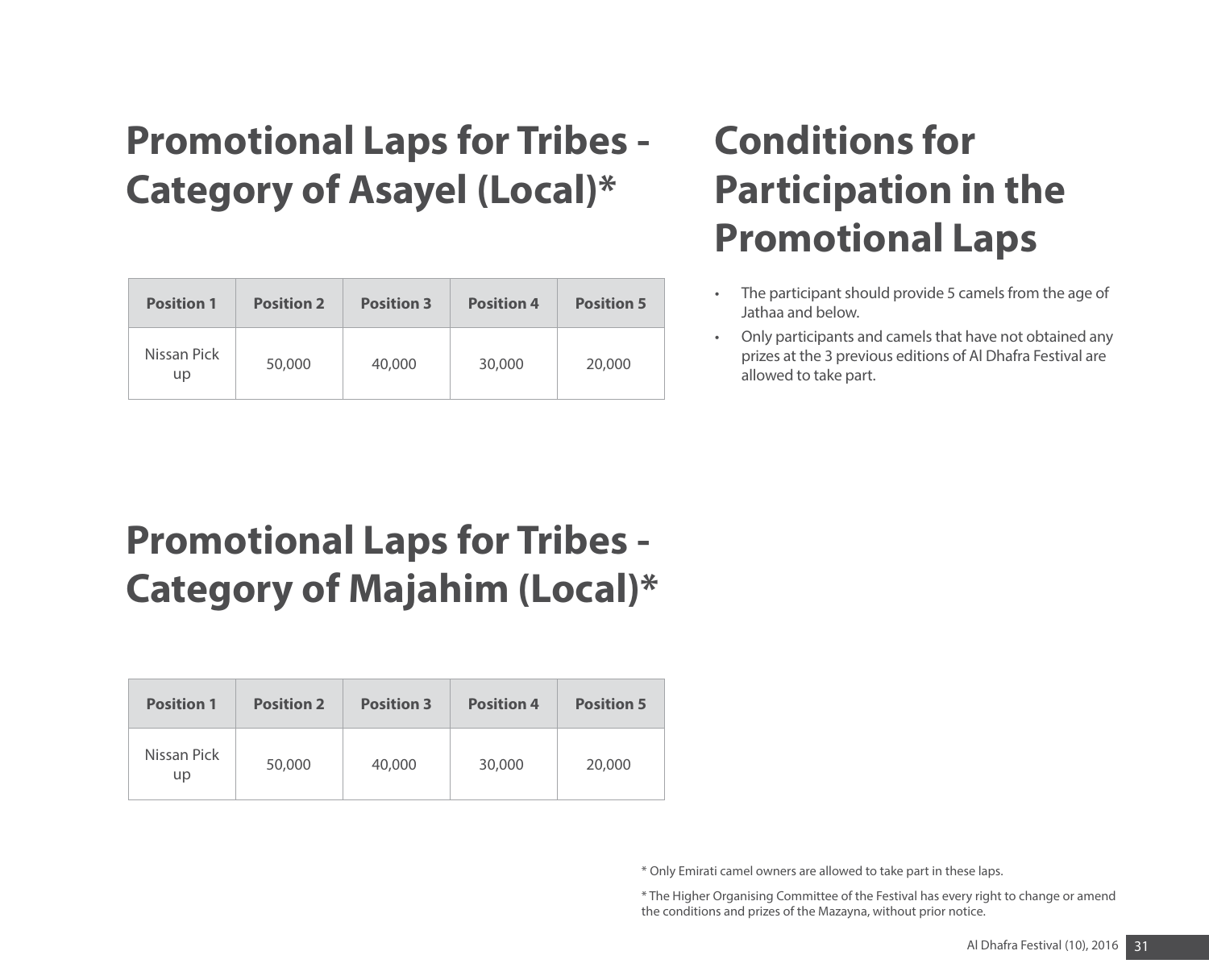### **Bayraq Lap – General for the Category of Asayel**

| <b>Position 1</b> | <b>Position 2</b> | <b>Position 3</b> |
|-------------------|-------------------|-------------------|
| 1,000,000         | 600,000           | 400,000           |

# **Bayraq Lap – General for the Category of Majahim**

| <b>Position 1</b> | <b>Position 2</b> | <b>Position 3</b> |
|-------------------|-------------------|-------------------|
| 1,000,000         | 600,000           | 400,000           |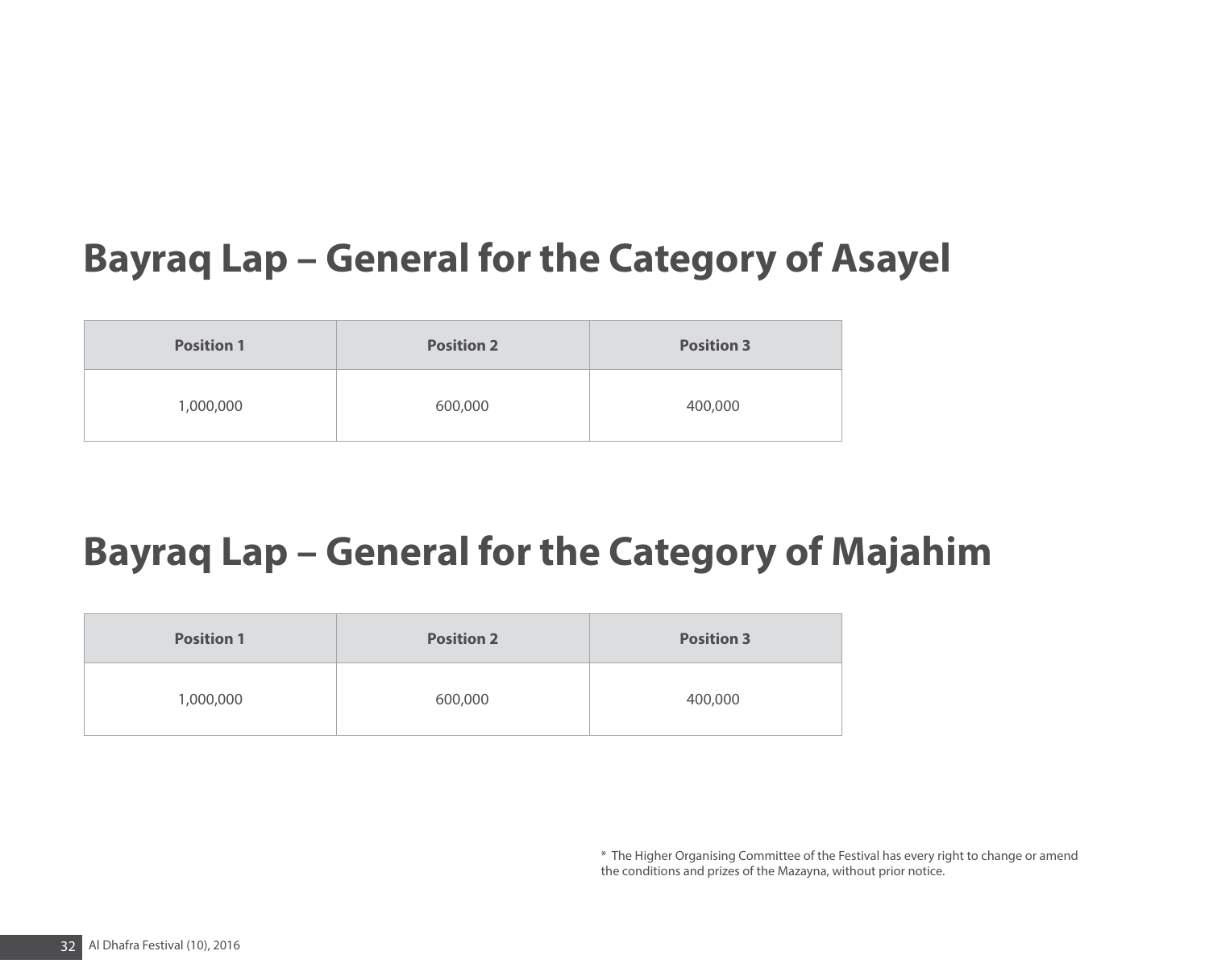Al Dhafra Festival (10), 2016 33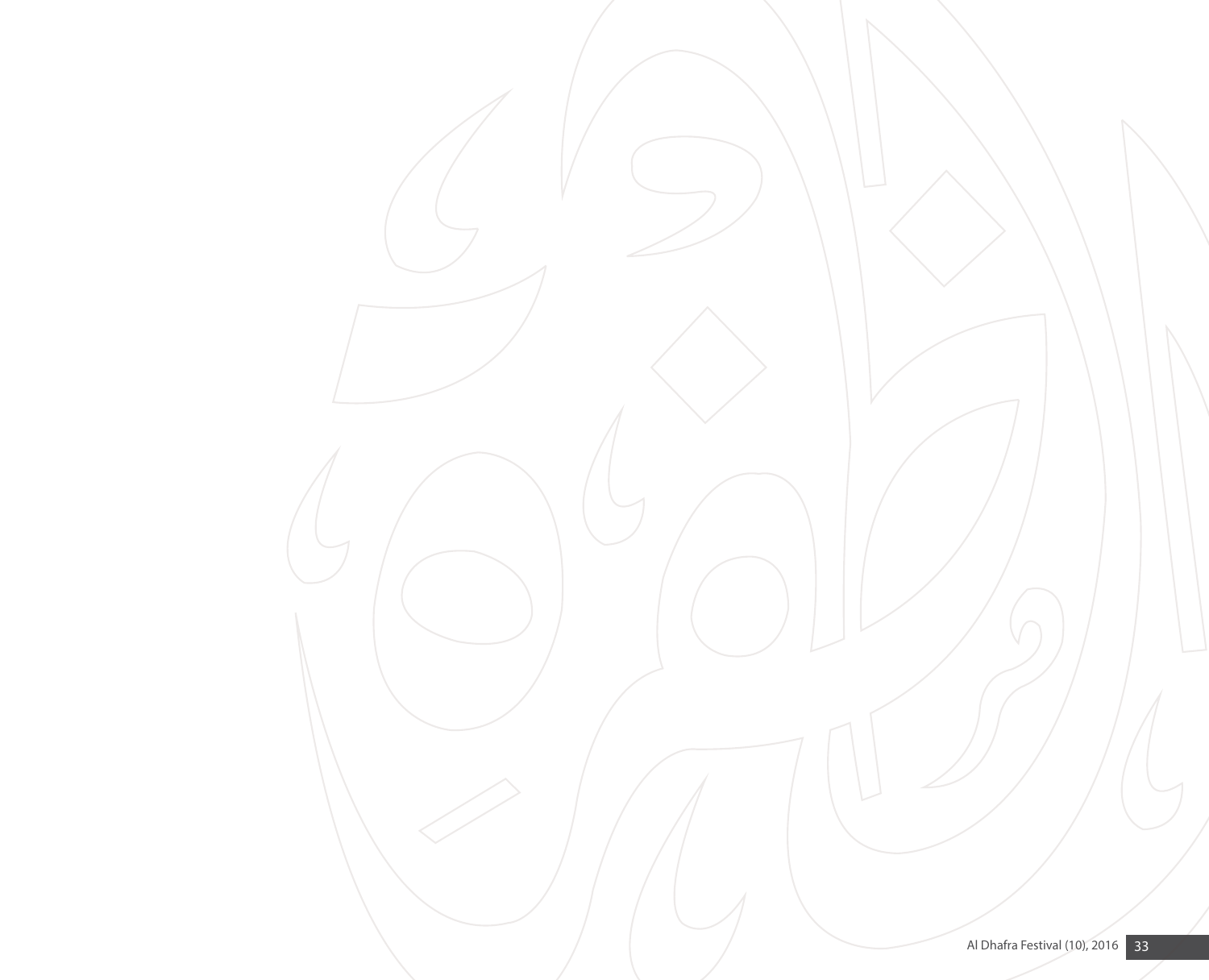### **Bayraq Lap – General for the Category of Asayel**

| <b>Day</b> | <b>Date</b> | <b>Category</b>                                                                                                                                                | Laps                                                                                                                                                      | <b>Entry time</b>    |
|------------|-------------|----------------------------------------------------------------------------------------------------------------------------------------------------------------|-----------------------------------------------------------------------------------------------------------------------------------------------------------|----------------------|
|            |             |                                                                                                                                                                | General Sharia Lap for tribes (Asayel + Majahim)<br>Talad Lap for tribes (Asayel + Majahim) – only for locals                                             | 7:00 am to 7:30 am   |
| Saturday   | 17          | Thanaya                                                                                                                                                        | Best Looking Thanaya for tribes- General Main Sharia Lap (Asayel + Majahim)<br>Best Looking Thanaya for tribes- General Main Talad Lap (Asayel + Majahim) | 10:00 am to 10:30 am |
|            |             |                                                                                                                                                                | Best Looking Thanaya Lap for Sheikhs (Asayel + Majahim)                                                                                                   | 12:00 pm to 12:30 pm |
|            |             |                                                                                                                                                                | General Sharia Lap for tribes (Asayel + Majahim)<br>Talad Lap for tribes (Asayel + Majahim) – only for locals                                             | 7:00 am to 7:30 am   |
| Sunday     |             |                                                                                                                                                                | Sharia Lap for tribes - only for locals                                                                                                                   | 9:00 am to 9:30 am   |
|            | 18          | Hayel<br>Best Looking Hayel for tribes- General Main Sharia Lap (Asayel + Majahim)<br>Best Looking Hayel for tribes- General Main Talad Lap (Asayel + Majahim) |                                                                                                                                                           | 10:00 am to 10:30 am |
|            |             |                                                                                                                                                                | Best Looking Hayel Lap for Sheikhs (Asayel + Majahim)                                                                                                     | 12:00 pm to 12:30 pm |
| Monday     | 19          | <b>Talad (15)</b>                                                                                                                                              | General Talad (15) Lap for Asayel + Majahim                                                                                                               | 7:00 am to 8:30 am   |
|            |             |                                                                                                                                                                | General Sharia Lap for tribes (Asayel + Majahim)<br>Talad Lap for tribes (Asayel + Majahim) – only for locals                                             | 7:00 am to 7:30 am   |
| Tuesday    | 20          | Jathaa                                                                                                                                                         | Best Looking Jathaa for tribes- General Main Sharia Lap (Asayel + Majahim)<br>Best Looking Jathaa for tribes- General Main Talad Lap (Asayel + Majahim)   | 10:00 am to 10:30 am |
|            |             |                                                                                                                                                                | Best Looking Jathaa Lap for Sheikhs (Asayel + Majahim)                                                                                                    | 12:00 pm to 12:30 pm |
| Wednesday  | 21          | Baynounah<br>Lap                                                                                                                                               | Baynounah Jamal (20) Lap for tribes (Asayel + Majahim)                                                                                                    | 7:00 am to 8:30 am   |
|            |             |                                                                                                                                                                | General Sharia Lap for tribes (Asayel + Majahim)<br>Talad Lap for tribes (Asayel + Majahim) - only for locals                                             | 7:00 am to 7:30 am   |
| Thursday   | 22          | Best Looking Hagga for tribes- General Main Sharia Lap (Asayel + Majahim)<br>Haqqa<br>Best Looking Hagga for tribes- General Main Talad Lap (Asayel + Majahim) |                                                                                                                                                           | 10:00 am to 10:30 am |
|            |             |                                                                                                                                                                | Best Looking Haqqa Lap for Sheikhs (Asayel + Majahim)                                                                                                     | 12:00 pm to 12:30 pm |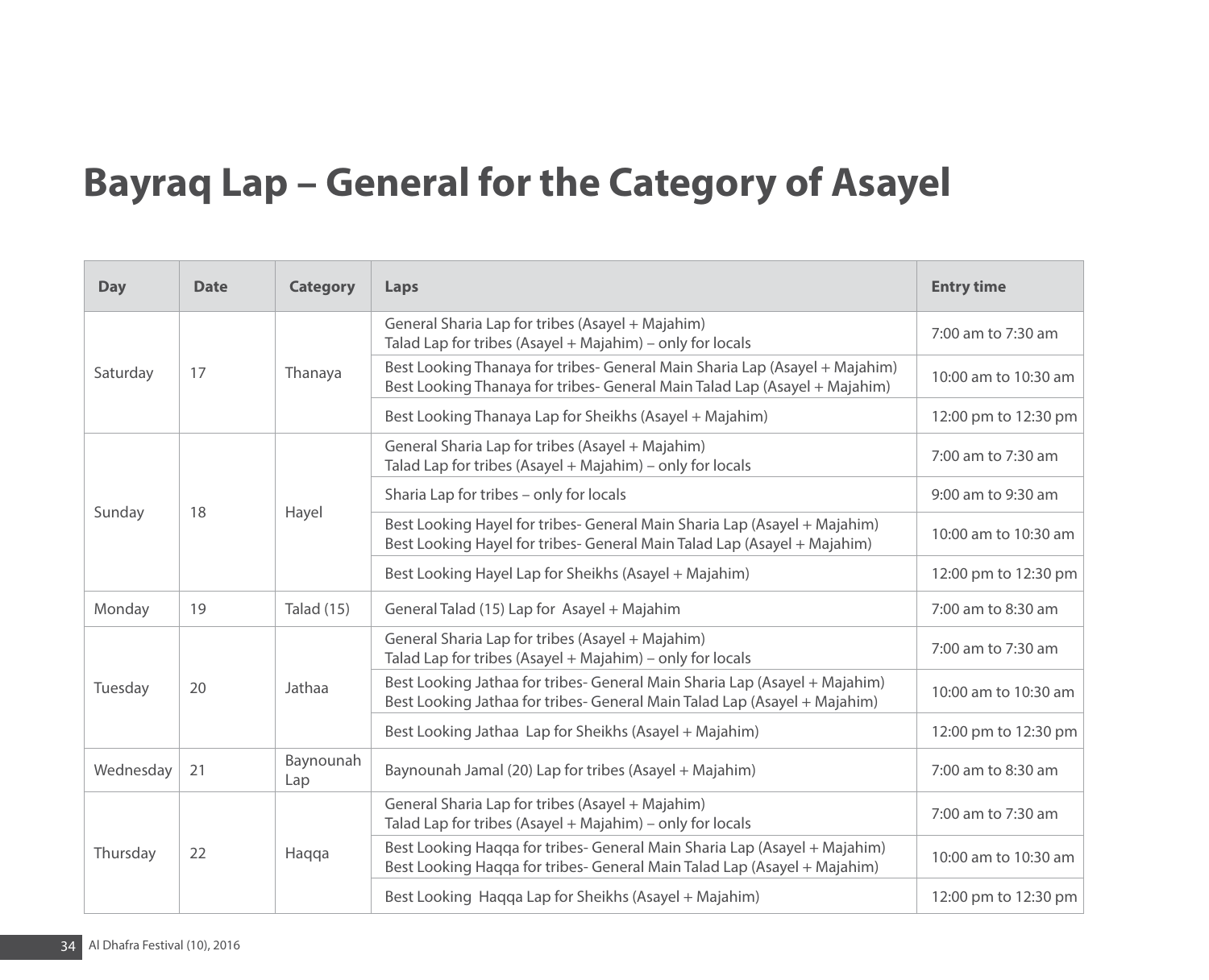| Friday    | 23 |                                     | <b>Break</b>                                                                                                                                                |                      |
|-----------|----|-------------------------------------|-------------------------------------------------------------------------------------------------------------------------------------------------------------|----------------------|
|           |    |                                     | General Sharia Lap for tribes (Asayel + Majahim)<br>Talad Lap for tribes (Asayel + Majahim) – only for locals                                               | 7:00 am to 7:30 am   |
| Saturday  | 24 | Luqyah                              | Best Looking Luqyah for tribes- General Main Sharia Lap (Asayel + Majahim)<br>Best Looking Lugyah for tribes- General Main Talad Lap (Asayel + Majahim)     | 10:00 am to 10:30 am |
|           |    |                                     | Best Looking Luqyah Lap for Sheikhs (Asayel + Majahim)                                                                                                      | 12:00 pm to 12:30 pm |
|           |    |                                     | General Sharia Lap for tribes (Asayel + Majahim)<br>Talad Lap for tribes (Asayel + Majahim) – only for locals                                               | 7:00 am to 7:30 am   |
| Sunday    |    | Mafrouda<br>25                      | Mafrouda Lap (Sharia) for tribes - for only locals                                                                                                          |                      |
|           |    |                                     | Best Looking Mafrouda for tribes- General Main Sharia Lap (Asayel + Majahim)<br>Best Looking Mafrouda for tribes- General Main Talad Lap (Asayel + Majahim) |                      |
|           |    |                                     | Best Looking Mafrouda Lap for Sheikhs (Asayel + Majahim)                                                                                                    | 12:00 pm to 12:30 pm |
|           | 26 | Six-camel<br>Lap                    | General Six-camel Lap (Asayel + Mjahim                                                                                                                      | 7:00 am to 8:00 am   |
| Monday    |    | Five-camel<br>Lap                   | Promotional Five-camel Lap for tribes - only for locals                                                                                                     | 11:00 am to 11:30 am |
| Tuesday   | 27 | Jamal (10)<br>Lap                   | Jamal (10) Lap (Asayel + Majahim)                                                                                                                           | 7:00 am to 8:30 am   |
| Wednesday | 28 | Male<br>Camel and<br>Progeny<br>Lap | Male Camel and Progeny Lap                                                                                                                                  | 7:00 am to 8:00 am   |
| Thursday  | 29 | Bayraq Lap                          | Bayraq Lap (Asayel + Majahim)                                                                                                                               | 7:00 am to 8:30 am   |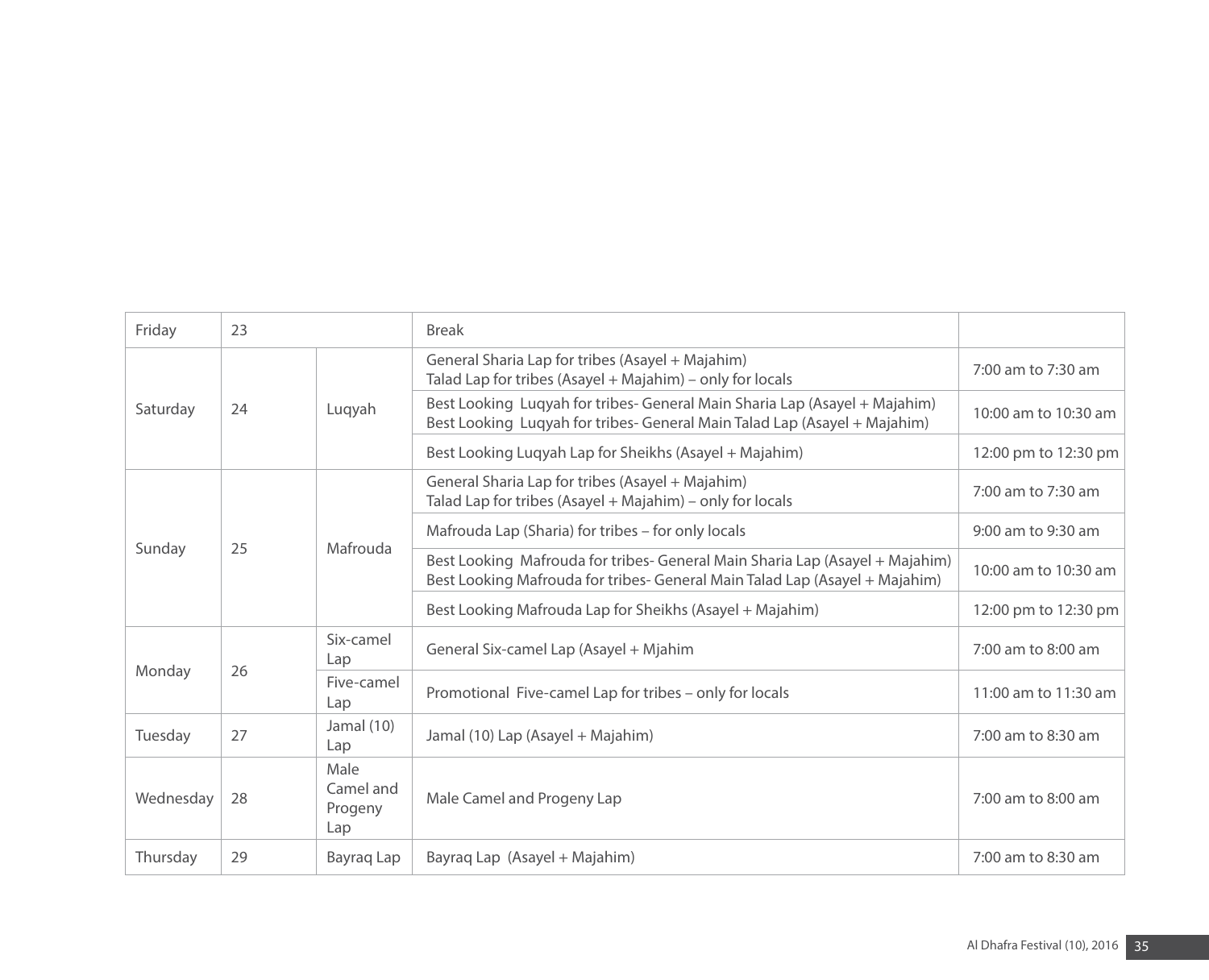### **Heritage Competitions**

**13 – 29 December, 2016**



- **• Mahaleb Competition**
- **• Falcon Mazayna**
- **• Arab Saluki Beauty Contest**
- **• Arabian Saluki Traditional Race Championship (2000 metres)**
- **• Best Dates' Mazayna and Dates' Packaging Competition**
- **• Classic Cars Competition**
- **• Purebred Arabian Horse Race**
- **• Ghanam Al Naim Mazayna**
- **• Sour Milk Competition**
- **• Handicrafts Competition**

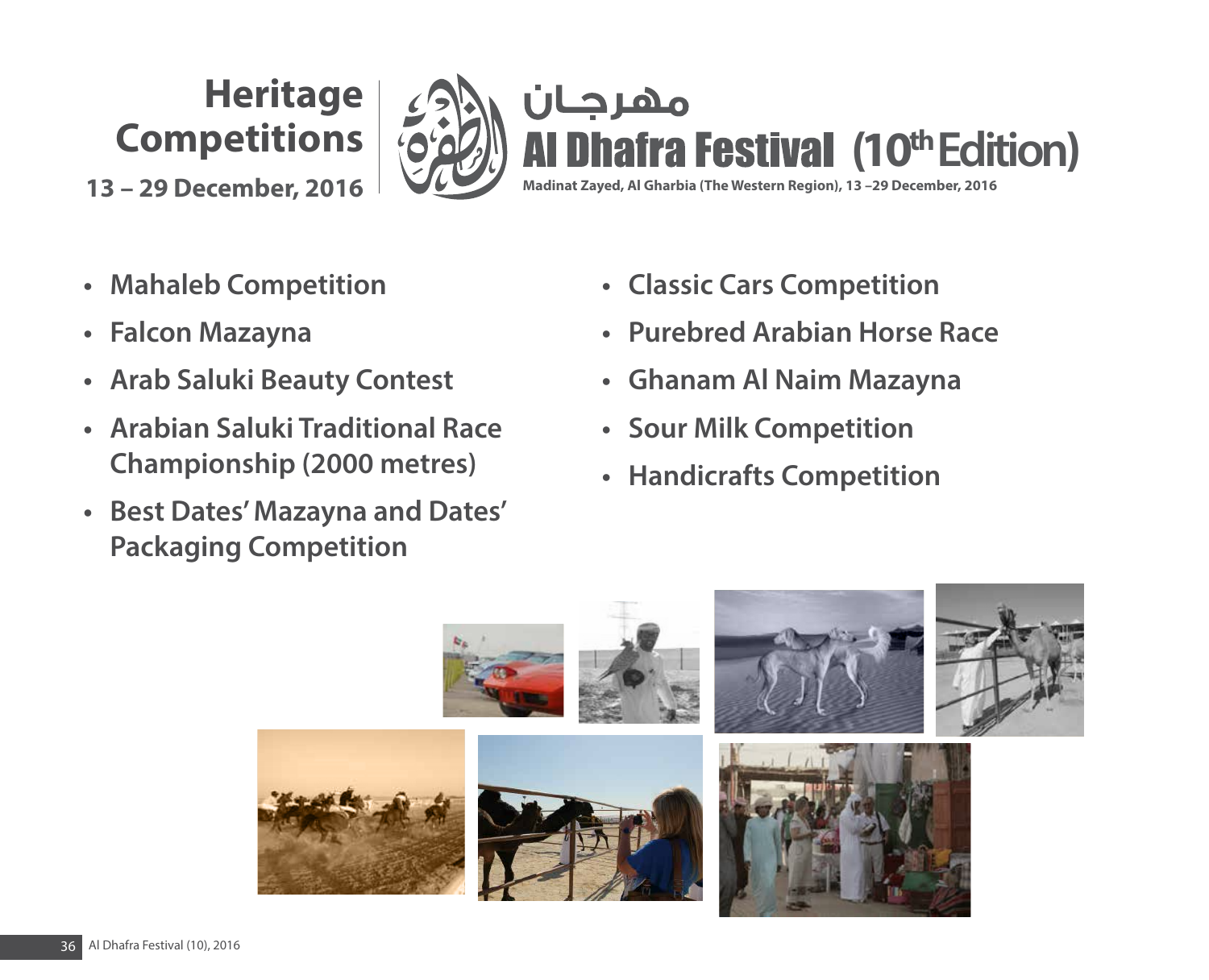### **Timetable for Heritage Competitions at Al Dhafra Festival**

|                                                                     | <b>Day</b> | <b>Date</b> |                         | <b>Activity</b>                                          | <b>Site</b>                     | <b>Time</b> |
|---------------------------------------------------------------------|------------|-------------|-------------------------|----------------------------------------------------------|---------------------------------|-------------|
|                                                                     | Tuesday    | 13          |                         | Mahaleb Competition **                                   | Site of the Mahaleb Competition | 6:30 am     |
| 13th to the 29th of                                                 | Friday     | 16          |                         | Arabian Saluki Beauty Contest/Smooth category            | <b>Traditional Market</b>       | 3:00 pm     |
|                                                                     |            |             |                         | <b>Classic Cars Competition*</b>                         | <b>Traditional Market</b>       | 10:00 am    |
|                                                                     | Saturday   | 17          |                         | Arabian Saluki Beauty Contest/Feathered category         | <b>Traditional Market</b>       | 3:00 pm     |
|                                                                     |            |             |                         | Sour Milk Competition*                                   | <b>Traditional Market</b>       | 08:00 am    |
|                                                                     |            |             | <b>Camel</b>            | Handicrafts Competition *                                | <b>Traditional Market</b>       | 08:00 am    |
|                                                                     | Sunday     | 18          |                         | Best Dates Competition - Submission of Al Dabbas         | <b>Traditional Market</b>       | 08:00 am    |
|                                                                     | Monday     | 19          |                         | Best Dates Competition - Al Dabbas results               | <b>Traditional Market</b>       | 08:00 am    |
|                                                                     | Tuesday    | 20          |                         | Best Dates Competition - Submission of Al Khalas         | <b>Traditional Market</b>       | 08:00 am    |
|                                                                     | Wednesday  | 21          | Al Dhafra<br>Mazayna    | Best Dates Competition - Results of Al Khalas            | <b>Traditional Market</b>       | 08:00 am    |
|                                                                     | Thursday   | 22          |                         | Best Dates Competition - Submission of Al Shishi         | <b>Traditional Market</b>       | 08:00 am    |
|                                                                     | Friday     | 23          | <b>BREAK</b>            | Best Dates Competition - Results of Al Shishi            | <b>Traditional Market</b>       | 08:00 am    |
|                                                                     |            |             |                         | Falcon Mazayna - Pure Shaheen category                   | <b>Traditional Market</b>       | 2:00 pm     |
|                                                                     | Saturday   | 24          |                         | Best Dates Competition - Submission of Al Fara'd         | <b>Traditional Market</b>       | 08:00 am    |
|                                                                     |            |             |                         | Falcon Mazayna - Pure Gyr category                       | <b>Traditional Market</b>       | 08:00 am    |
|                                                                     |            |             |                         | Falcon Mazayna - Pure Qarmoushah category                | <b>Traditional Market</b>       | 08:00 am    |
|                                                                     |            |             |                         | Arabian Saluki Race - Pre Races (The Heats)              | Camel Race track                | 1:00 pm     |
|                                                                     | Sunday     | 25          |                         | Best Dates Competition -Results of Al Fara'd             | <b>Traditional Market</b>       | 08:00 am    |
|                                                                     |            |             | Al Dhafra Camel Mazayna | Ghanam Al Naim Mazayna                                   | Site of Sheep Competition       | 08:00 am    |
|                                                                     | Monday     | 26          |                         | Dates Packaging Competition - Submission                 | <b>Traditional Market</b>       | 08:00 am    |
|                                                                     |            |             |                         | <b>Purebred Arabian Horse Race</b>                       | <b>Camel Racetrack</b>          | 4:00 pm     |
|                                                                     |            |             |                         | Ghanam Al Naim Mazayna                                   | Site of Sheep Competition       | 08:00 am    |
|                                                                     | Tuesday    | 27          |                         | Dates Packaging Competition - Arbitration and results    | <b>Traditional Market</b>       | 10:00 am    |
| 2016                                                                | Wednesday  | 28          |                         | End of the Handicrafts Competition                       | <b>Traditional Market</b>       |             |
|                                                                     |            |             |                         | End of the Sour Milk Competition                         | <b>Traditional Market</b>       |             |
|                                                                     |            |             |                         | End of the Classic Cars Competition                      | <b>Traditional Market</b>       |             |
|                                                                     |            |             |                         | Arabian Saluki Race - Final Race                         | Camel Race track                | 2:00 pm     |
| Traditional Market and the Children's Village From the<br>December, | Thursday   | 29          |                         | Dates Packaging Competition - Announcement of<br>results | Camel Mazayna Area              |             |

\* Note: All these competitions end with the end of the activities \*\* Note: This competition runs from the 13th to the 16th of December, 2016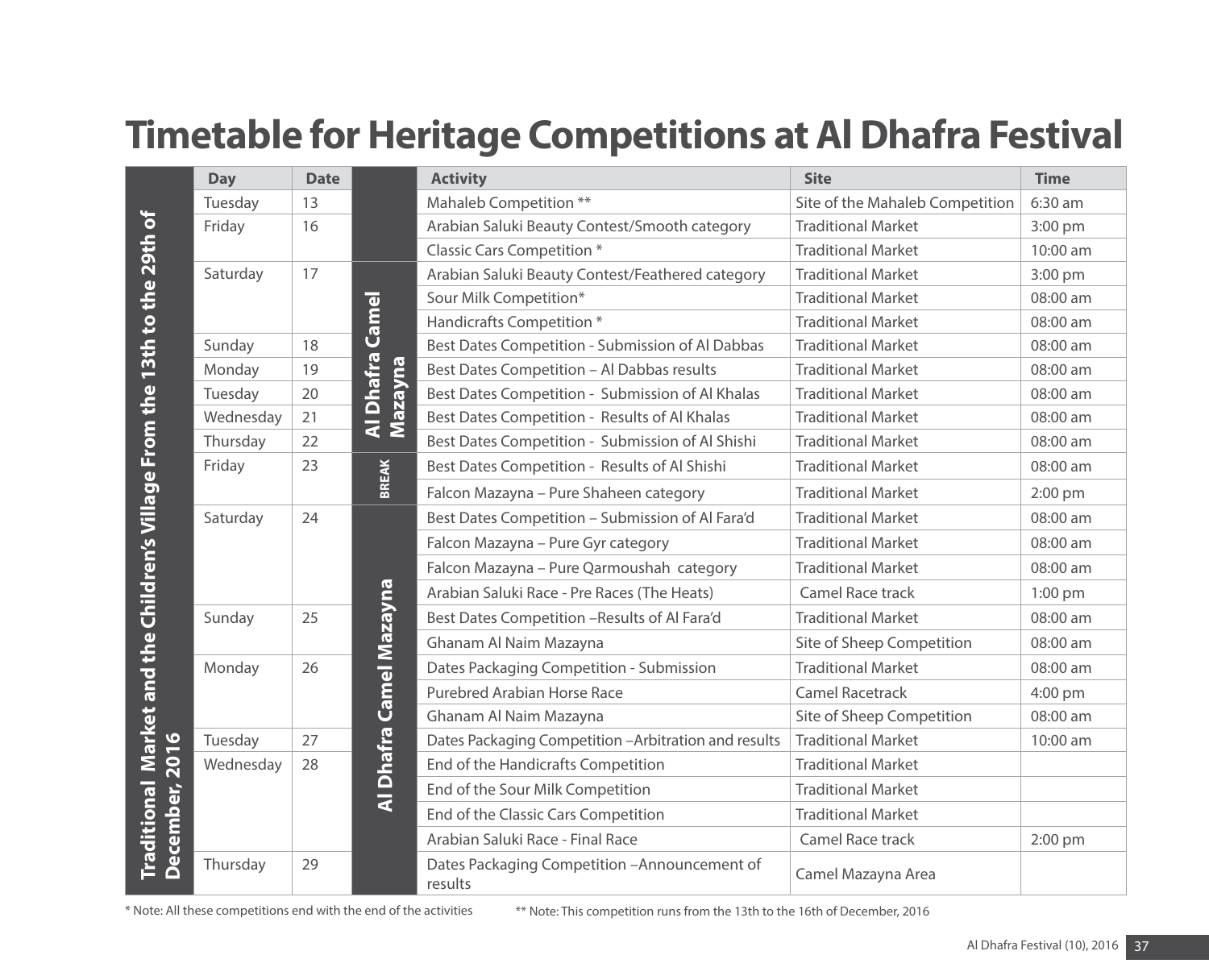### **The Mahaleb Competition**

The Mahaleb Competition is considered as a cornerstone among the Festival's activities. Camel milking, a part of the inherent heritage, reflects the relationship between the people of the region and camels. The Competition aims at selecting the milkiest camels and encouraging camel owners to buy them. Camel milk is considered as one of the most important food products provided by camels. In the past, this Competition was organised and held by tribes so as to learn about the best types of camel milk and its abundance.

The Competition runs over four days and includes Asayel, Majahim and hybrid camels. This competition is inspired by the Bedouin spirit that gives camels a prominent position in daily life. Bedouins, in fact, make great efforts to breed and feed camels so that they can get the best from them.

### **Conditions for Participation in the Mahaleb Competition**

- Each Participant is entitled to take part in the competition with only one camel.
- The milk might be extracted by the owner or anyone approved by the owner.
- The container of the milk will be inspected by the jury.
- The camel must be clean and free from any diseases, especially brucellosis and MERS‐ CoV and fungal infections like scabies and favus.
- The breast should be clean, not hanging loosely, and nipples should be intact.
- The camels should not be under the influence of any unauthorised substances used to increase milk production.
- The participants are not allowed to feed the camels as the Festival will take charge of this.
- The camels will be inspected in specialised laboratories for substances used to increase milk production.
- Hybrid camels are not allowed in laps for Asayel.
- Khuwawir category cannot take part in the laps for the Urabi category.
- Um Thalith (a camel that gave birth three times) cannot participate in laps for Thanou or Um Thani (a camel that gave birth twice).
- Camels must carry an identification electronic chip (microchip).
- Camels that are infected with any transmitted disease or fungus are disqualified.
- Camels will be kept for the duration of the competition.
- Participants must leave the Mahaleb site, just after the end of the milking process.
- Any participant that misses the preset time for the competition (morning or evening) will be disqualified.
- The Organising Committee bears no responsibility for any harm that the camels may suffer during the period of custody.
- Participants under the age of 21 are not accepted.
- In case of any verbal abuse against the committees, the participant will be barred, denied any prizes, and referred to the competent authorities.
- In the event of discovery of any fraud or manipulation, the Committee will bar the participant, and retain his prizes, with no objection accepted.

### **For more information, please call Mr. Tayeb 0502333045 or Mr. Anbar 0502333046.**

### **Terms for obtaining the Participation Card**

- A copy of the passport or the ID.
- Two personal photos.
- Approval and commitment to the terms and rules of the competition.
- The participant must be 21 years old or more.
- The participant must be present personally to get his Participation Card.

**For more information about the Participation Card, please call Mr. Hani: 0552880284**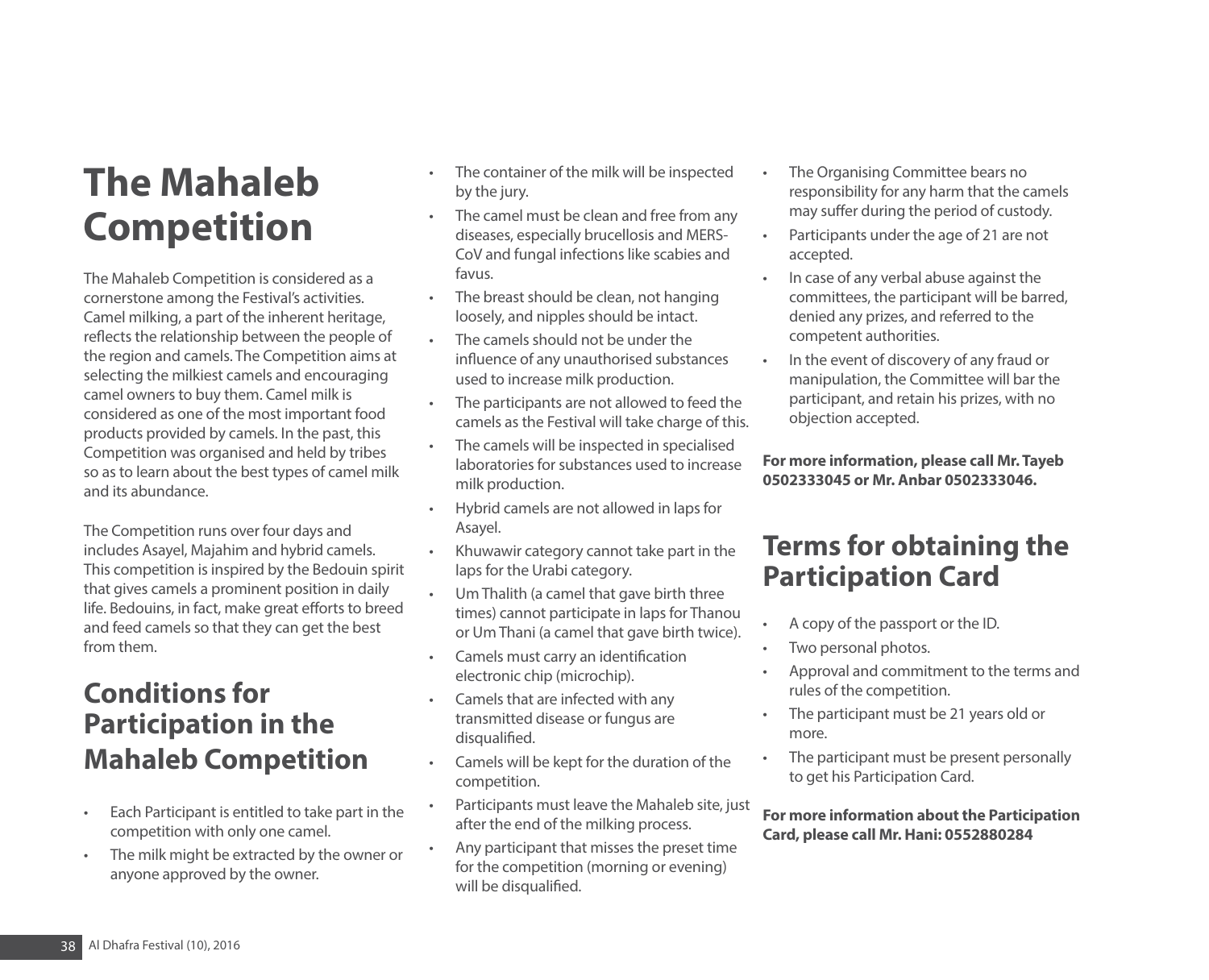# **Timetable for all Mahaleb Laps**

- Veterinary Examination: Satruday the 10th and Sunday the 11th of December, 2016.
- Registeration: Sunday the 11th of December, 2016
- Entry: Monday the 12th of December, 2016 from 13:00 to 15:00
- Competition Date: From Tuesday, the 13th to Friday, the 16th of December

# **Mahaleb Laps**

**Urabi Lap (Asayel)**

| <b>Position 1</b> | <b>Position 2</b> | <b>Position 3</b> | <b>Position 4</b> | <b>Position 5</b> | <b>Position 6</b> | <b>Position 7</b> | <b>Position 8</b> | <b>Position 9</b> | <b>Position 10</b> |
|-------------------|-------------------|-------------------|-------------------|-------------------|-------------------|-------------------|-------------------|-------------------|--------------------|
| Nissan<br>Pickup  | 30,000            | 28,000            | 26,000            | 24,000            | 22,000            | 20,000            | 18,000            | 16,000            | 14,000             |

### **Thanou Khuwawir Lap (Asayel)**

| <b>Position 1</b> | <b>Position 2</b> | <b>Position 3</b> | <b>Position 4</b> | <b>Position 5</b> | <b>Position 6</b> | <b>Position 7</b> | <b>Position 8</b> | <b>Position 9</b> | <b>Position 10</b> |
|-------------------|-------------------|-------------------|-------------------|-------------------|-------------------|-------------------|-------------------|-------------------|--------------------|
| Nissan<br>Pickup  | 30,000            | 28,000            | 26,000            | 24,000            | 22,000            | 20,000            | 18,000            | 16,000            | 14,000             |

#### **Majahim Lap**

| <b>Position 1</b> | <b>Position 2</b> | <b>Position 3</b> | <b>Position 4</b> | <b>Position 5</b> | <b>Position 6</b> | <b>Position 7</b> | <b>Position 8</b> | <b>Position 9</b> | <b>Position 10</b> |
|-------------------|-------------------|-------------------|-------------------|-------------------|-------------------|-------------------|-------------------|-------------------|--------------------|
| Nissan<br>Pickup  | 30,000            | 28,000            | 26,000            | 24,000            | 22,000            | 20,000            | 18,000            | 16,000            | 14,000             |

### **Open Lap**

| <b>Position 1</b> | <b>Position 2</b> | <b>Position 3</b> | <b>Position 4</b> | <b>Position 5</b> | <b>Position 6</b> | <b>Position 7</b> | <b>Position 8</b> | <b>Position 9</b> | <b>Position 10</b> |
|-------------------|-------------------|-------------------|-------------------|-------------------|-------------------|-------------------|-------------------|-------------------|--------------------|
| Nissan<br>Pickup  | 30,000            | 28,000            | 26,000            | 24,000            | 22,000            | 20,000            | 18,000            | 16,000            | 14,000             |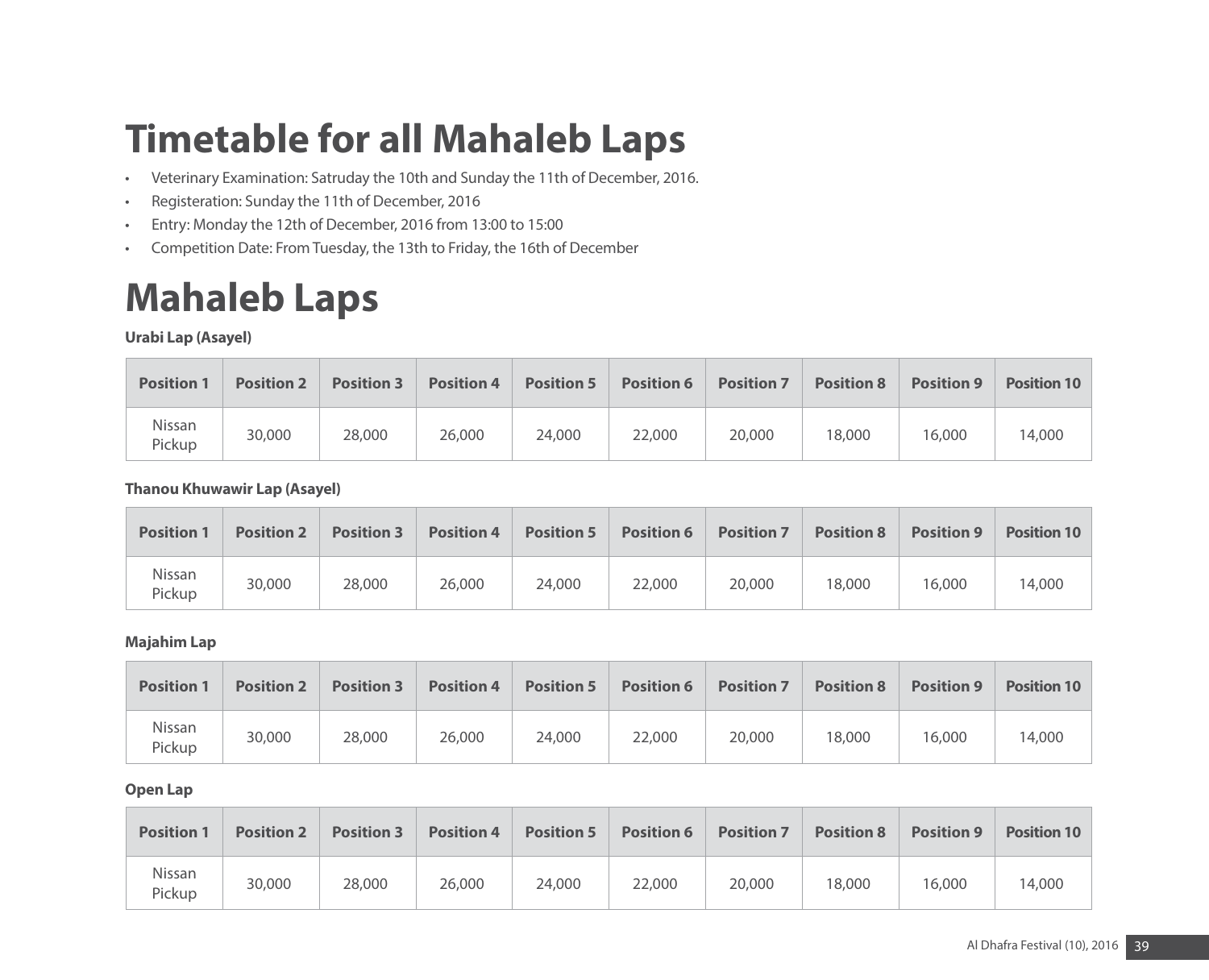# **Falcon Mazayna**

On the sidelines of Al Dhafra Heritage Festival, and in cooperation with Al Marzoum Protected Area for Hunting, the Falcon Mazayna competitions will be held on the 23rd and 24th of December in Al Gharbia region, Madinat Zayed , at the official site of Al Dhafra for the categories of Pure Shaheen, Pure Gyr, and Pure Qarmoushah.

### **Mazayna Categories and Dates**

- Category of Pure Shaheen 23/12/2016 2:00 pm
- Category of Pure Gyr 24/12/2016 2:00 pm
- Category of Pure Qarmoushah 24/12/2016 2:00 pm

### **Conditions for Participation**

- The Committee checks the falcon's category in the case of any suspicion.
- Falcons that don't carry an ID ring will not be allowed into the competition.
- Participants can take part with more than one falcon in the championship categories.
- The Committee's decisions are final and not subject to objection.

#### **For more information, please call:** +97156-5872228/9

| <b>Category</b>    | <b>Position 1</b> | <b>Position 2</b> | <b>Position 3</b> |
|--------------------|-------------------|-------------------|-------------------|
| Pure Gyr           | 75,000            | 50,000            | 25,000            |
| Pure<br>Qarmoushah | 75,000            | 50,000            | 25,000            |
| Gyr Shaheen        | 75,000            | 50,000            | 25,000            |



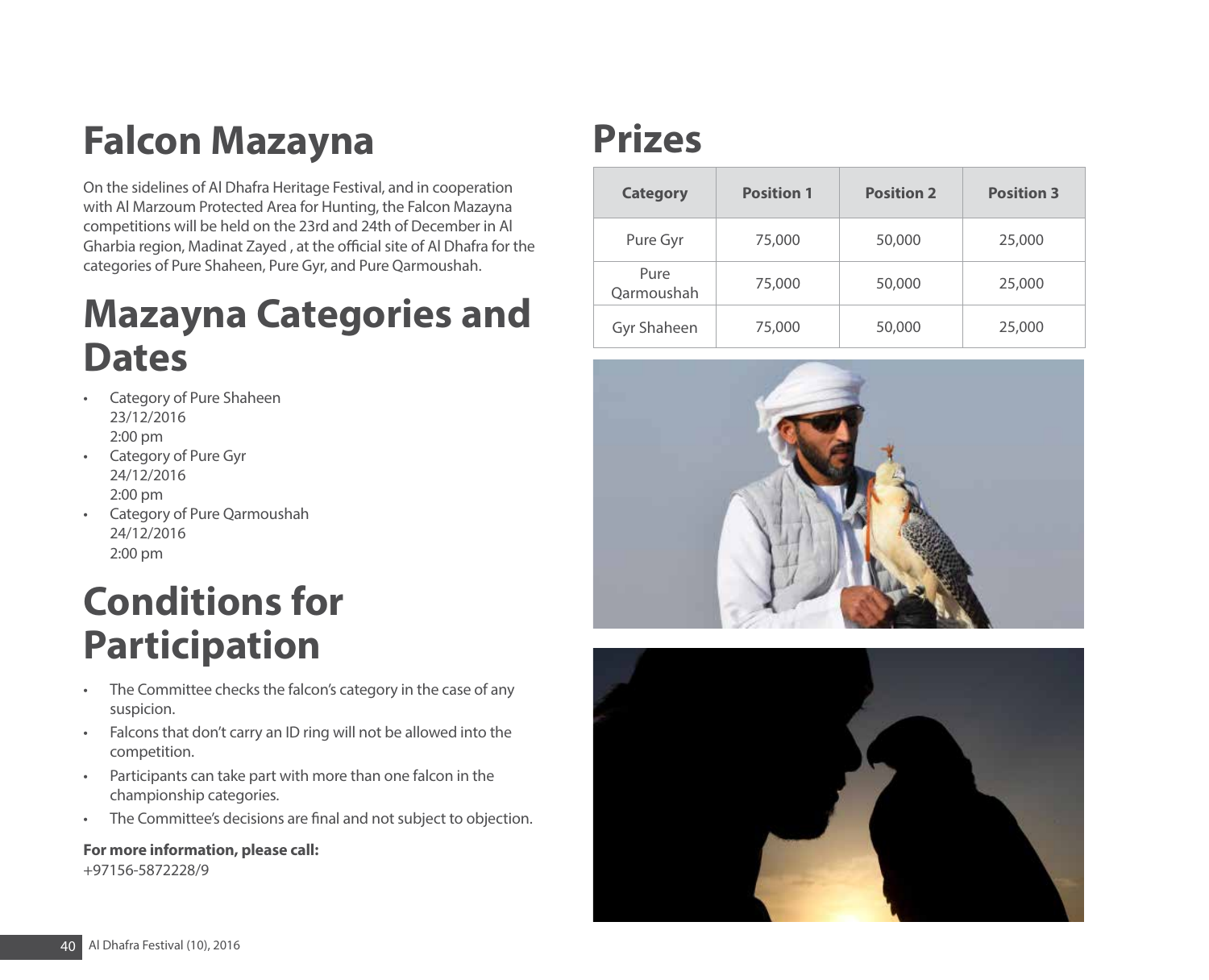### **Arabian Saluki Beauty Prizes Contest Championship**

By organising the Arabian Saluki Beauty Contest Championship, the Festival aspires to bestow an opportunity upon the Saluki owners to put on display their male and female salukis from the Smooth and Feathered categories.

The Arabian Saluki is considered as one of the oldest hounds in the world. Originating in the Arabian Peninsula, this hound breed can be traced to 13,000 years ago. Over thousands of years, the Bedouin population in the Arab region used the Saluki hounds and gave them significant care and attention, in recognition of their exceptional skills, intelligence and loyalty. In the harsh environment of the desert, the Salukis were used as hunters and watchdogs. At the same time, they were close companions of Bedouins, and part of the larger family. Considered as a key element of Arab heritage, the Salukis have always played a major role in the history of ancestors, including hunting, travelling, comapnionship and safety.

### **Categories and Dates**

- Smooth category (Male & Female) Friday 16/12/2016 3:00 pm
- Feathered category (Male & Female) Saturday 17/12/2016 3:00 pm



| <b>Category</b>       | <b>Best In Show</b> | <b>Second In Show</b> | <b>Third In Show</b> |
|-----------------------|---------------------|-----------------------|----------------------|
| Smooth/<br>males      | 15,000              | 10,000                | 5,000                |
| Smooth/<br>females    | 15,000              | 10,000                | 5,000                |
| Feathered/<br>males   | 15,000              | 10,000                | 5,000                |
| Feathered/<br>females | 15,000              | 10,000                | 5,000                |

## **Terms and Conditions**

- The Saluki must be Arabian and pure-bred.
- Salukis from the two categories (Smooth and Feathered); both genders (male and female) and from different colors Light (white-Grey – Red)and Dark(brown, blue, black) can participate.
- The age of the participating Saluki must be over 1 year.
- Participation is open for the public and each participant must have no less than 4 Salukis.
- The participating Saluki must be free from diseases and disabilities, and given all the essential immunizations and medical vaccines.
- The Saluki must carry an identification electronic chip (microchip) to prove the ownership.
- The Saluki must be physically fit and free from disabilities.

**Application for participation should be sent, with information about the Saluki and his owner via text message (sms) to Mr. Hamad Al Ghanem:** +971509121266 or via mail to: events@salukiofarabiaclub.net.

**• Information about the Saluki:** 

name – age- line – gender – colour – chip number

**• Information about the owner:** 

name – ID number – Participant name -- phone number – address – country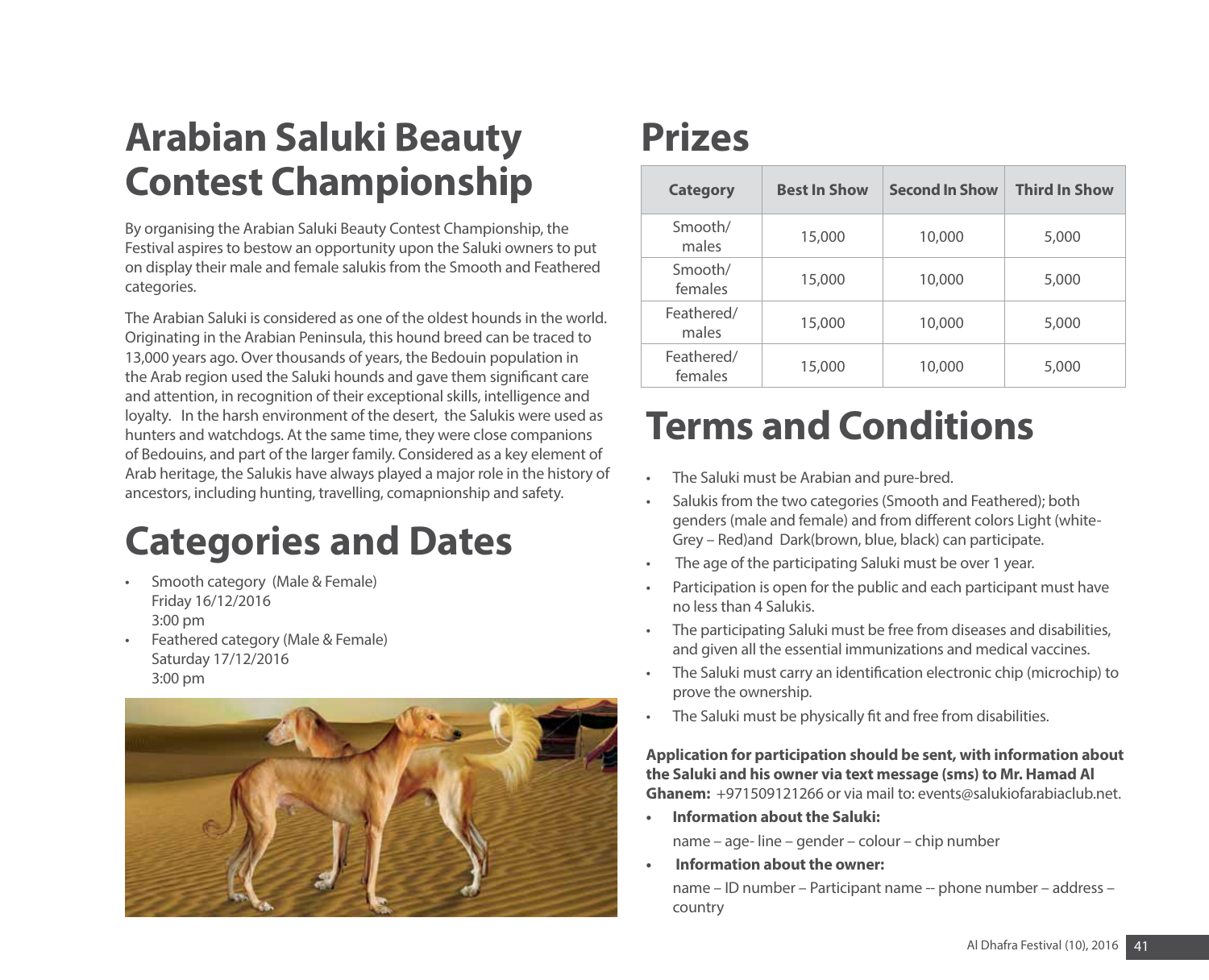### **Arabian Saluki Traditional Race Championship (2000 metres)**

The Arab Heritage Saluki Race, organised as part of the events of the Camel Mazayna, is one of the most popular competitions at the Festival. The Organising Committee stipulates a number of terms and conditions that must be respected for participation.

### **Races**

- Qualifying race six laps (3 laps for males / 3 laps for females)
- Final race "Challenge Race" two laps (one lap for males / one lap for females)

# **Date and Time of Races**

Qualifying race: Saturday, 25/12/2016 – 1:00 pm Final race: Wednesday, 28/12/2016 – 2:00 pm

# **Terms and Conditions**

- The Saluki must be Arabian and pure-bred.
- Impaired Salukis, with one or two ears cut are not accepted. The participating Saluki should be fit, with no diseases, disabilities or impairments.
- Salukis from the two categories (Reesh and Hoss) and both genders (male and female) can participate.
- The age of the participating Saluki must be over 1 year.
- Participation is open for the public and each participant must have no less than 2 Salukis
- The participating Saluki must be free from diseases and disabilities, and given all the essential immunizations and medical vaccines.
- Pregnant or breastfeeding Salukis are not accepted.
- The Saluki must carry an identification electronic chip (microchip) to prove the ownership.
- All winners must submit samples for tests just after the race. The results of non-tested Salukis will not be taken into consideration. Samples will be examined at laboratories. A Saluki and his owner can be banned according to the laws and regulations of the Abu Dhabi Sports Council (ADSC).
- Any violence or aggression against another Saluki can lead to expulsion, and annulment of results.
- The end result of the winning Saluki will be calculated from its departure from the starting line until its arrival at the finish line. The results of the Salukis that go out of the racetrack will not be taken into consideration.
- Participations will not be accepted after 23/12/2016.
- The winner of the top position at the Challenge Race will receive a 4 x 4 car for the male lap. The winner of the top position for the female lap will also collect a 4 x 4 car. There are also a number of valuable cash prizes for 2nd, 3rd, 4th, and 5th positions.
- Application for participation in the race should be sent, with information about the Saluki and his owner via text message (sms) to Mr. Hamad Al Ghanem: +971509121266 or via mail to: events@ salukiofarabiaclub.net
- + Information about the Saluki: name age- line gender colour chip number
- + Information about the owner: name ID number phone number address – country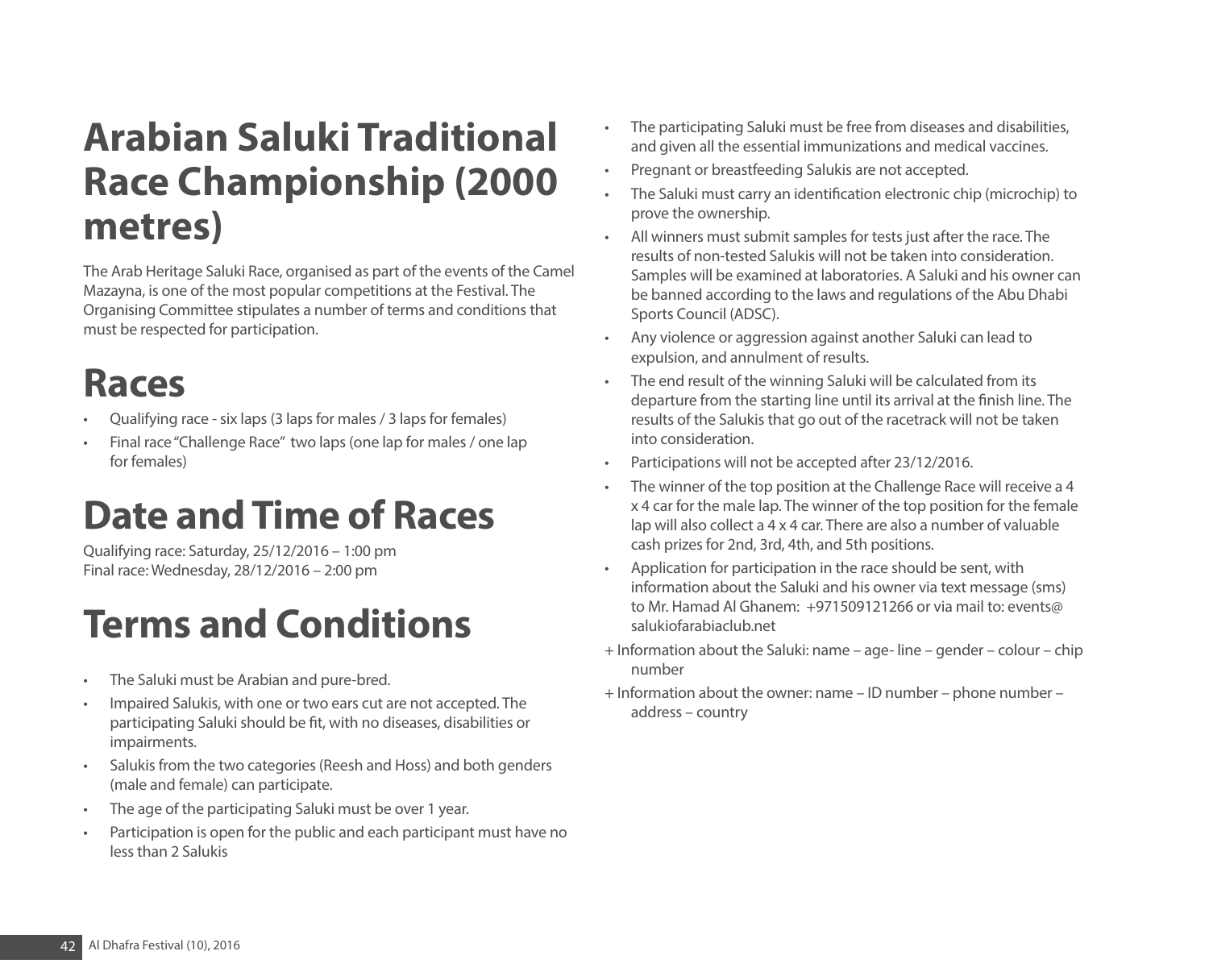# **The Final Race (Challenge Race) – 2000 metres**

### **Female Lap**

| <b>Position 1</b> | <b>Position 2</b> | <b>Position 3</b> | <b>Position 4</b> | <b>Position 5</b> |
|-------------------|-------------------|-------------------|-------------------|-------------------|
| Four-wheel drive  | 30,000            | 20,000            | 5,000             | 5,000             |

### **Male Lap**

| <b>Position 1</b> | <b>Position 2</b> | <b>Position 3</b> | <b>Position 4</b> | <b>Position 5</b> |
|-------------------|-------------------|-------------------|-------------------|-------------------|
| Four-wheel drive  | 30,000            | 20,000            | 5,000             | 5,000             |















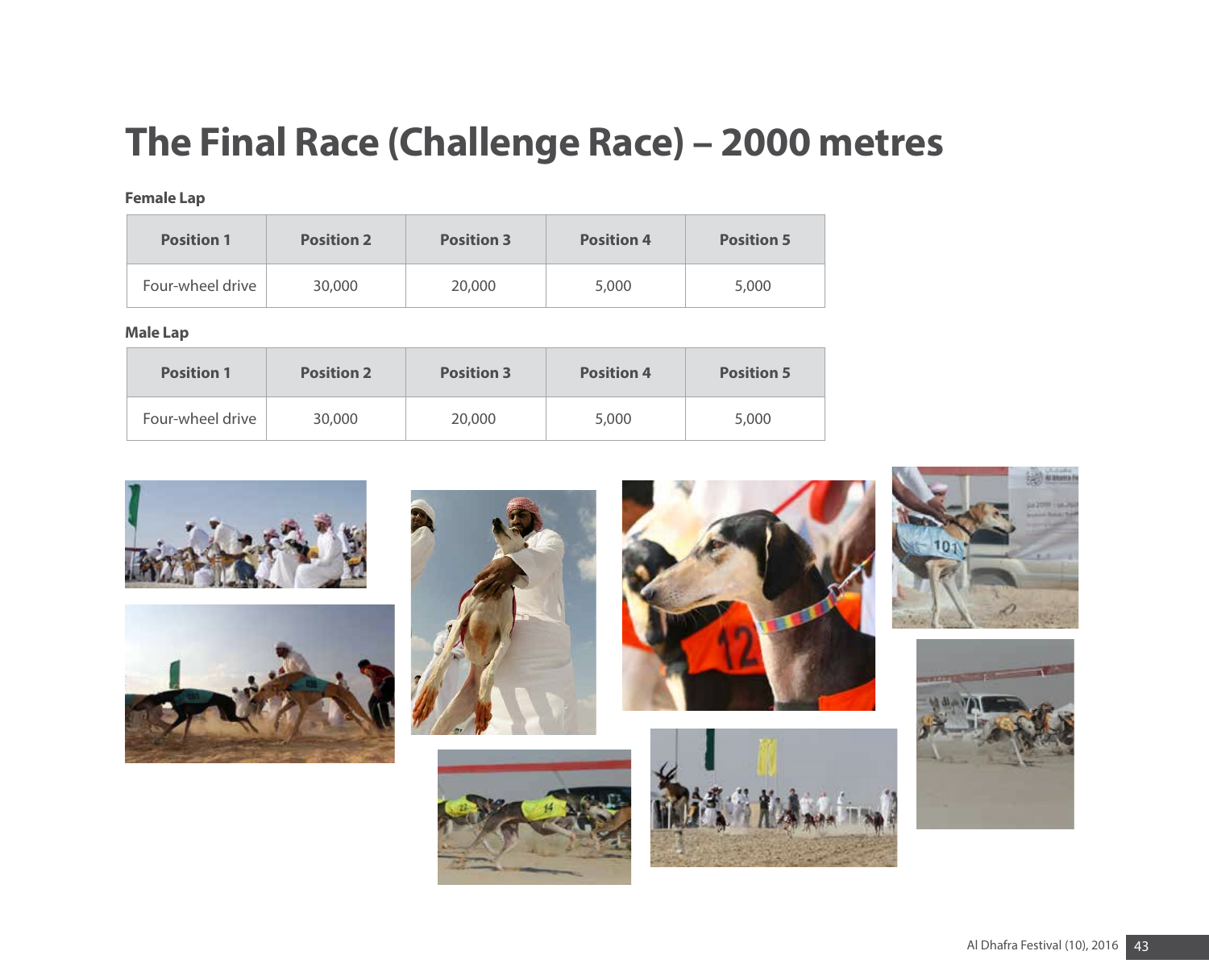### **Best Dates Competition and Dates Packaging Competition**

As part of the events held within the framework of the 10th edition of Al Dhafra Festival, the Organising Committee presents the Best Dates Competition. The Committee believes in the importance of dates as a strategic product and seeks to provide constant support to the efforts of farmers in the UAE, and the region in general.

Dates are an essential part of the cultural and civilisational heritage of the UAE, and they constitute a cornerstone in the history of the Western Region, which is abound with the finest varieties of palm trees.

The Organising Committee specified four varieties of dates for participation in the Dates Mazayna, namely Dabbas, Fara'd, Khalas, and Shishi. The Committee also set a number of terms and conditions for participation in the Best Dates, and Dates Packaging competitions.

### **Dates Specifications:**

- One participation cannot contain more than one variety per package
- Dates must be free from insect infestation, free from dead insects, their eggs, worms or leftovers.
- Dates must be free from any apparent imperfections.
- Dates must have no smell or unusual smell or taste, with no metal or sand impurities (scratch, sunburn and black spots)
- Dates must be of appropriate and acceptable size.
- The product should not contain unripe fruits.
- The product must be free from pesticide residues and chemical fertilizers (the winning entries will be checked in a laboratory).

### **Conditions and Terms:**

- The dates must be from the local production of the United Arab Emirates.
- The dates must be from the production of the 2016 season.
- Half-ripe dates are not accepted in the competition.
- The production must be from the farm owned by the participant.
- The Participant must bring his agricultural land ownership documents for registration.
- The weight of the product should not be less than 5 kg.
- Dates must be provided in Mukhrafa (a basket made of palm leaves).
- Everyone is entitled to participate in only one competition, not counting the Dates Packaging competition.
- The jury's decisions are final and not subject to objections.

### **For more information, please call Mr. Nasser: 0506150022**

### **Timetable for the Submission of Participations in the Dates Mazayna Competition**

| Sunday    | Submission and arbitration for the category of Al<br>Dabbas | 18/12/2016 |
|-----------|-------------------------------------------------------------|------------|
| Monday    | Announcement of Al Dabbas results                           | 19/12/2016 |
| Tuesday   | Submission and arbitration for the category of Al<br>Khalas | 20/12/2016 |
| Wednesday | Announcement of Al Khalas results                           | 21/12/2016 |
| Thursday  | Submission and arbitration for the category of Al<br>Shishi | 22/12/2016 |
| Friday    | Announcement of Al Shishi results                           | 23/12/2016 |
| Saturday  | Submission and arbitration for the category of<br>Al Fara'd | 24/12/2016 |
| Sunday    | Announcement of Al Fara'd results                           | 25/12/2016 |
| Monday    | Submission for the Dates Packaging Competition              | 26/12/2016 |
| Tuesday   | Arbitration and announcement of results                     | 27/12/2016 |

| <b>Category</b>    | <b>Position</b> | <b>Position</b><br>$\overline{\mathbf{2}}$ | <b>Position</b><br>3 | <b>Position</b><br>4 | <b>Position</b><br>5 |
|--------------------|-----------------|--------------------------------------------|----------------------|----------------------|----------------------|
| Al Dabbas          | 25,000          | 15,000                                     | 10,000               | 5,000                | 5,000                |
| Al Khalas          | 25,000          | 15,000                                     | 10,000               | 5,000                | 5,000                |
| Al Shishi          | 25,000          | 15,000                                     | 10,000               | 5,000                | 5,000                |
| Al Fara'd          | 25,000          | 15,000                                     | 10,000               | 5,000                | 5,000                |
| Dates<br>Packaging | 25,000          | 15,000                                     | 10,000               | 5,000                | 5,000                |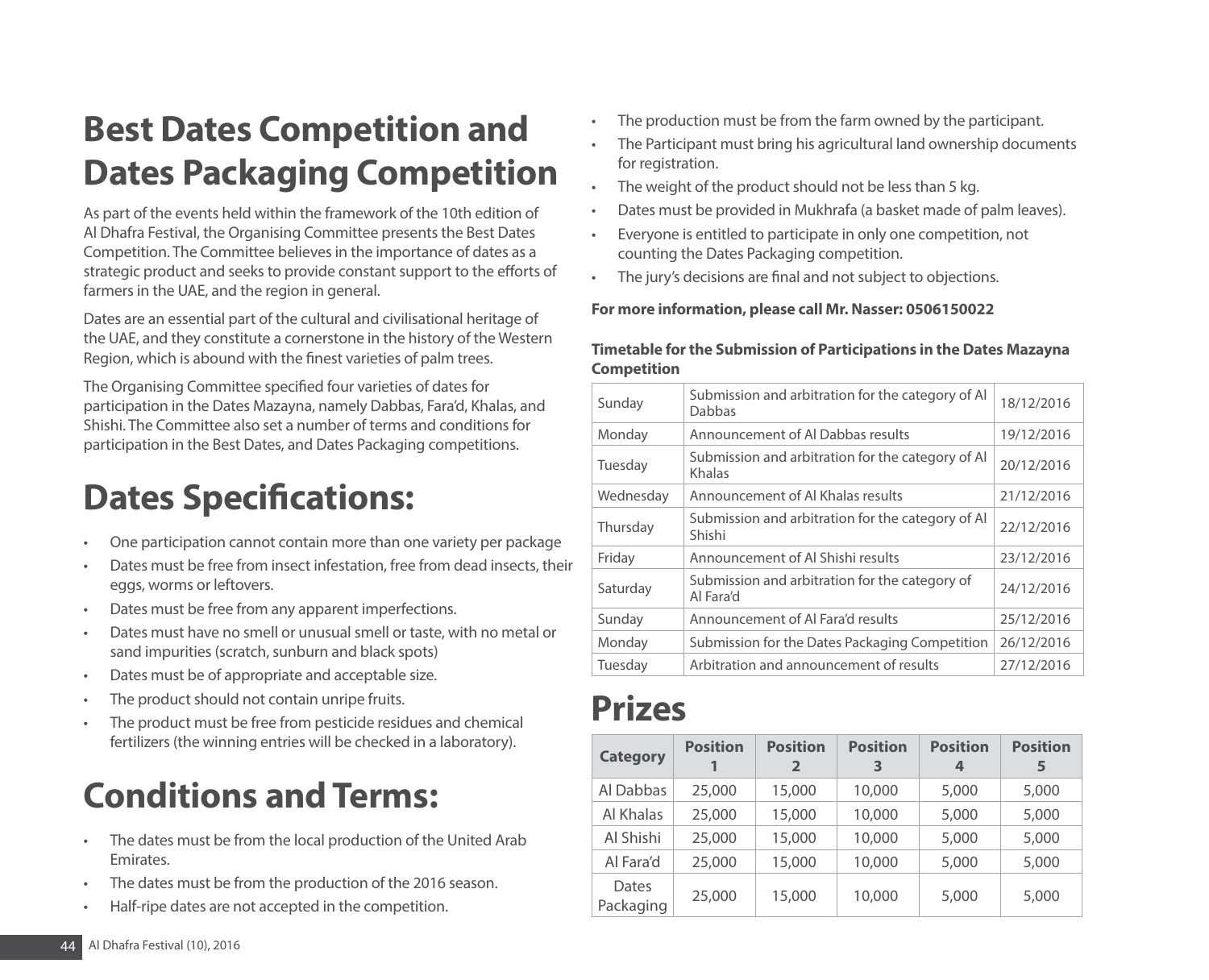### **Classic Cars Competition**

On the sidelines of Al Dhafra Festival, the Organising Committee holds for the fifth time a competition for classic cars. The required criteria for participation in the competition include: The age of the car, its shape, model and current maintained status. In cooperation with the Abu Dhabi Classic Cars Club, the competition will be held from the 16th until the 28th of December, 2016 .

**For more Information, please call Mr. Rashed Mohammed Al Tamimi: 0506231323**

| <b>Category</b>                                               | Prize  |
|---------------------------------------------------------------|--------|
| Top position for the most fine-looking car at the<br>Festival | 15,000 |
| Position(2) for the most fine-looking car at the Festival     | 7,000  |
| Position(3) for the most fine-looking car at the Festival     | 3,000  |
| Most Iuxurious classic car                                    | 2,000  |
| Biggest classic car                                           | 2,000  |
| Smallest classic car                                          | 2,000  |
| Most fine-looking classic four-wheel drive                    | 2,000  |
| Limousine                                                     | 2,000  |
| Sports                                                        | 2,000  |
| <b>Trucks</b>                                                 | 2,000  |
| Most fine-looking heritage car                                | 2,000  |
| Most fine-looking saloon car                                  | 2,000  |

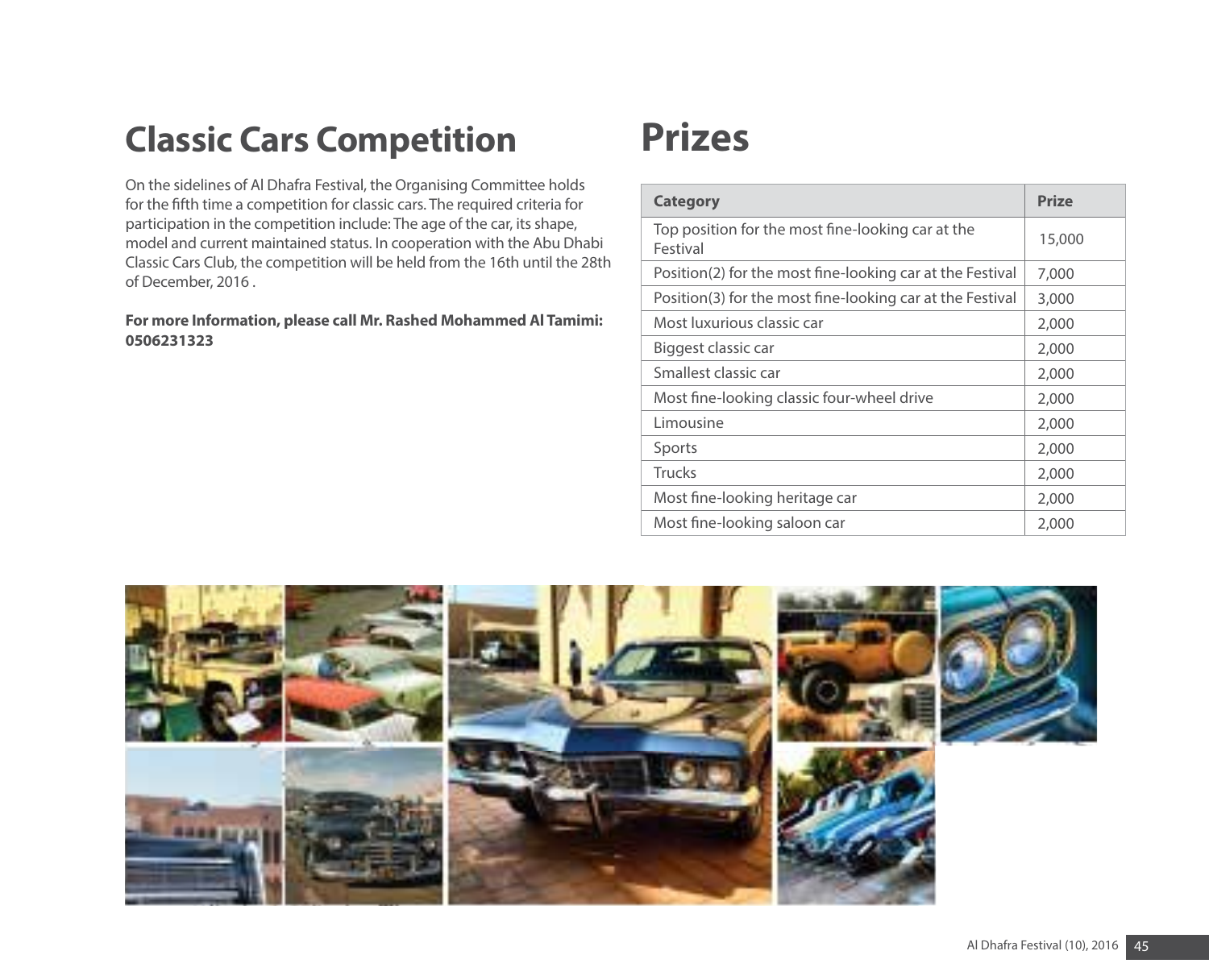### **Purebred Arabian Horse Race**

### **Terms and Conditions**

- Only purebred Arabian horses, born in the UAE, (WAHO) are accepted.
- Participants should respect the departure time, in each lap. Those who won't respect the time for horse entry to the barrier stalls will be disqualified.
- In case of any violence or aggression against another participant in the course of the race, the results of the attacker and his horse will be revoked.
- Participating horses should enter from the preparation area. In case of any violation, results will be revoked.
- Participants should provide their horse permits and the ID of the owner.
- Prizes will be presented to the owner, only. In case of the owner's absence, the Race Committee will keep the prize.

### **Safety Conditions**

- Participants should wear the required outfit: A vest, a helmet, glasses, appropriate shoes.
- Preparation and inspection of horses before entry to barriers stalls.

### **Conditions for Registration**

- The owner must sign the Approval and Pledge Document and respect all the stated rules. The owner must provide accurate information for registration.
- Registration should be in the name of the owner, which appears on the horse permit. If this condition is not respected, the contestant will not be accepted.
- All participating horses should bear numbers.
- In the event of any violation of the rules, the Committee will disqualify the participant and ban him from all races of the current edition.
- Horses that are qualified at Madinat Zayed Racetrack are allowed to participate.

### **Timetable**

- Date of the race: 26/12/2016
- Time: Preparation session begins at 14:00
- First lap begins at 16:00
- Time interval between two laps: 30 minutes
- The racetrack gates will be closed 10 minutes before the beginning of the lap.

### **For more information or registration, please call: 0508282330 / 0505662222**

| Lap                         | <b>Position 1</b> | <b>Position 2</b> | <b>Position 3</b> |
|-----------------------------|-------------------|-------------------|-------------------|
| Al Dhafra Main<br>Lap       | 20,000            | 15,000            | 10,000            |
| Open Lap                    | 15,000            | 10,000            | 7,000             |
| Lap for<br><b>Beginners</b> | 10,000            | 7,000             | 5,000             |







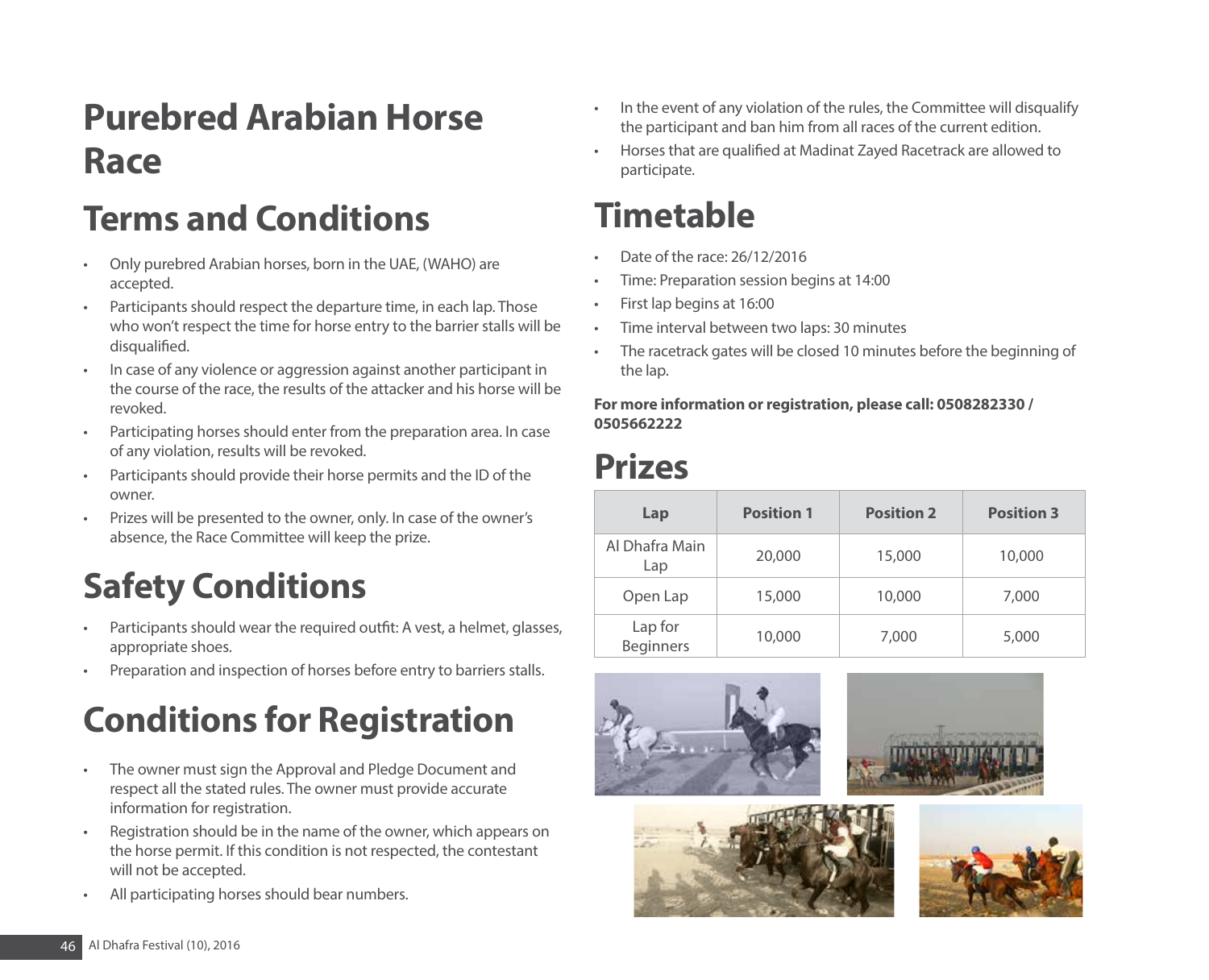### **Ghanam Al Naim Mazayna**

The competition will be held on the 25th and the 26th of December, 2016.

### **Conditions**

- The participant should be the rightful owner of the cattle.
- Only 10 heads of cattle are allowed in the Jamal lap.
- In single laps, only one head of cattle will be accepted.
- Sheep that were not sorted by the judges will be disqualified.
- Only the sheep that had their wool shaved, at least one month before the competition, will be accepted.

### **Categories of the Competition**

- Best male
- Best female
- Best Jatha (male)
- Best Jathaa (female)
- Open Lap (5 heads of cattle bred or bought)
- Jamal lap( 10 heads of cattle bred or bought)

**For more information, call Mr. Mohammed Salem: 0505231153**

### **Prizes**

| <b>Category</b>                                   | <b>Position</b> | <b>Position</b><br>$\overline{2}$ | <b>Position</b><br>3 | <b>Position</b><br>4 | <b>Position</b><br>5 |
|---------------------------------------------------|-----------------|-----------------------------------|----------------------|----------------------|----------------------|
| Best male                                         | 15,000          | 7,500                             | 5,000                | 3,500                | 2,500                |
| Best female                                       | 12,500          | 6,500                             | 3,500                | 2,500                | 1,500                |
| Best Jatha (male)                                 | 10,000          | 5,000                             | 2,500                | 1500                 | 1000                 |
| Best Jathaa (female)                              | 10,000          | 5,000                             | 2,500                | 1500                 | 1000                 |
| Lap of Production category<br>(5 heads of cattle) | 17,500          | 10,000                            | 6,500                | 3,500                | 2,500                |
| Jamal lap(10 heads of cattle)                     | 25,000          | 15,000                            | 10,000               | 7,500                | 5,000                |

### **Sour Milk Competition**

The competition will run over the whole period of the Festival, from the 17th to the 28th of December, 2016.

| <b>Day</b>      | <b>Position 1</b> | <b>Position 2</b> | <b>Position 3</b> |
|-----------------|-------------------|-------------------|-------------------|
| 1st             | 2,500             | 1,500             | 1,000             |
| 2 <sub>nd</sub> | 2,500             | 1,500             | 1,000             |
| 3rd             | 2,500             | 1,500             | 1,000             |
| 4th             | 2,500             | 1,500             | 1,000             |
| 5th             | 2,500             | 1,500             | 1,000             |
| 6th             | 2,500             | 1,500             | 1,000             |
| 7th             | 2,500             | 1,500             | 1,000             |
| 8th             | 2,500             | 1,500             | 1,000             |
| 9th             | 2,500             | 1,500             | 1,000             |
| 10th            | 2,500             | 1,500             | 1,000             |
| 11th            | 2,500             | 1,500             | 1,000             |
| 12th            | 2,500             | 1,500             | 1,000             |

**For more information, please call Mr. Nasser: 0506150022**

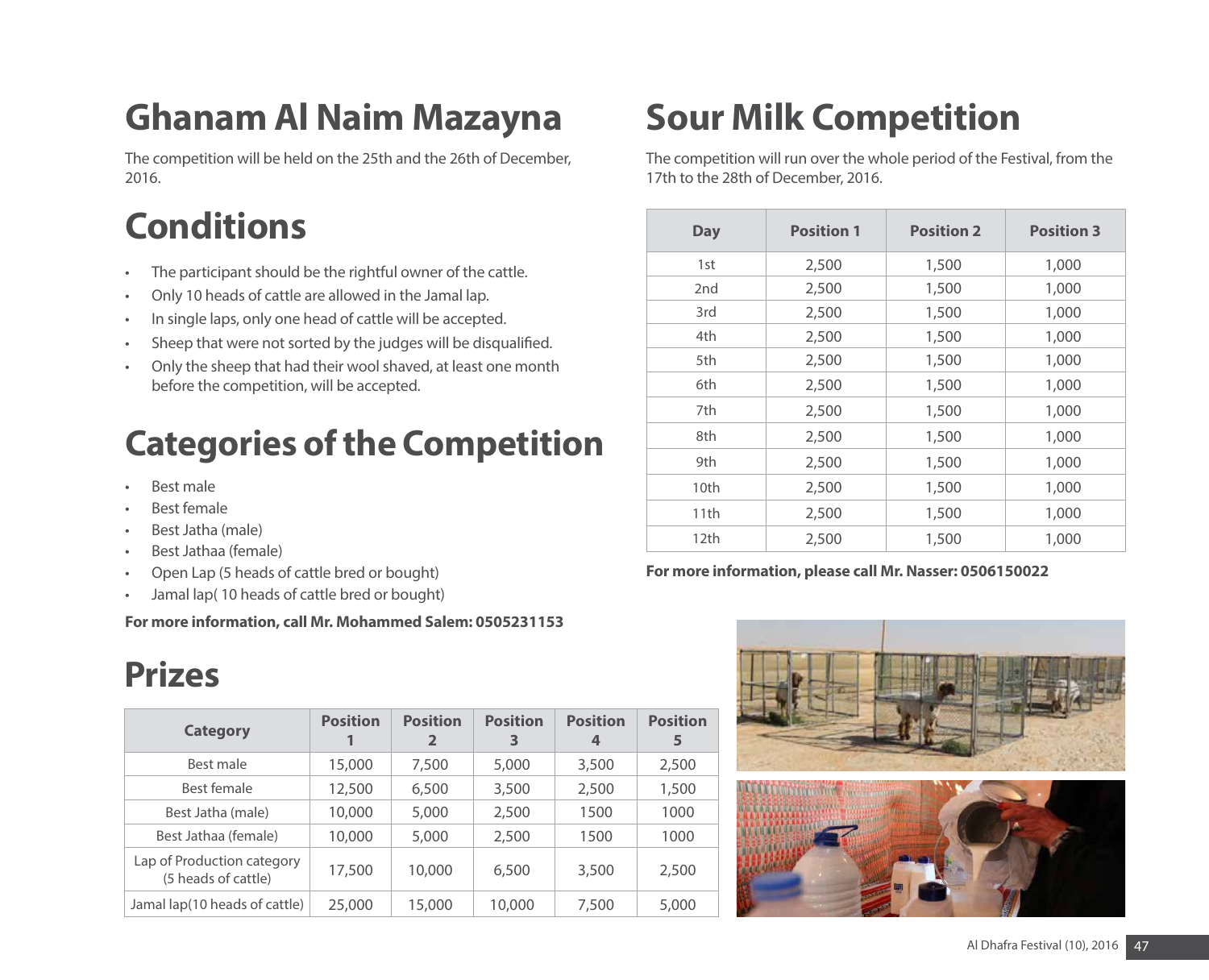### **The Handicrafts Competition**

Type of Competition: The design and making of a cover for the winning camels at Al Dhafra Festival

- The competition will run over the whole period of the Festival, from the 17th to the 28th of December, 2016.
- Participants should make to measure a cover in a particular size for any of the winning camels (Haqqa, Luqyah, etc...).
- Inspired by the authentic Emirati heritage and a civilisational spirit, the cover must be exclusively handmade and decorated with heritage ornaments like "Al Tarabish" (tassels) , golden liras, Al Telli (weaved silvery and golden threads), Al Zari cloth, etc...
- Colours should be consistent, and in harmony with each other, and participants are advised to avoid the use of bright colours that might be inappropriate for the occasion. On one of its tips, each cover should bear the emblem of Al Dhafra Festival (2016).
- Participant have one week for the making and submission. The Committee of the Competition will announce the exact dates.

### **Terms and Conditions**

- Participation is open for men and women or women who are taking part in the Traditional Market or women in general (The Committee decides on participations)
- Participation is exclusively open to Emirati nationals
- Age category: From the age of 20 to the age of 60

### **Prizes**

| <b>Day</b>      | <b>Position 1</b> | <b>Position 2</b> | <b>Position 3</b> | <b>Position 4</b> | <b>Position 5</b> |
|-----------------|-------------------|-------------------|-------------------|-------------------|-------------------|
| 1st             | 1,500             | 1,000             | 750               | 500               | 250               |
| 2 <sub>nd</sub> | 1,500             | 1,000             | 750               | 500               | 250               |
| 3rd             | 2,500             | 1,500             | 1,000             | 1,500             | 1,000             |
| 4th             | 2,500             | 1,500             | 1,000             | 1,500             | 1,000             |
| 5th             | 2,500             | 1,500             | 1,000             | 1,500             | 1,000             |
| 6th             | 2,500             | 1,500             | 1,000             | 1,500             | 1,000             |
| 7th             | 2,500             | 1,500             | 1,000             | 1,500             | 1,000             |
| 8th             | 2,500             | 1,500             | 1,000             | 1,500             | 1,000             |
| 9th             | 2,500             | 1,500             | 1,000             | 1,500             | 1,000             |
| 10th            | 2,500             | 1,500             | 1,000             | 1,500             | 1,000             |
| 11th            | 2,500             | 1,500             | 1,000             | 1,500             | 1,000             |
| 12th            | 2,500             | 1,500             | 1,000             | 1,500             | 1,000             |

### **For more information, please call Mr. Saeed Khalfan Al Mazrouei: 0506100021**

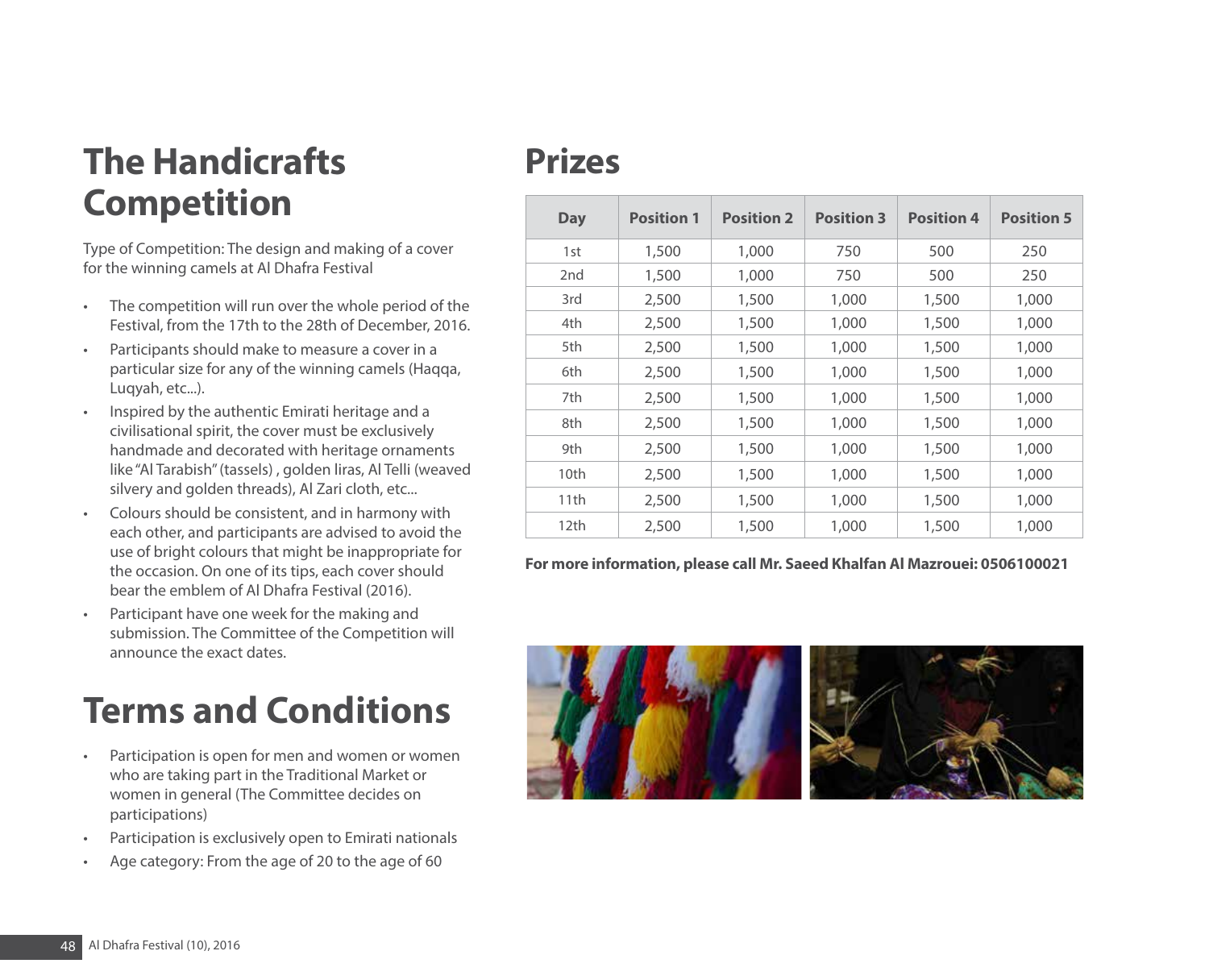### **Al Dhafra Souq**

The previous edition of Al Dhafra Festival witnessed the first phase of a major project when the Heritage Market was transformed into a permanent site, situated near the main platform of the Camel Mazayna (Beauty Contest) in Madinat Zayed in Al Gharbia (The Western Region). Once completed, the project will consist of 200 shops in addition to Majaless (sitting areas) and open theatres.

Over a total area of 48,000 square metres, the Market provides its visitors with a variety of services, parking lots, tourist buses, as well as high security and safety standards. At the Market, there is also a special section for exhibitors, sponsors and supporters and an educational village for the children, where they can learn and have fun. Another section is allocated to the display of the different aspects and details of the ancient way of life in the wilderness.

The creation of the Traditional Market dates back to the launch of the first edition of Al Dhafra Festival in 2008. The Market represents a vital platform that aims at preserving and promoting the Emirati handicrafts so as to ensure their survival in the long run.

In this context, the main objectives consist in raising awareness about the importance of this sector and encouraging the younger generation to practise these crafts. And so, the purpose of project is to improve the essential skills and supply the market with new products that fall in line with the different requirements of modernity. The traditional crafts and industries make, in fact, a dynamic economic sector that contributes to the generation and creation of job opportunities for large segments of the society, notably women.







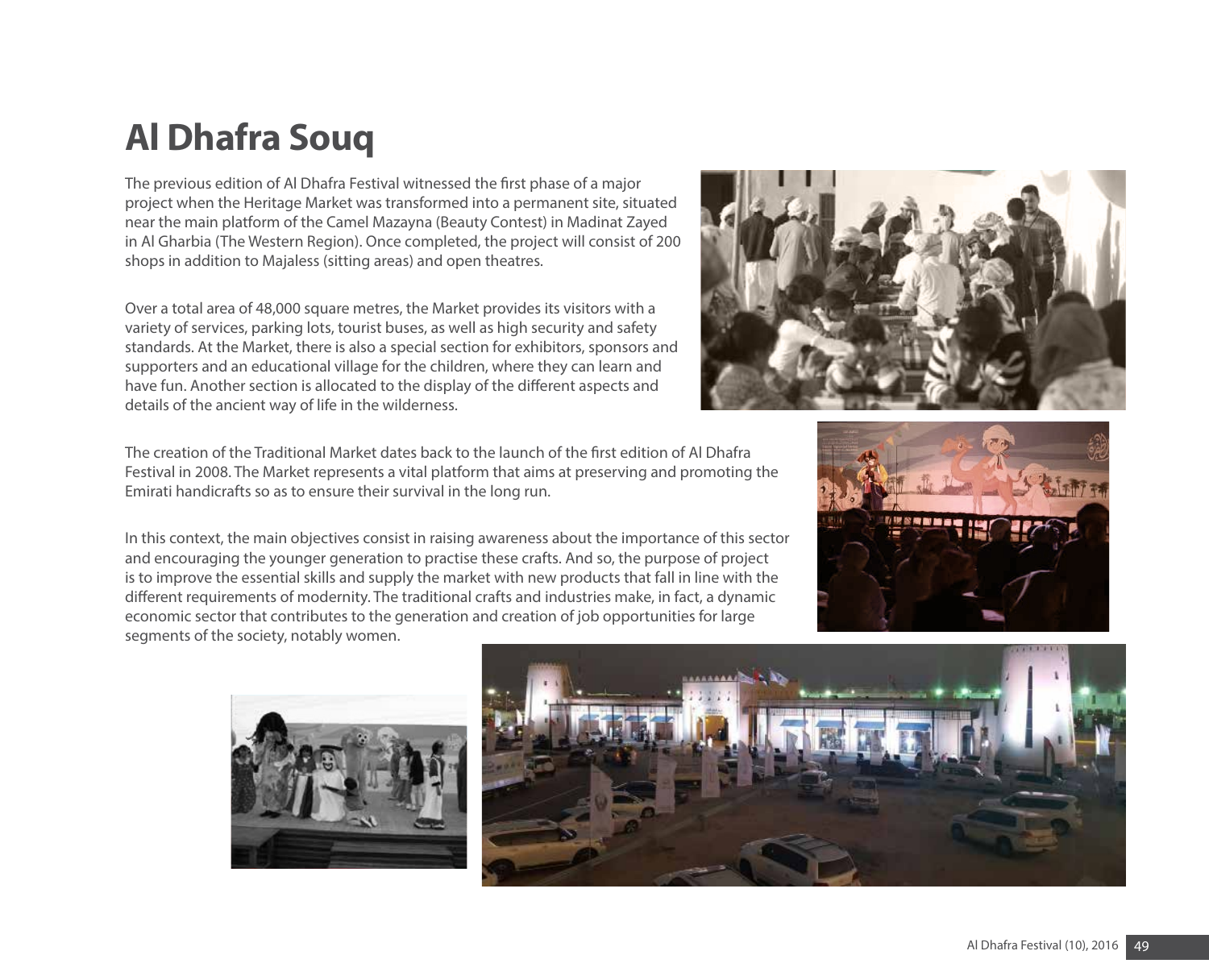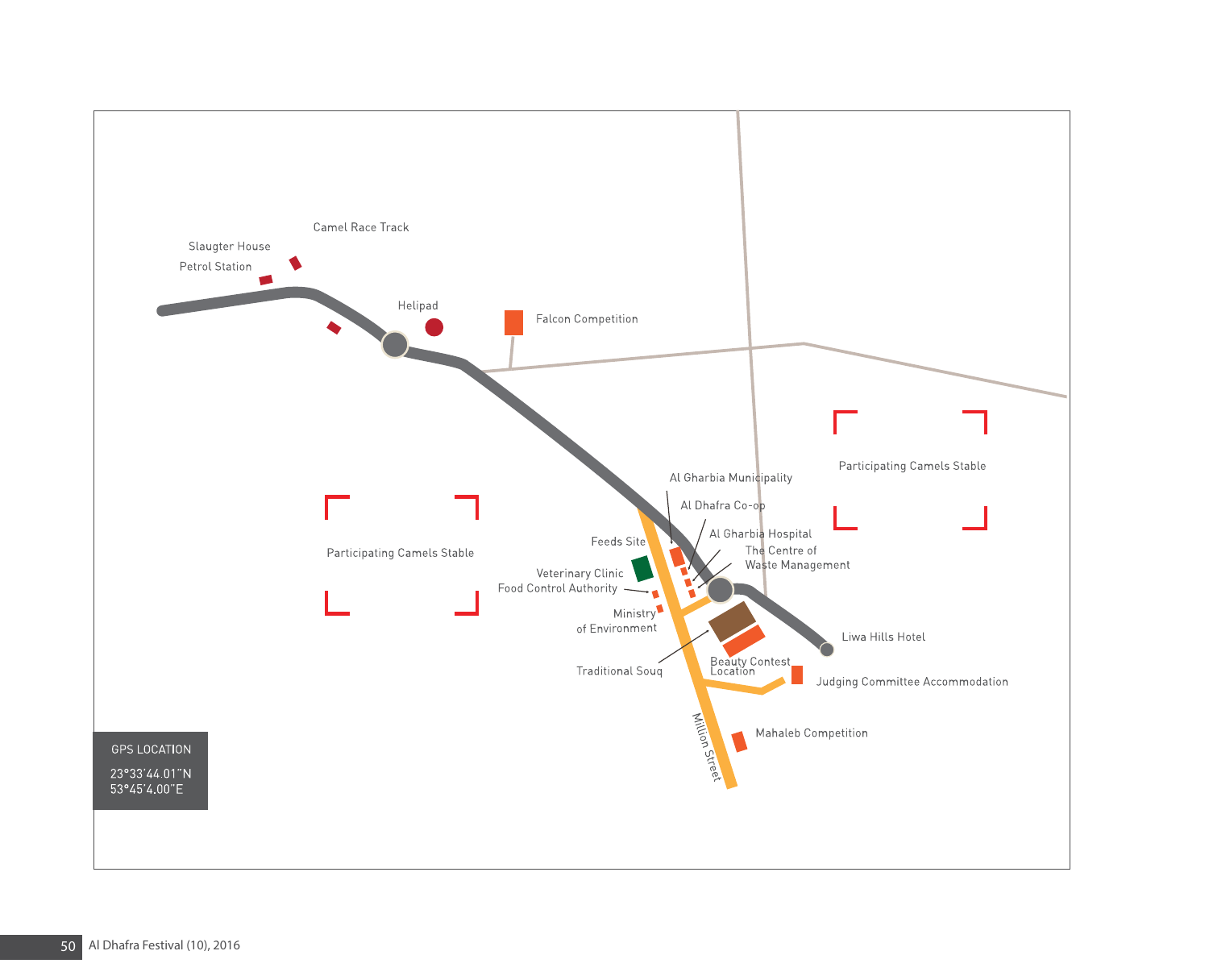### ORGANISED BY:

لحثية إدارة المهرماتات والسرامي الثقافيا والتراثيلة -أبو ظباق Cultural Programs and Heritage Festivals Committee - Abu Dhabi

OFFICIAL SPONSOR:









### **#AlDhafraFestival**

### www.aldhafrafestival.ae